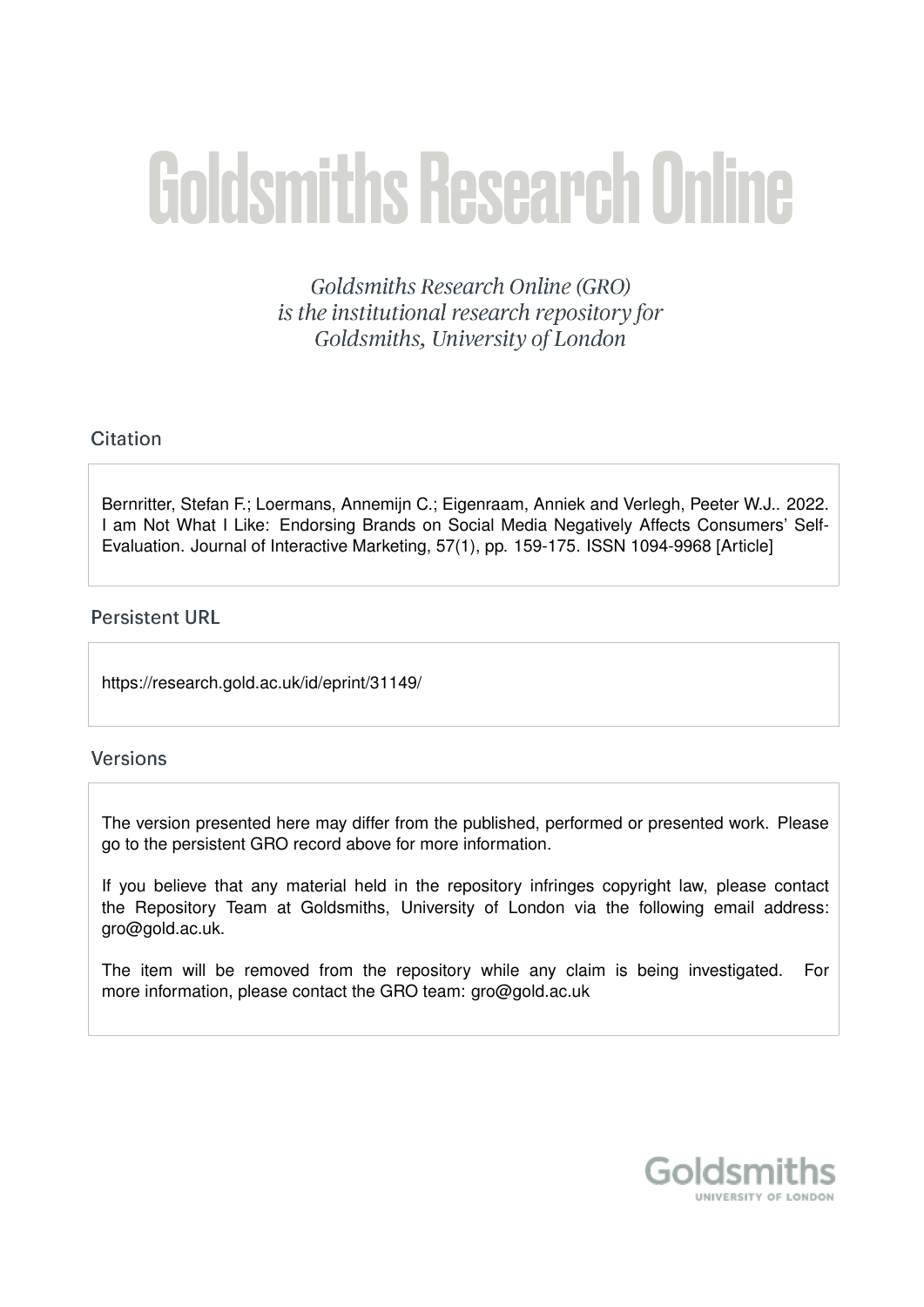# **I AM NOT WHAT I LIKE: HOW ENDORSING BRANDS ON SOCIAL MEDIA LEADS TO CONTRASTING EFFECTS IN CONSUMERS' SELF-EVALUATIONS**

**Stefan F. Bernritter\*, Annemijn C. Loermans, Anniek Eigenraam,** 

**& Peeter W.J. Verlegh**

\*Corresponding author

Paper accepted for publication in Journal of Interactive Marketing

Stefan F. Bernritter, Associate Professor of Marketing, King's Business School, King's College London, Bush House, 30 Aldwych, London WC2B 4BG, United Kingdom. E-mail: stefan.bernritter@kcl.ac.uk. Telephone: +44 020 7848 5623

Annemijn Loermans, Assistant Professor of Marketing, Institute of Management Studies, Goldsmiths, University of London. New Cross, London SE14 6NW, United Kingdom. Email: a.loermans@gold.ac.uk

Anniek Eigenraam, PhD Candidate in Marketing, Department of Marketing, School of Business & Economics, Vrije Universiteit Amsterdam, De Boelelaan 1105, 1081 HV Amsterdam, The Netherlands. E-mail: anniek.eigenraam@vu.nl

Peeter W.J. Verlegh, Professor of Marketing, Department of Marketing, School of Business & Economics, Vrije Universiteit Amsterdam, De Boelelaan 1105, 1081 HV Amsterdam, The Netherlands. E-mail: P.Verlegh@vu.nl. Telephone: +31 20 5986262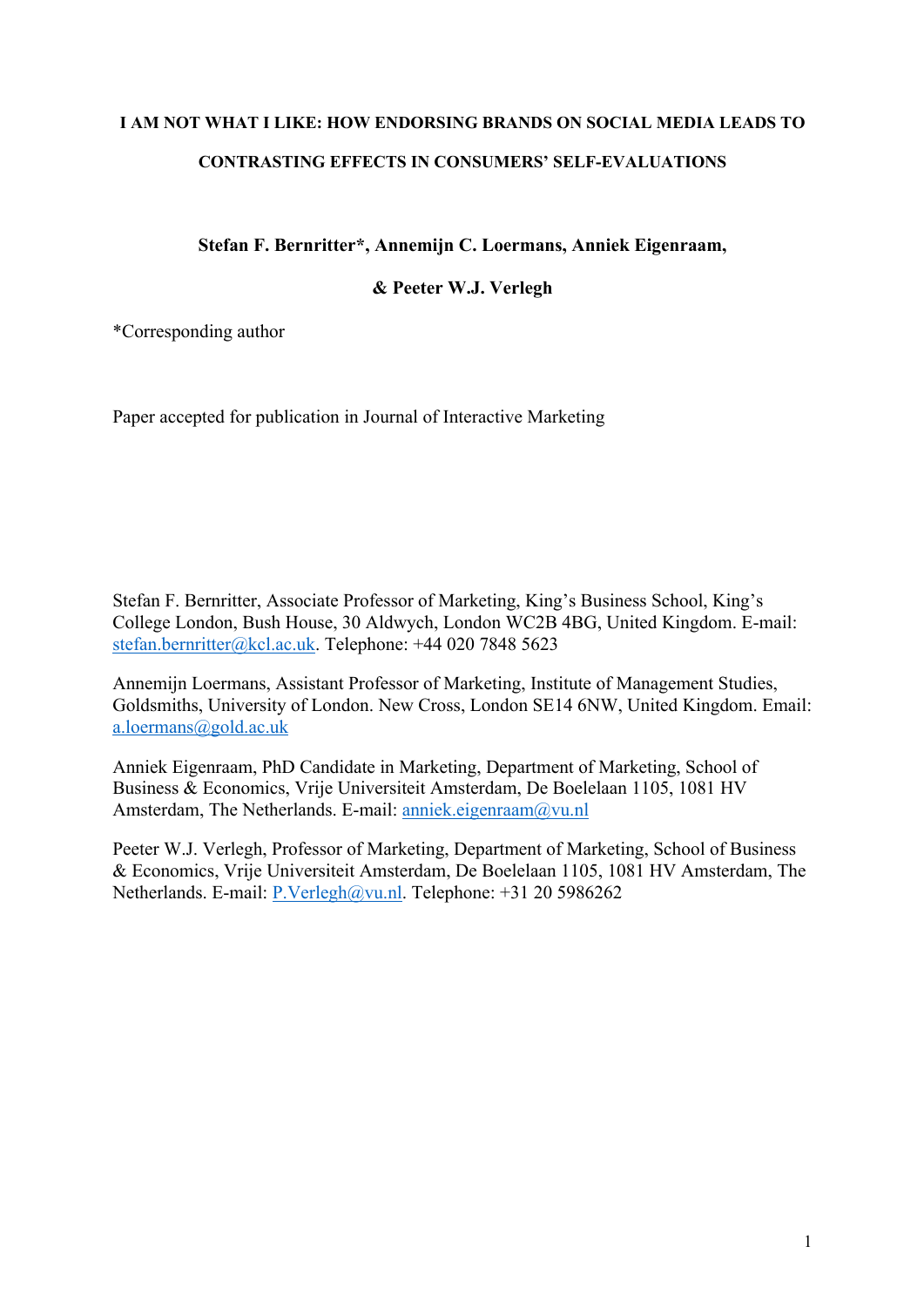# **I AM NOT WHAT I LIKE: HOW ENDORSING BRANDS ON SOCIAL MEDIA LEADS TO CONTRASTING EFFECTS IN CONSUMERS' SELF-EVALUATIONS**

#### **Abstract**

To what extent do consumers incorporate the identity of brands they endorse on social media into their self-concept? Contrary to popular belief, we argue that online brand endorsements may not necessarily lead to inclusion of the brand into the self and may, consequently, lead to contrast effects that negatively affect consumers' self-evaluations. We test our hypotheses across five studies. We find that consumers who endorse a brand on social media subsequently negatively adjust their selfevaluations on traits that reflect the brand's key personality traits. This effect occurs only if they endorse the brand (i.e., by 'liking' or 'following' it), but not when they just visit the brand's social media page. Moreover, the effect is moderated by brand symbolism, with stronger effects if the brand is perceived to have low brand symbolism. The downwards shift in consumers' self-evaluations negatively affects brand outcomes. We also explore the role of incentives as counter mechanism. In conclusion, our findings reveal a dark side of promoting consumer endorsement of brands on social media; a dark side that has implications not only for consumers, but also for brands.

*Keywords*: online brand endorsements; Social Comparison Theory; assimilation and contrast effects; self-evaluation; social media; brand personality; consumer identity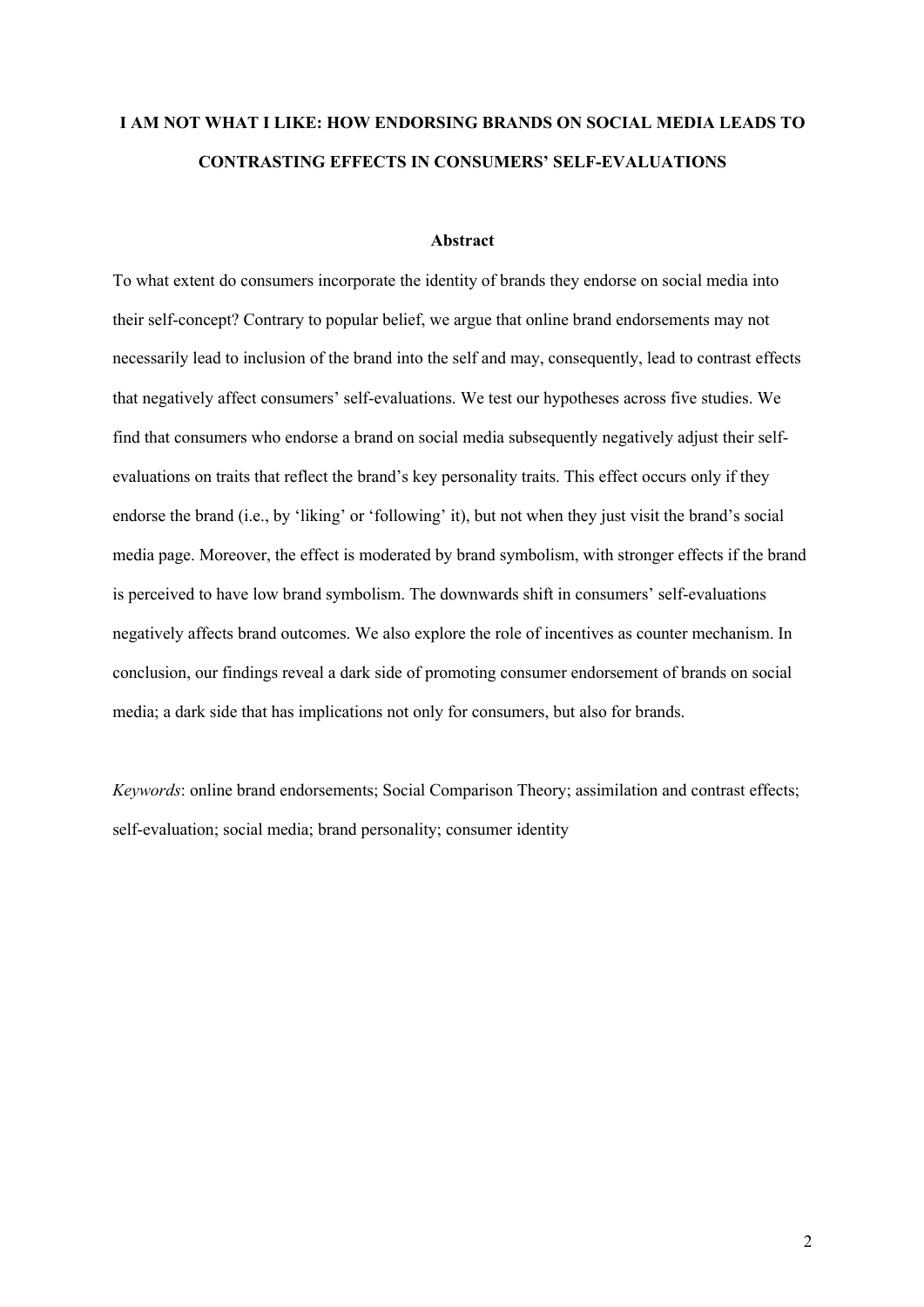#### **Introduction**

Brands spend considerable resources to get consumers to engage with them online, for example by 'liking' them on Facebook, re-tweeting branded content on Twitter, or following them on Instagram (e.g., Hollenbeck and Kaikati 2012; Wallace et al. 2014). This is not surprising considering the beneficial consequences of consumers' online brand endorsements documented within the literature: online brand endorsements have, for example, been shown to positively affect consumers' brand attitude, purchase intention (Beukeboom, Kerkhof, and de Vries 2015), brand love, and electronic word-of-mouth (Loureiro, Gorgus, and Kaufmann 2017). These positive effects are often attributed to the notion that online endorsements lead consumers to include the endorsed brands more firmly into their self-concept (Hollenbeck and Kaikati 2012; Wallace, Buil, and De Chernatony 2012).

Brands have always been an essential tool that consumers use to construct, repair, maintain, express and signal their identity (Escalas and Bettman 2003; Fournier 1998; McCracken 1989). With the advent of the digital age, however, this phenomenon has become a more ubiquitous consumption practice. Online displays of identity signaling through brands does not involve the same financial commitment that is typically associated with offline displays of identity, which typically require material acquisition of branded products (Belk 2013; Jensen Schau and Gilly 2003).

The relation between consumers' self-concept and online brand endorsements is receiving increasing attention (Hollenbeck and Kaikati 2012; Wallace, Buil, and de Chernatony 2020).Although online endorsements are a pervasive part of consumers' online engagement with brands, it is unclear how engaging in online brand endorsements affects the consumer. If such a link exists, it also becomes important to examine whether this link then reciprocates to brands by affecting brand outcomes. The current research addresses these questions by examining whether and how online brand endorsements affect consumers' self-evaluations. By applying insights from Social Comparison Theory (Festinger 1954) and building on work in consumer research that demonstrates that consumers imbue brands with personality traits (Aaker 1997; Aggarwal and McGill 2007), we develop the idea that endorsing brands online activates the brands' identity-signaling potential, which consequently, turns brands into evaluative standards for consumers. By integrating insights from research on categorization and comparison processes (Herr 1986; Mussweiler 2003; Wänke et al. 2001),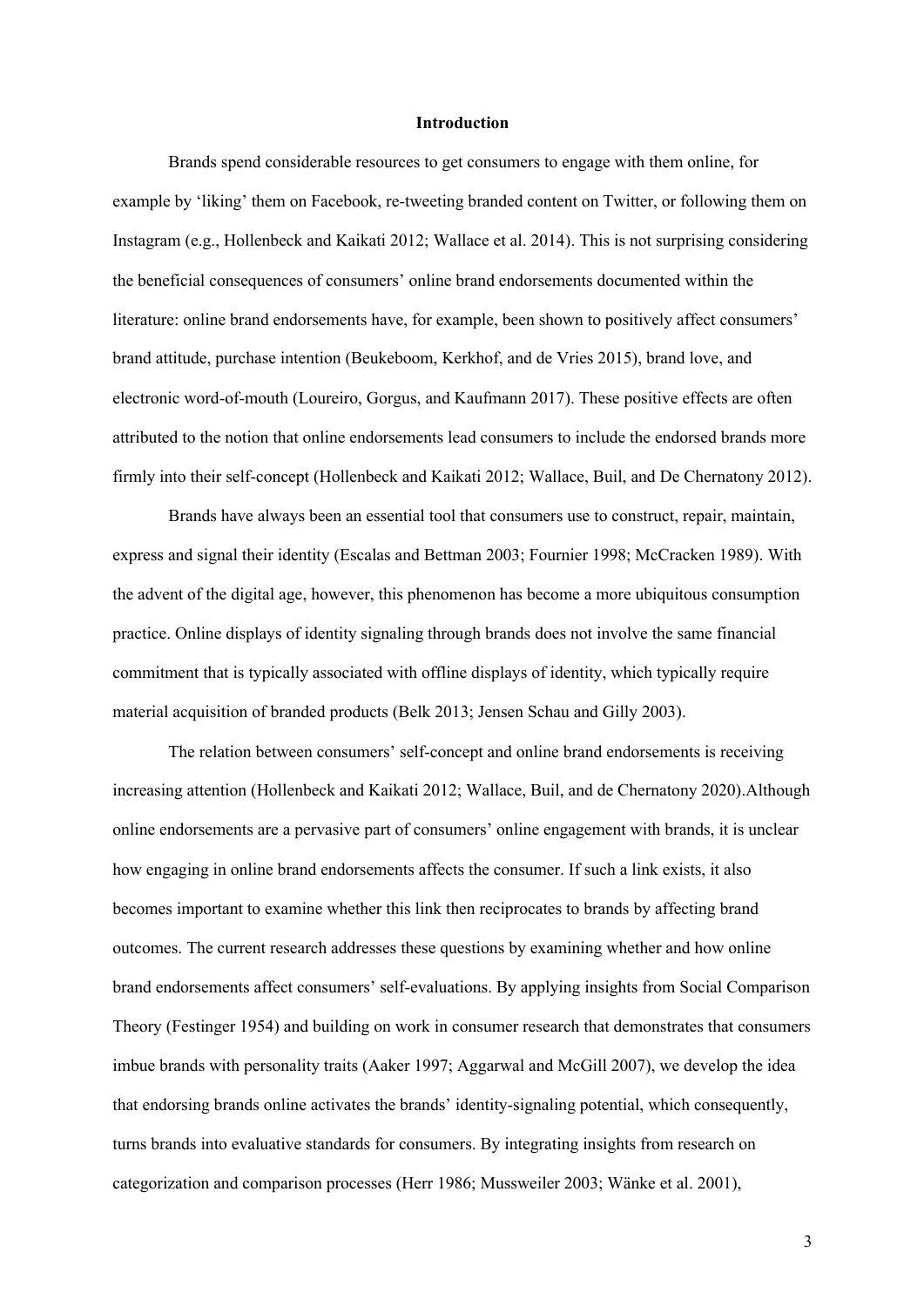specifically the Inclusion/Exclusion Model (IEM; Schwarz and Bless 2007; Bless and Schwarz 2010), we test the notion that engaging in online brand endorsements may not always lead to a shift in consumers' self-evaluations *toward* the identity of the brand (assimilation) but may also have adverse effects on consumers' self-evaluations and lead consumers to shift *away* from the brand's identity (contrast). This contrast effect should have negative consequences for brands, by negatively affecting brand outcomes. In other words, we predict that endorsing RedBull might not always give the consumer proverbial wings, but may, in fact, clip them<sup>1</sup>. And in fact, clip those of the brand as well.

Social Comparison Theory highlights that people have an innate drive to evaluate themselves – they compare themselves to others and base their self-evaluations on these comparisons (Festinger 1954). As with any evaluative judgment involving a comparison, self-evaluations are prone to assimilation and contrast effects, whereby the self-evaluative judgment of the target (in this paper, the consumer) either moves closer to the position of the standard (the other, or, in this paper, the brand) on a specific dimension (e.g., a personality trait), or away from the standard (Blanton 2001). The occurrence of assimilation versus contrast effects has been shown to depend on a variety of factors, including the ambiguity of the target (Herr, Sherman, and Fazio 1983; Pelham and Wachsmuth 1995), the extremity of the standard (Herr 1986; Herr, Sherman, and Fazio 1983), and shared 'category' membership between the target and standard (Ledgerwood and Chaiken 2007; Mussweiler and Bodenhausen 2002), with the latter two factors being particularly relevant to this current research.

An extensive literature in marketing has highlighted the fact that consumers anthropomorphize brands and imbue brands with specific personality traits (e.g., Aaker 1997; Epley, Waytz, and Cacioppo 2007). Building on this, we postulate that brands can act as a standard to which consumers compare themselves. In fact, it may be argued that brands are particularly suited as evaluative standards, because they are deliberately designed to reflect a strong, unique, and idealized identity (Malär et al. 2012). This is essential for the role of brands as symbols that communicate what a company or product stands for (Urde 2013). As a result, brand identity is often constructed in such a way that it lies in the extremes. For example, Nike, a sports brand, is very sporty, RedBull, an energy

<sup>&</sup>lt;sup>1</sup> Red Bull is a well-known and popular energy drink brand. Their slogan is "Red Bull gives you wings."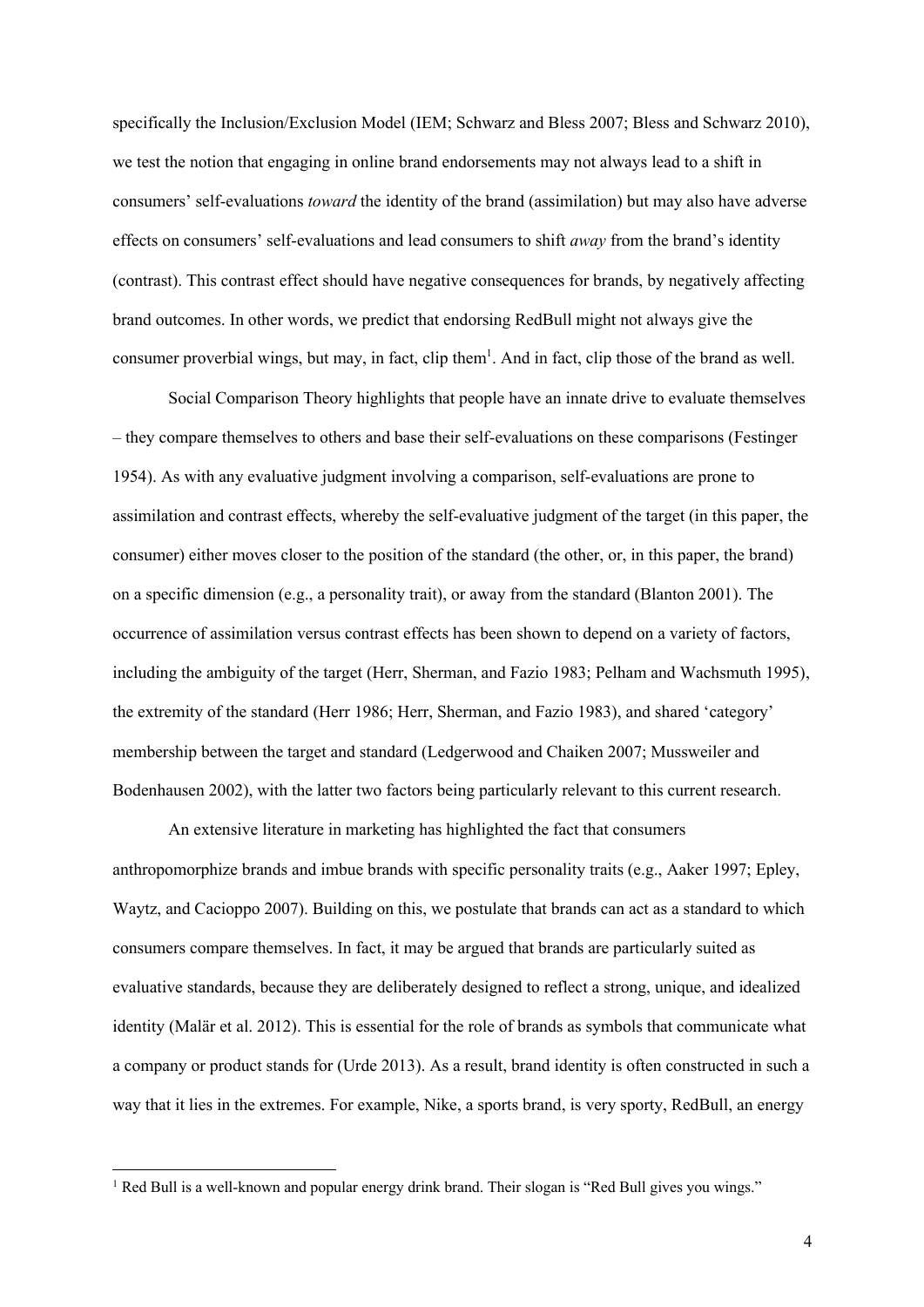drink brand, extremely self-confident, and the WWF, a charity devoted to wilderness preservation, exceptionally sincere. Because extreme standards are more likely to induce contrast effects (Herr, Sherman, and Fazio 1983; Herr 1986; Schwarz and Bless 2007), the use of brands as evaluative standards is likely to have a negative impact on consumers' self-evaluations. This contrast effect is theorized to be compounded by the fact that online brand endorsements might not be enough to lead to inclusion of the brand within the consumer's self-concept (i.e., psychological ownership; Atasoy and Morewedge 2018; Morewedge et al. 2021).

In line with previous research on consumers' identity-related brand use (Escalas and Bettman 2005; Swaminathan, Page, and Gürhan-Canli 2007; Hollenbeck and Kaikati 2012), we also explore the role of brand symbolism, defined here as the perceived extent to which a brand is able to signal something about a consumer's identity to others (Escalas and Bettman 2005; for a broader discussion on symbolism and brands please consult Mick 1986) as a possible boundary condition of our proposed effect. Brands perceived as scoring high on brand symbolism, that is, brands with a high perceived potential for signaling something about a consumer's identity to others, are more likely to be included within the consumers' self-concept (Bernritter, Verlegh, and Smit 2016; Escalas and Bettman 2005; White and Dahl 2007). Research that has shown that assimilative effects occur when standards are included within the same category as the target (Ledgerwood and Chaiken 2007; Mussweiler and Bodenhausen 2002). We therefore expect that the high signaling potential of brands scoring high on brand symbolism may thus reduce and perhaps even override the proposed contrast effect.

Our research contributes to the literature in four important ways. Firstly, it responds to calls for more research on intrapersonal consequences of identity expression in computer-mediated communication (Reed et al. 2012; Stephen 2016). Secondly, it extends work on Social Comparison Theory (Festinger 1954; Hogg and Fragou 2003; Zell and Alicke 2009) and categorization and comparison processes (Bless and Schwarz 2010; Mussweiler, Rüter, and Epstude 2004), by examining how online interactions with brands, shape consumers' use of brands as standards in selfevaluative judgments. This is especially noteworthy considering that consumers' lives and identity construction are increasingly happening online, which has led to the extension of consumer self-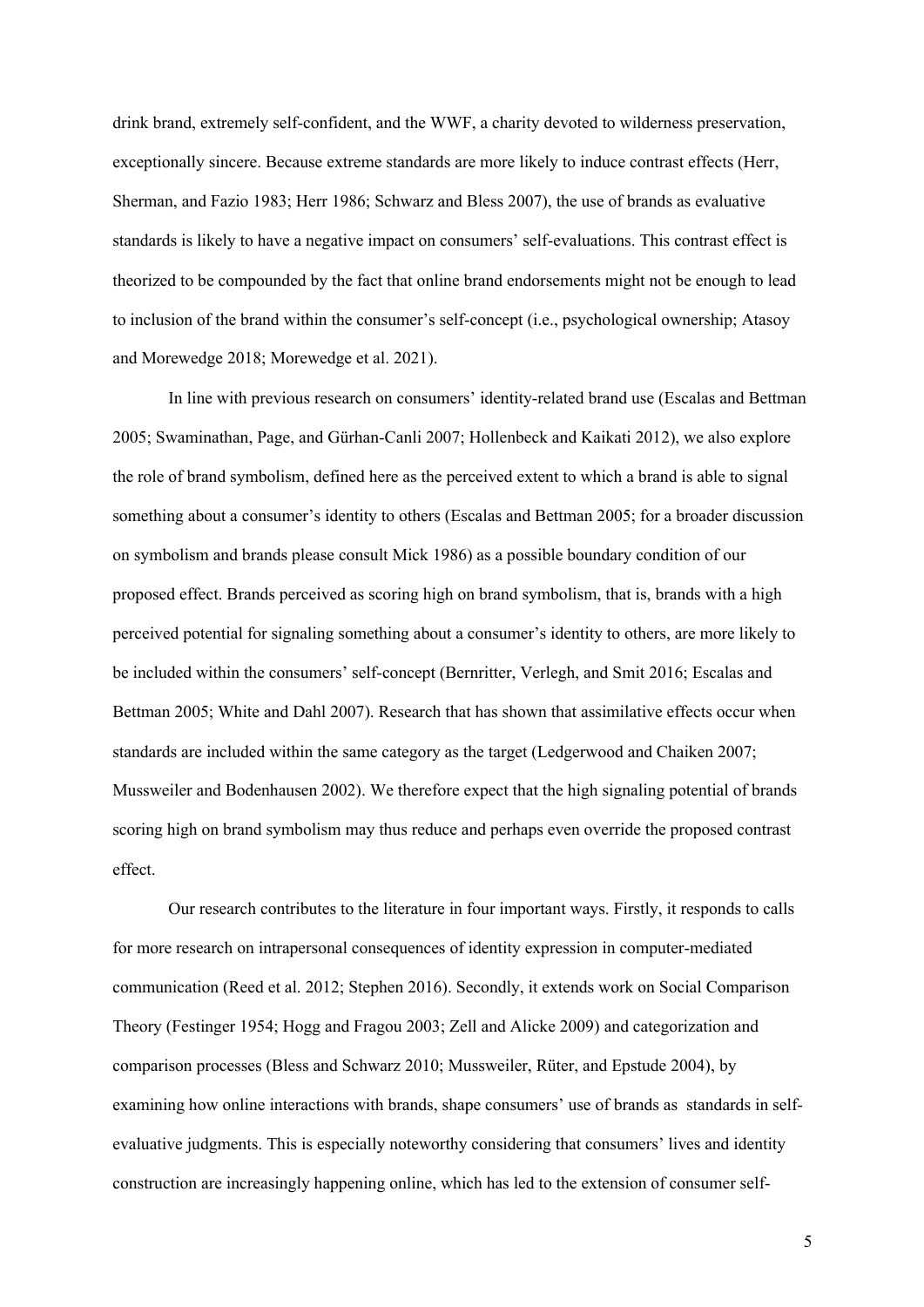concepts into the digital domain (Belk 2013). While work on the extended self has focused on (ownership) of products and, for example, examined how a brands' personality can 'rub-off' on consumers via ownership (Park and John 2010), no study has looked at these effects in the online domain. In addition to the obvious practical relevance, this contribution is also of theoretical importance, as it shows how low-threshold types of behavior, such as the mere 'liking' or 'following' of a brand on social media, may alter consumers' self-evaluations. Lastly, this research contributes to work that shows how online brand engagement may not have the assumed or intended positive downstream consequences for brands (Grewal et al. 2019; John et al. 2017; Mochon et al. 2017) and may, in fact, have a negative effect on consumers (Bower 2001; Richins 1991; Strahan et al. 2006). This research presents an important caveat for the brand-building potential of social media, but also explores some of the boundary conditions of the effect that can help brands to sidestep potential negative consequences of online brands endorsements.

#### **Literature Review and Hypotheses Development**

#### **Social Comparison Theory**

The self is a complex, multi-faceted construct which has been studied extensively within marketing (e.g., Aaker and Lee 2001; Landon 1974; Nam et al. 2016; Sirgy 1982). In essence, the self-concept, the term generally used to describe the mental representation of the self, refers to all self-knowledge organized within memory that reflects ideas about who we are (McConnell, Shoda, and Skulborstad 2012; Schleicher and McConnell 2005). It consists of different components: personality traits (e.g., confident, sincere, introverted etc.), abilities, social relations (e.g., being a daughter, part of a sorority etc.), the social and cultural groups consumers belong to, hopes, aspirations and fears about who consumers will become (future, ideal, and feared selves), who they used to be (past selves), as well as their possessions and digital profiles (Belk 2013; John 1990; Markus and Nurius 1986; Markus and Kitayama 1991; Tajfel et al. 1971).

Each of the different components of the self has been shown to fundamentally shape our (online) consumption behaviour and has important implications for online brand endorsements (Mishra, Roy, and Bailey 2015; Stuppy, Mead, and van Osselaer 2020). For example, Marbach and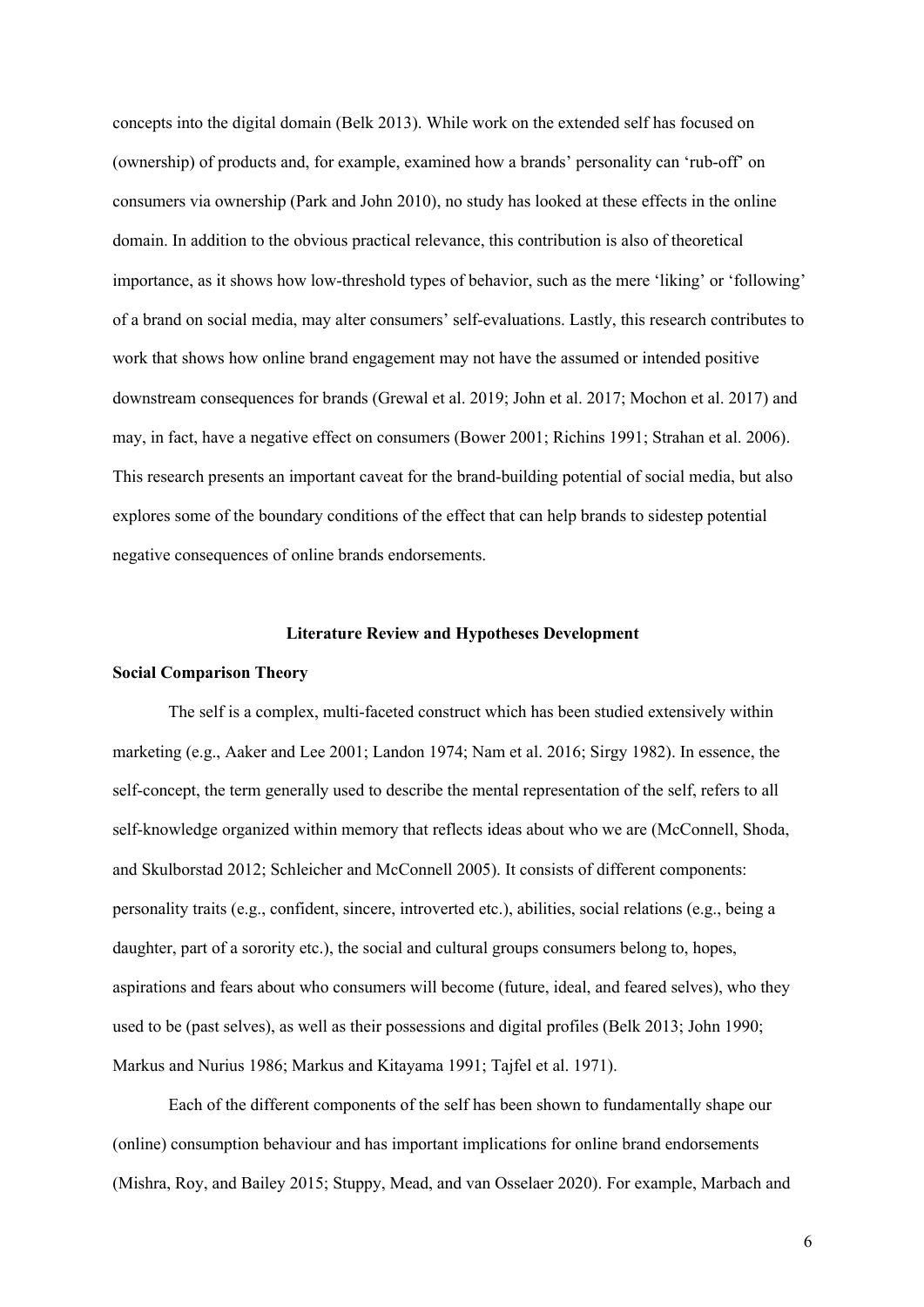colleagues (2016) investigated which personality traits lead certain consumers to engage with brands online and found that extraversion and openness to experience are both positively associated with online brand engagement. Furthermore, research by Bernritter and colleagues (2017) has shown how consumers with an interdependent self-concept, characterized by seeing oneself as interconnected to others, are more likely to endorse brands online compared to consumers with an independent selfconcept, characterized by seeing oneself as independent from others.

Social Comparison Theory highlights that the self-concept is, in part, the result of comparative processes (Festinger 1954). Consumers compare themselves to others to determine how they 'score' on a certain dimension, for example, whether or not they are high or low in selfconfidence or sincerity. These comparisons form the basis of the self-related judgments about traits and other attributes of one's actual self (i.e., the part of the self that represents who consumers think they currently are; Bosch and Wilbert 2020; McConnell et al. 2012). These judgments are commonly referred to as 'self-evaluations' (e.g., Wood 1989).

Self-evaluations can be fuelled by upward or downward comparisons. Upward social comparison refers to the process of comparing oneself to someone who scores higher on a specific dimension, whereas downward social comparison refers to the process of comparing oneself to someone who scores lower on a specific dimension (Festinger 1954). Both processes have been studied within marketing with several studies, for example, showing how an upward social comparison to a very attractive model shown in an advertisement negatively affects consumers' selfesteem (Martin and Kennedy 1993; Richins 1991), and consequently also the evaluation of the spokesperson and the product argument (Bower 2001). However, are these evaluations always fair and free from bias? And what exactly determines who consumers compare themselves to?

## **Categorization and Evaluative Processes: The Inclusion/Exclusion Model**

Research within social cognition on categorization and evaluative processes highlights how any evaluation is prone to biases (Bless and Schwarz 2010; Kahneman 2003; Wänke, Bless, and Igou 2001) and thereby forms an essential piece in explaining why we predict that endorsing brands online might affect consumers self-evaluations. All evaluative judgements depend on information that is brought to mind in the moment of judgment (Smith and Semin 2004; Smith and Semin 2007; Bless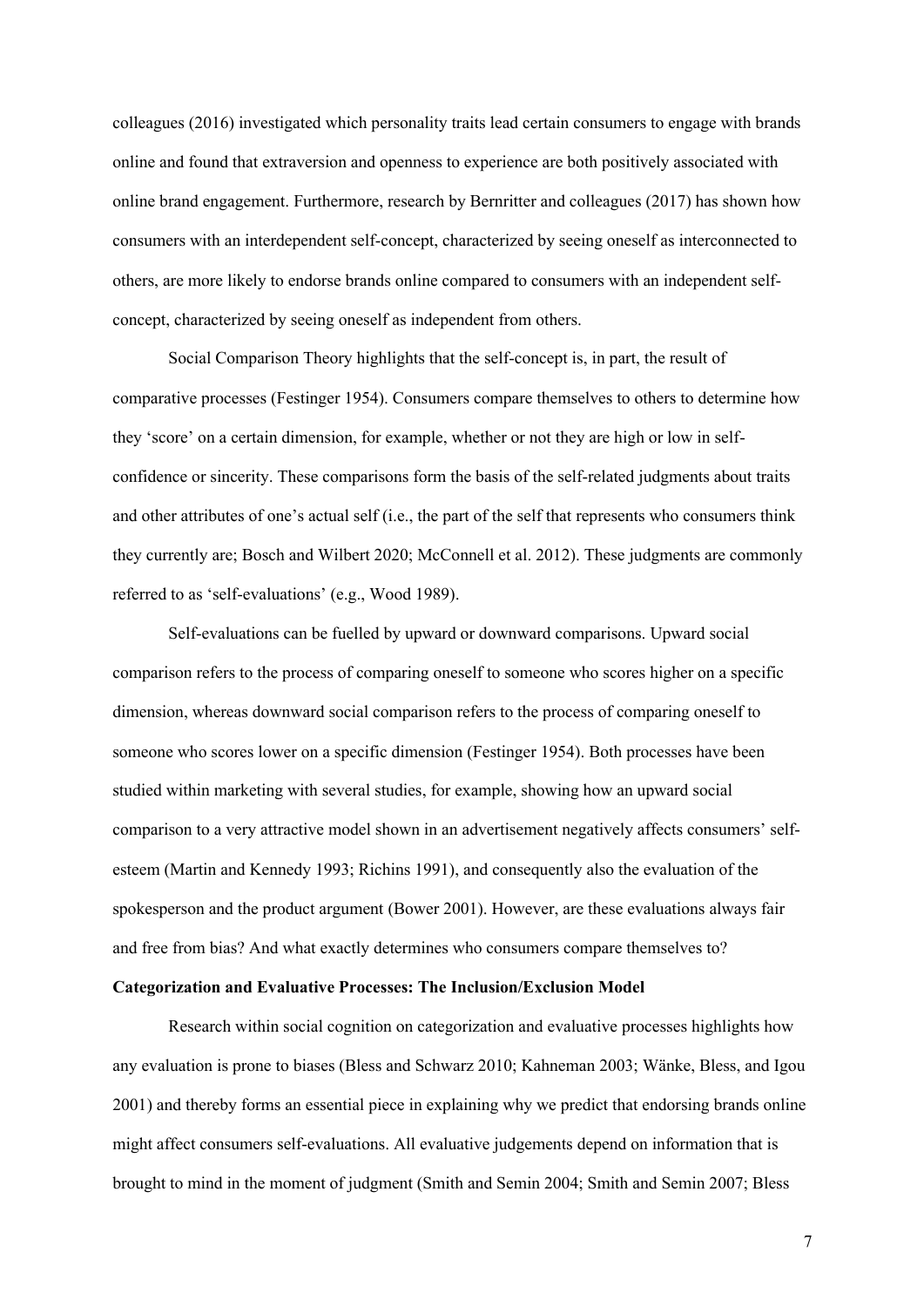and Schwarz 2010). This may include information about features of the evaluated object/person that is retrieved from memory, but also contextual information that is brought to mind (Schwarz and Bless 1992; Bless and Schwarz 2010). Often, this contextual information functions as a standard (another object) against which the target can be compared (Schwarz and Bless 1992; Wänke, Bless, and Igou 2001; Bless and Schwarz 2010). For example, consumers' judgment of whether or not they have a large following on Instagram, will be different when Ariana Grande, with many followers, or Arnold from next door, with very few followers, are brought to mind.

The IEM (Schwarz and Bless 2007; Bless and Schwarz 2010) further details the central role of the standard in self-evaluations. The model proposes that the impact of a standard on one's selfevaluative judgments depends on whether or not the comparison standard is included in the selfconcept. When the standard is *included*, an assimilative effect will occur, meaning that the evaluation of the target on a certain dimension will shift *towards* the position of standard on that dimension. If the standard is *not* included in the self, a contrast effect will occur, meaning that the evaluation will shift away from the position of standard (Blanton 2001; Morse and Gergen 1970; Mussweiler, Rüter, and Epstude 2004; Mussweiler 2003). 2

One factor that affects whether or not the standard is included in the representation of the self, is the extremity of the standard (Mussweiler and Strack 2000; Herr 1986; Herr, Sherman, and Fazio 1983). Several studies have shown how using extremely attractive (often photo-shopped) models as a standard for self-evaluations can negatively impact women's affect as well as their evaluation of and satisfaction with their appearance (Birkeland et al. 2005; Bower 2001; Richins 1991; Strahan et al. 2006).

Analogously, Weiss and Johar (2013; 2016) have shown that products that consumers own are included in the self, whereas products that consumers do not own are not included in the self.

<sup>&</sup>lt;sup>2</sup> Note that the terms assimilation and contrast do not say anything about the direction, but about whether or not the shift in evaluation is displaced *away* from or *towards* the position of the standard on the dimension in question. When a consumer evaluates the size of their following on Instagram and comparing themselves to either Ariana Grande or Arnold from next door a contrast effect is likely to occur in both scenarios, as neither is likely to be included in the representation of the self. When Ariana Grande is called to mind, an upward social comparison is made, resulting in a downward shift in the evaluation of the size of followers the consumer has themselves; when Arnold from next door is called to mind, a downward social comparison is made, resulting in an upward shift in the evaluation of the size of followers the consumer has themselves.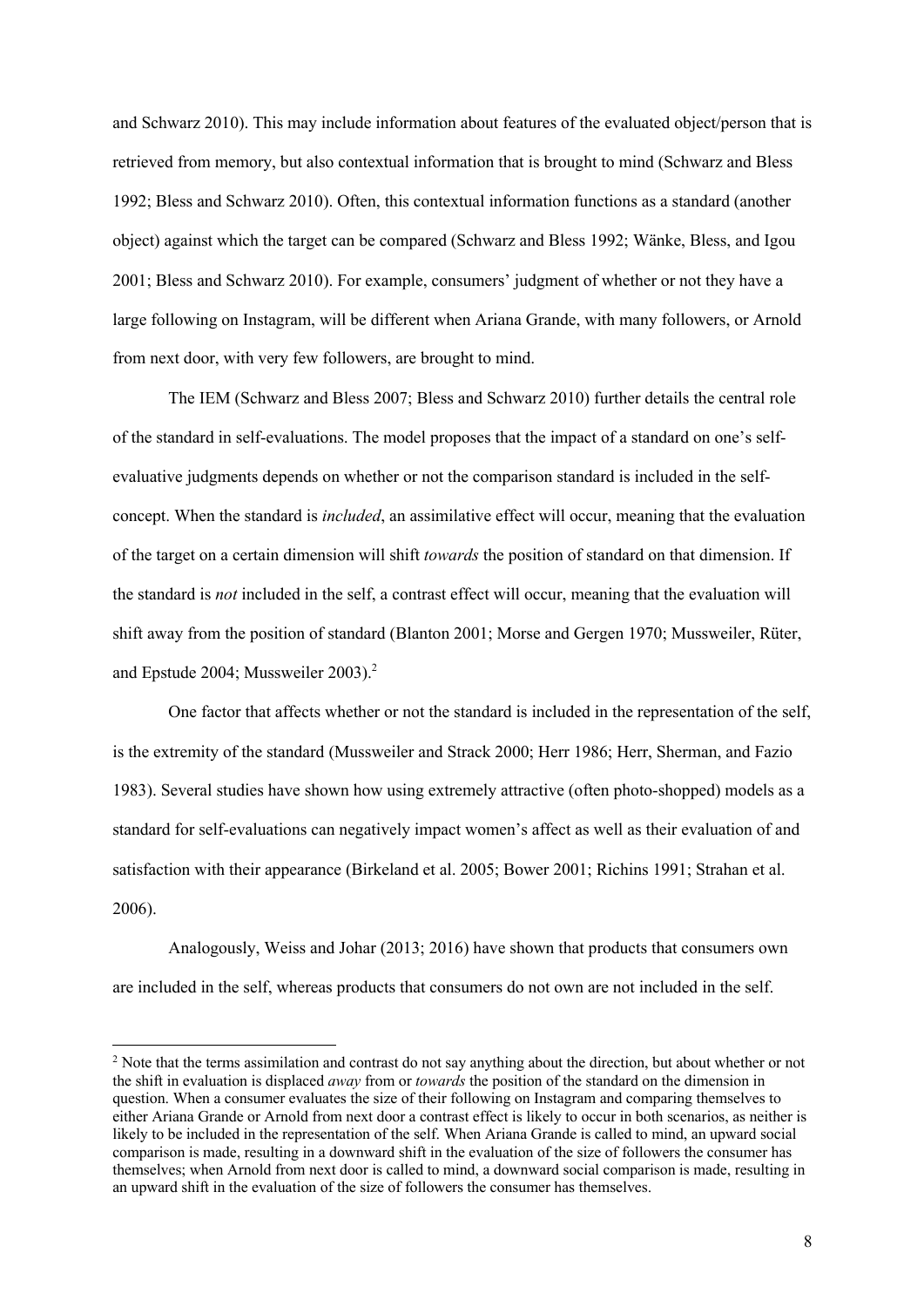Consequently, when consumers evaluated themselves on personality traits (e.g., sincerity), they assimilated their evaluations towards the position of a product they owned on that dimension (e.g., headphones that scored high or low on the sincerity dimension) but contrasted their self-evaluations away from the position of the product they did not own on that dimension (Weiss and Johar 2016). A parallel effect is observed when the product is the target to be evaluated and the self is the standard against which it is compared: evaluations of owned products are judged in assimilation with one's own traits, whereas evaluations of owned products are judged in contrast with one's own traits (Weiss and Johar 2013).

The last two studies on the assimilation and contrast effects in respect to products show how products can act as a standard, in part because they are perceived to possess personality traits. This notion is corroborated by the concept of the extended self, which refers to the notion that our possessions are included within the self-concept (Belk 1988; Sayre 1994). With the advent of the digital age, Belk (2013) updated this concept to also incorporate our digital possessions. The question then becomes whether these findings can be extended to brands and whether similar type of assimilation and contrast effects might be observed when considering online brand endorsements. As will be detailed below, brands can serve as evaluative standards precisely because they are imbued with personality traits. However, because (physical) ownership of products is consequentially different from online brand endorsements, we predict that using brands as standards has outcomes that are notably different from using of products.

#### **Brand Representations: Anthropomorphism and Brand Personality**

Consumers think about and relate to brands much like they think about and relate to other people (Fournier and Alvarez 2012; MacInnis and Folkes 2017). Imbuing brands with personality traits is a consequence of consumers' tendency to anthropomorphise brands, that is their tendency to attribute humanlike traits and intentions to nonhuman entities (Epley, Waytz, and Cacioppo 2007). The traits that are attributed to brands, which make up brands' personality (Aaker 1997; Aaker, Vohs, and Mogilner 2010; Kervyn, Fiske, and Malone 2012) have received a lot of attention within the marketing literature. Aaker (1997) for example, has delineated five dimensions of brand personality: competence, excitements, ruggedness, sincerity, and sophistication. More recent work has focused on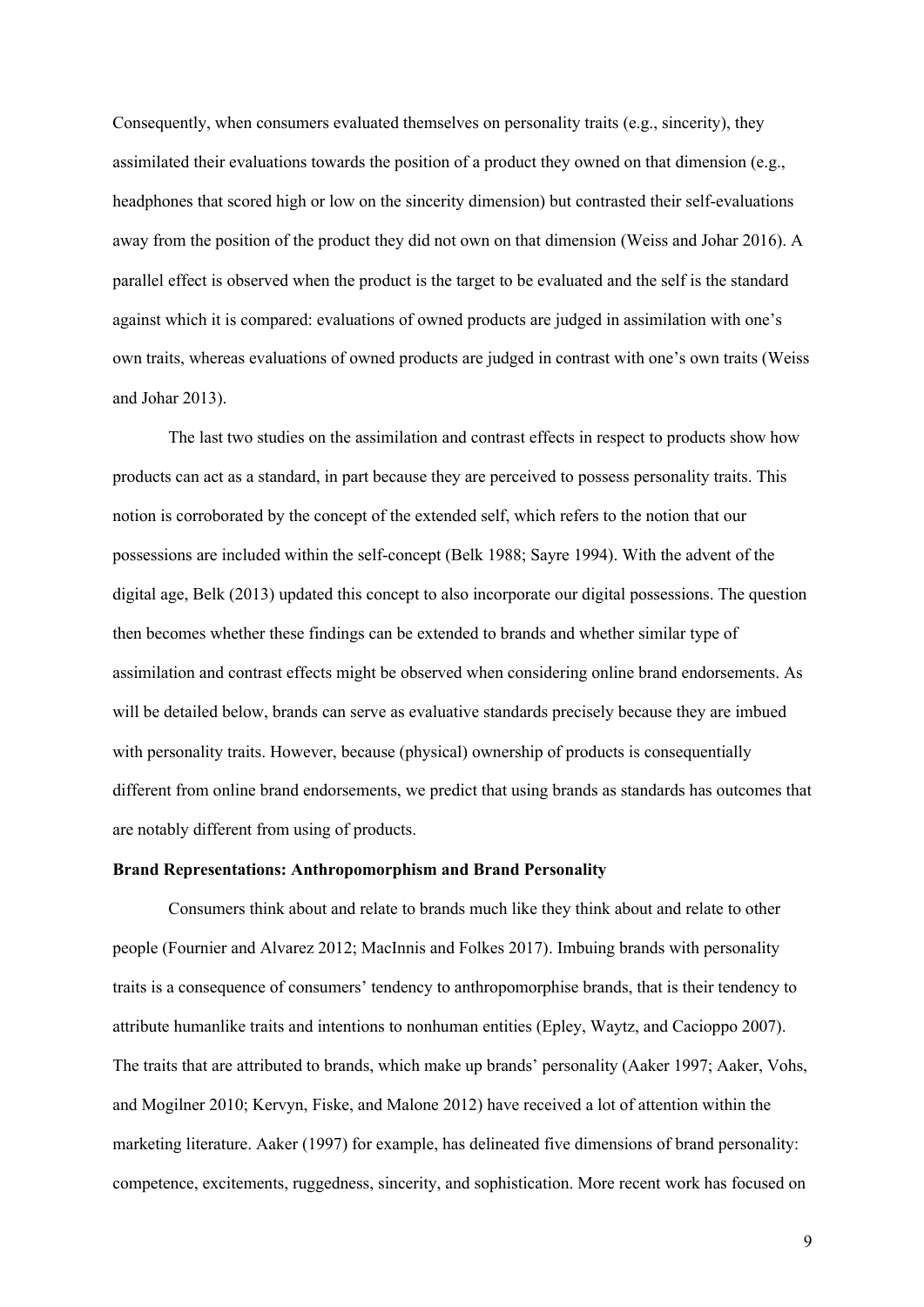two dimensions that are also typically used to judge and describe other people (Fiske, Cuddy, and Glick 2007): warmth and competence (Aaker, Vohs, and Mogilner 2010; Kervyn, Fiske, and Malone 2012). Moreover, a brand's personality traits have been found to affect online brands endorsements. For example, Bernritter et al. (2016) found that consumers were more likely to endorse brands that were perceived as having a particularly warm personality.

Brands are often designed to reflect a strong, unique and idealized identity (Malär et al. 2012). Distinctiveness is a key component of a strong brand personality (Florack and Palcu 2017) and has been shown to positively affect the appeal of the brand and the brand identification (and consequently, word-of-mouth; Kim, Han, and Park 2001). Seeing how distinctiveness is hard to be achieved by scoring averagely on a typical dimension, brand personalities are often configured at the extreme: Nike is very sporty, RedBull extremely self-confident, and the WWF exceptionally sincere.

Interestingly, the interaction, or more accurately, the match between the brand's personality and the consumer's identity is also an important factor to consider when explaining consumers' brand preferences. A range of studies have documented how consumers prefer to consume brands whose personality mirrors theirs, something that is often referred to as consumer-brand self-congruency (Aaker 1999; Swaminathan, Page, and Gürhan-Canli 2007; Malär et al. 2012).

Research on the antecedents of online brand endorsements, defined as "online behavior that affiliates consumers with brands in ways that are public, positive, and perceived by others" (Bernritter et al. 2016, p. 28), has highlighted that online brand endorsements are used to *signal* one's identity. For example, Hollenbeck and Kaikati (2012) found that it helps consumers *maintain*, *enhance* and *protect* aspects of their self-concept. Likewise, Wallace and colleagues (2020) describe how engaging with charities on Facebook allows consumers to feel better about themselves and *signal* their virtuous behavior to others. These findings echo earlier findings concerning offline brand consumption which also highlight the identity-construction potential of brands (Aaker 1997; Berger and Heath 2007; McCracken 1989; Swaminathan, Page, and Gürhan-Canli 2007). Escalas and Bettman (2003; 2005), for example, show how brands used by reference and aspirational groups of consumers, drive consumers to form connections with that brand as well.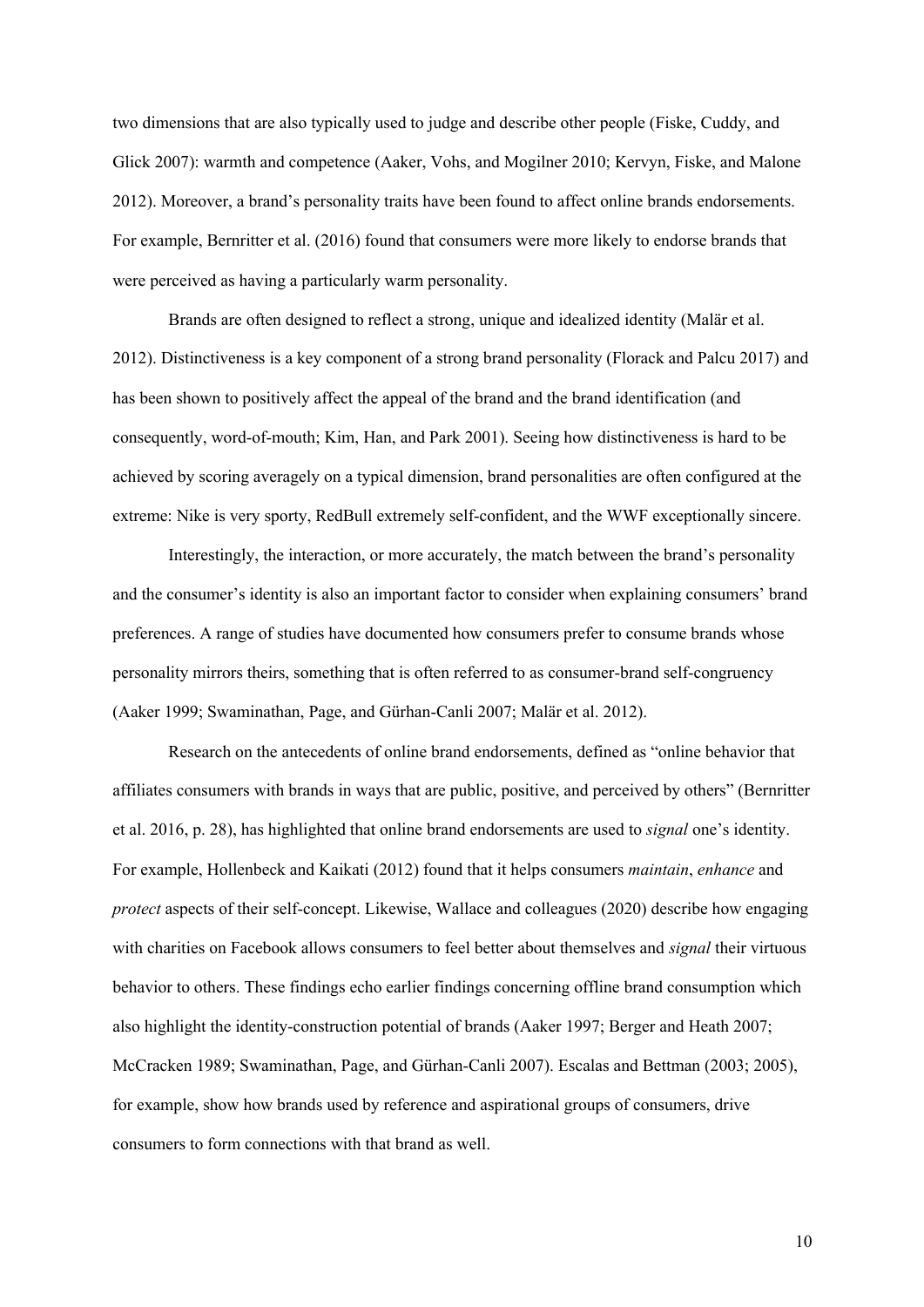We postulate that engaging in (online) brand endorsements will trigger the representation of the brand as having specific traits associated with it, which in turn, will make it into a comparative standard to which consumers can compare themselves. Consequently, assimilation and contrast effects should be observed between consumers and brands, like they have been observed between consumers (Mussweiler and Bodenhausen 2002) and consumers and products (Weiss and Johar 2016; Park and John 2010). Initial proof for this idea comes from a study by Park and John (2010), who found that brand use can lead to an assimilation effect: consumers who used a Victoria's Secret shopping bag evaluated themselves as better looking, more feminine, and more glamorous, while consumers who used an MIT pen evaluated themselves as more intelligent, more of a leader, and harder working. Crucially though, the study by Park and John (2010) looked at brand use, and thereby closely resembles the ownership manipulations that were used in the studies by Weiss and Johar (2013; 2016), which showed assimilation and contrast effects for products. We thus contend that feelings of psychological ownership are crucial for incorporation of brands into the self. This is further supported by research which has shown that digital goods are valued less than their physical counterpart, precisely because consumers feel less psychological ownership over digital goods, postulated to be dependent on the fact that they can't physically manipulate them (Atasoy and Morewedge 2018; see also, Morewedge et al. 2021). Not surprisingly perhaps, conceptualizations of the (digital) extended self have consequently mostly focused on (digital) products, and not so much on brands (Belk 1988; Belk 2013).

Conversely, we hypothesize that engaging in online brand endorsements will be enough to highlight the signaling potential of brands, but not enough to warrant inclusion in the self. This is further compounded by the fact that brands tend to mimic extreme standards, which would also make exclusion likelier (Herr, Sherman, and Fazio 1983; Schwarz and Bless 2007). We thus hypothesize that online brand endorsement will lead to a contrast effect whereby consumers' self-evaluations will shift away from that of the brand. Basing ourselves on research which shows that no effects on selfevaluations occurs when the comparison standards are deemed irrelevant (Lockwood and Kunda 1997; see also Heinberg and Thompson 1995), we further predict that merely encountering a brand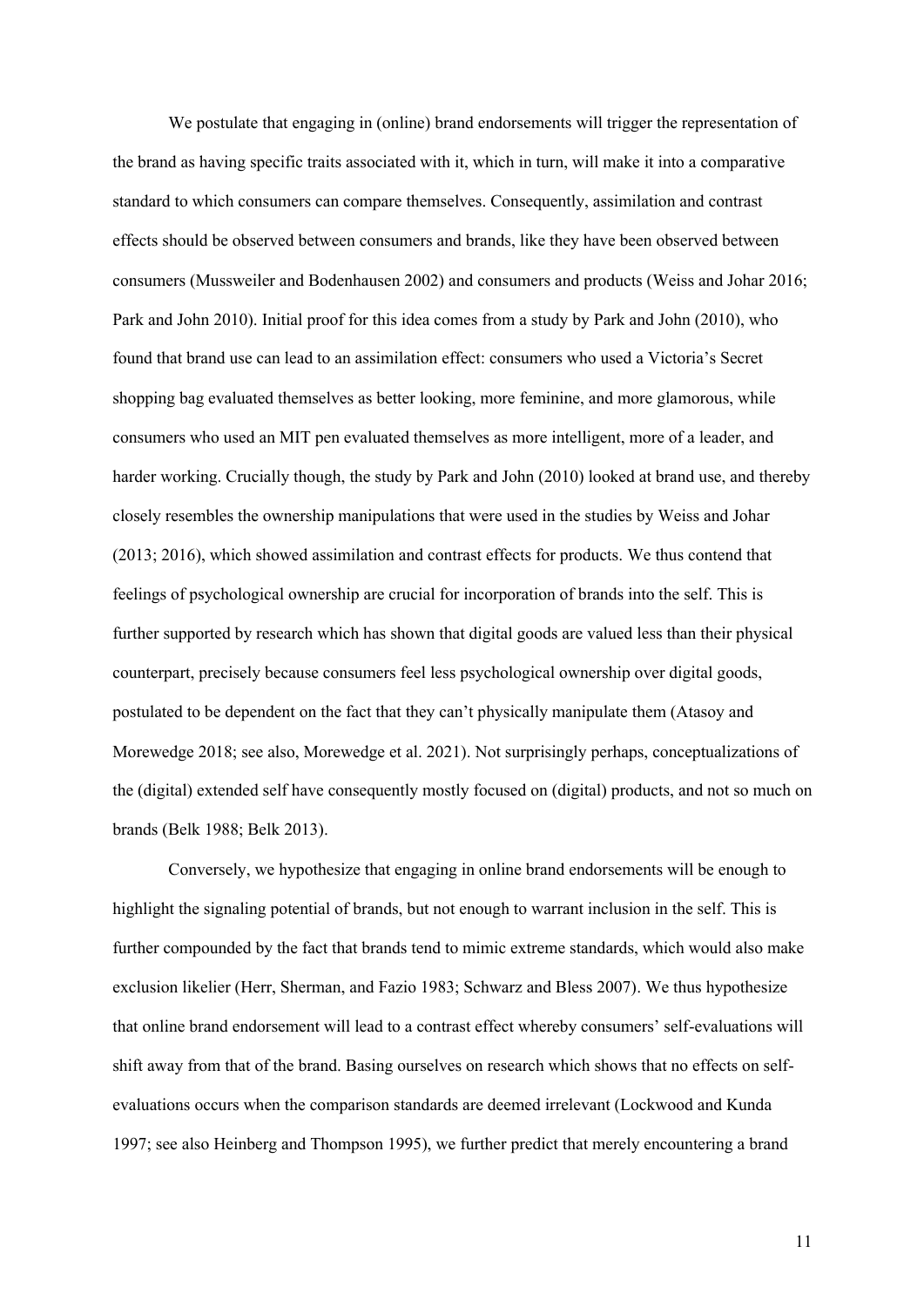will not be enough to 'activate' the identity-signaling potential of brand and will consequently have no effect on consumers' self-evaluations.

**H1**: After endorsing a brand on social media, in comparison to merely visiting the social media page of the brand, consumers' self-evaluation score on the focal traits of the endorsed brand will decrease.

#### **Brand Symbolism**

Even though all brands are, to a certain degree, anthropomorphized and imbued with personality traits, and thus have the potential to be used by consumers to signal their identity, brands are not equal in this regard. Specifically, brands differ in their perceived ability to signal something meaningful about the identity of the consumer to others (Escalas and Bettman, 2005; 2009). For example, a popular brand that is widely used by a diverse group of consumers (e.g., Honda) is unlikely to be perceived (by consumers) as being able to signal something specific about the consumer's identity to others (Escalas and Bettman, 2005). Conversely, a brand that is used by a homogenous group of consumers who are (perceived to be) similar in terms of their personality and/or values, is likely to be recognized (by consumers) as being able to signal something about the consumer's identity to others. Escalas and Bettman (2005) have coined this perceived difference in the identity-signaling potential of brands as brand symbolism and define it as the extent to which a brand is able to "communicate something about the person using [the brand]" (p. 380).

Brand symbolism, as it is used in this research, should be understood as a dimension of brands that captures the perceived extent to which a brand is thought to generally be able to signal a consumer's identity to others. Although one might expect some consensus amongst consumers – most consumers are likely to, for example, perceive a brand such as Harley Davison as having a high identity-signaling potential and thus scoring high on the brand symbolism dimension – it should be noted that brand symbolism is in the eye of the beholder, as in, it is about how an (individual) consumer perceives the identity-signaling potential of that specific brand. Consequently, a brands' brand symbolism will vary across consumers. It is further important to note that brand symbolism does not depend on the congruency between the identity of the consumer and the brand (i.e., consumer-brand self-congruency) or on the extent to which consumers have incorporated the brand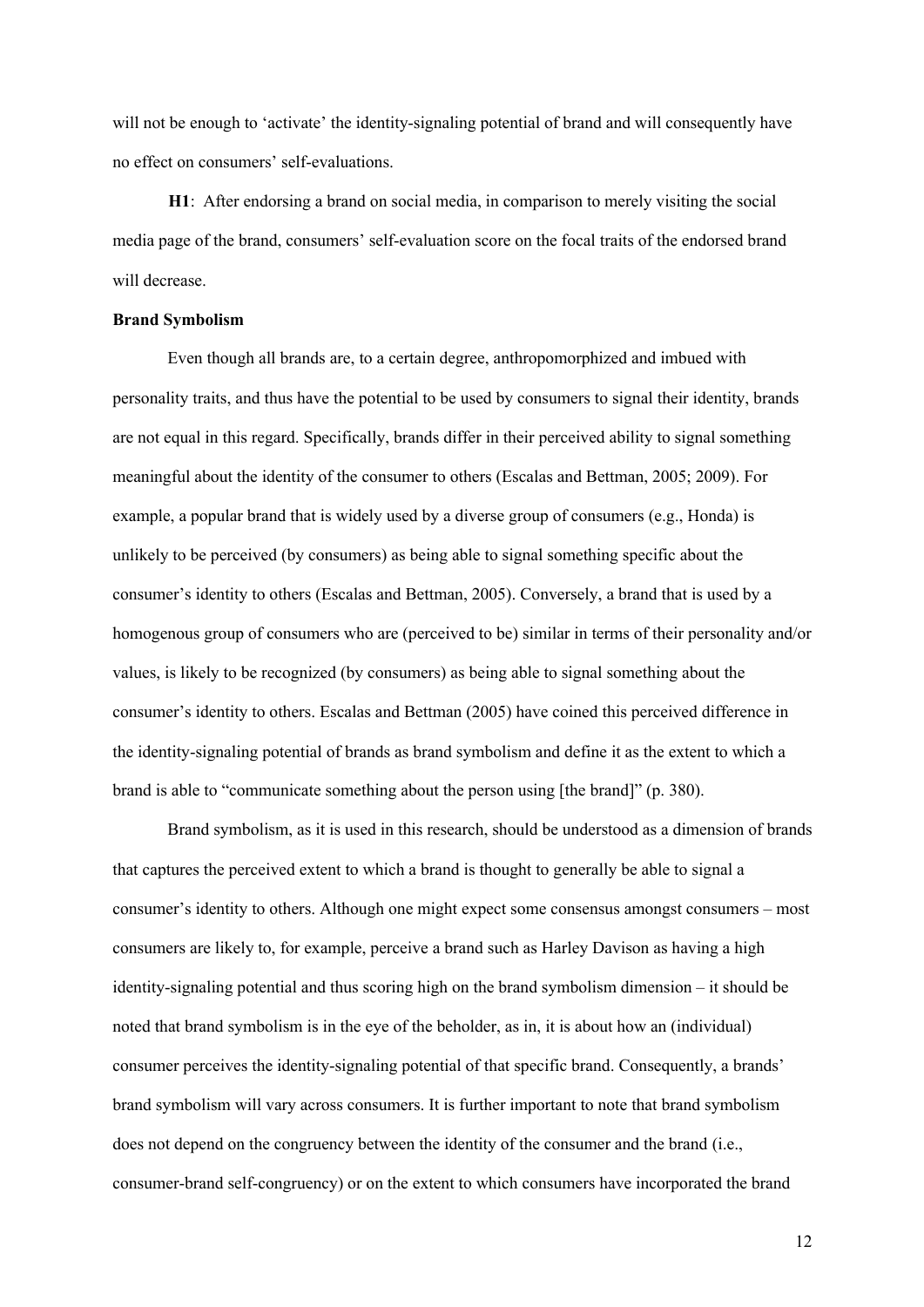into their self-concept (i.e., self-brand connections). It simply denotes the general potential of a brand to signal (any) identity to others.

The important role of brand symbolism in consumers' brand use and identity construction has been documented in various contexts (Bernritter, Verlegh, and Smit 2016; Escalas and Bettman 2005; White and Dahl 2007). For example, research by Escalas and Bettman (2005) found that the positive effect on self-brand connections, that is "the extent to which individuals have incorporated brands into the self-concept" (Escalas and Bettman 2003, p. 340), for brands that were associated with an ingroup (vs. an out-group), was more pronounced for brands scoring higher on brand symbolism compared to brands scoring lower on brand symbolism. Similarly, White and Dahl (2007) found that "self-brand connections were weaker for dissociative brands [brands that are seen as being associated with an out-group] when the [brand] was seen as being more symbolic" (p. 528). Moreover, Bernritter, Verlegh, and Smit (2016) found that the positive effect of the perceived warmth of a brand on the consumer's intention to endorse the brand online, was more pronounced for brands perceived as highly symbolic compared to brands perceived as less symbolic.

We argue that endorsing a brand which one perceives as scoring high on brand symbolism serves as an implied social label (Summers, Smith, and Reczek 2016), which enhances the extent to which brands are connected to and incorporated within the self (Escalas and Bettman 2005). This happens, in part, because endorsing a brand perceived to be highly symbolic sends a stronger social signal to others than endorsing a brand which is perceived to be less symbolic (i.e., a brand which is perceived to be less able to signal something about the consumer's identity to others; Berger and Heath 2007). Online brand endorsements are particularly likely to act as implied social labels, because they are public (they are observed by others who 'follow' or are 'friends' with you), and often displayed on a person's social media profile. Seeing how contrast and assimilation effects are dependent on whether the standard is included in the self, with assimilation effects occurring when the standard is included in the same 'category' as the self (Schmitt et al. 2006; Ledgerwood and Chaiken 2007), we predict that brand symbolism will moderate the relation between online brand endorsements and consumers' self-evaluations. Specifically, we predict that endorsing a highly symbolic brands is more likely to lead to an assimilative effect (because of the enhanced likelihood of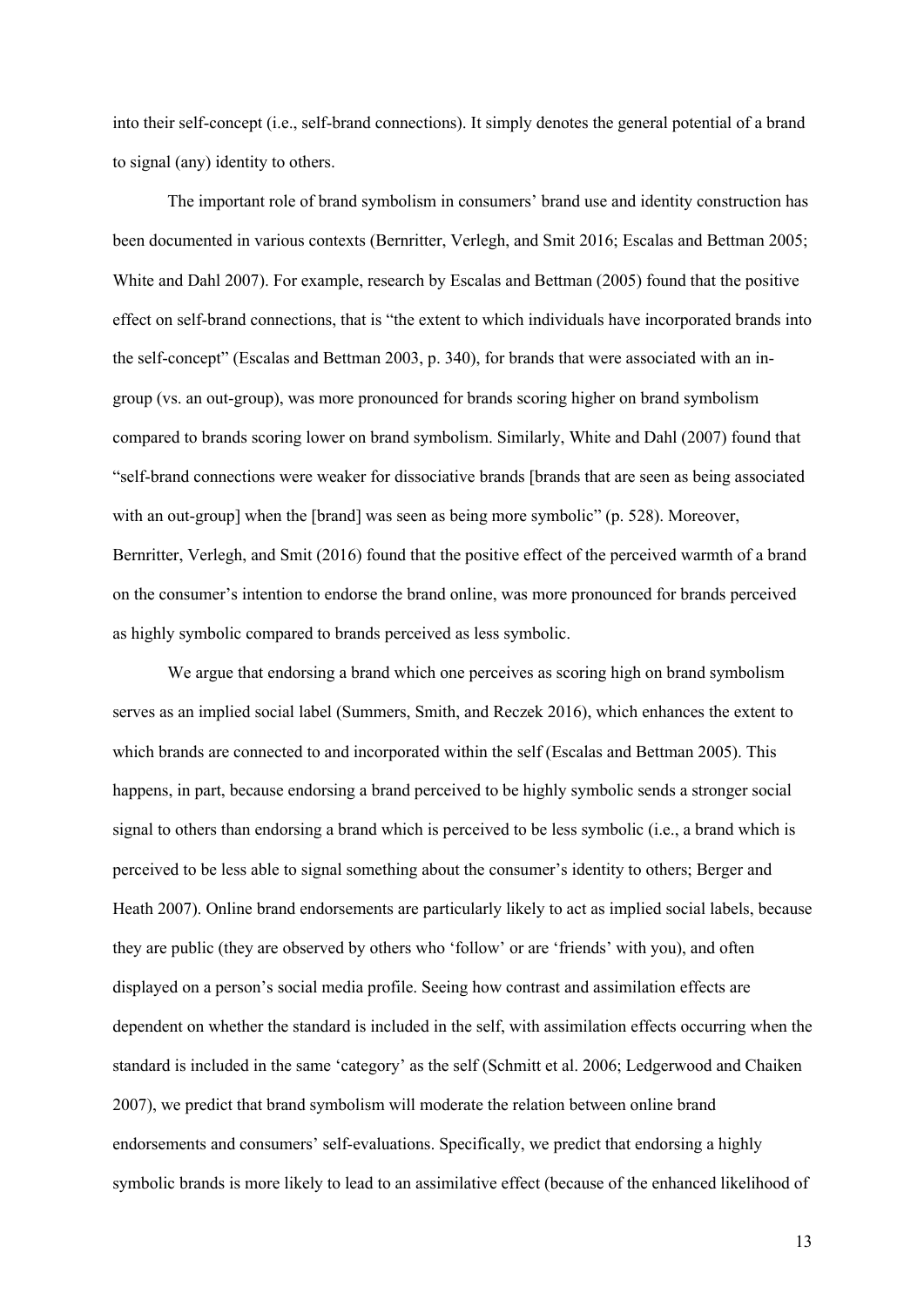inclusion of the brand in the self), whereas the endorsement of a brand that is low in symbolism is more likely to lead to contrast effects.

**H2:** Brand symbolism moderates the effect of online brands endorsements on selfevaluations: while endorsement of a brand perceived to be low in brand symbolism is most likely to lead to a contrast effect, higher levels of perceived brand symbolism will make an assimilation effect more likely. As a result, self-evaluations on personality traits related to the brand's focal trait are expected to increase for brands with high levels of brand symbolism.

#### **Downstream Consequences of Contrasted Self-Evaluations**

Basing ourselves on the earlier discussed preference for brands that are self-congruent, and on research that has shown that such contrast effects may induce negative affect, and consequently lead to negative brand outcomes (Bower 2001), we hypothesize that the proposed contrast effects will negatively affect brand outcomes (i.e., brand attitudes and purchase intentions):

**H3**: Contrasting with the traits of an endorsed brand will negatively affect consumers' brand attitude and purchase intention. Consumers' decrease in in self-evaluations will thus mediate the effect of online brand endorsement on brand outcomes.

The outlined hypotheses are summarized in our conceptual model (Figure 1).





#### **Overview of studies**

We test our hypotheses across five studies. Study 1A and Study 1B use a pretest-posttest design to test whether engaging in online brand endorsements leads to contrast effects in respect to consumers' self-evaluations (H1). Study 2 replicates this using a real brand instead of a fictious brand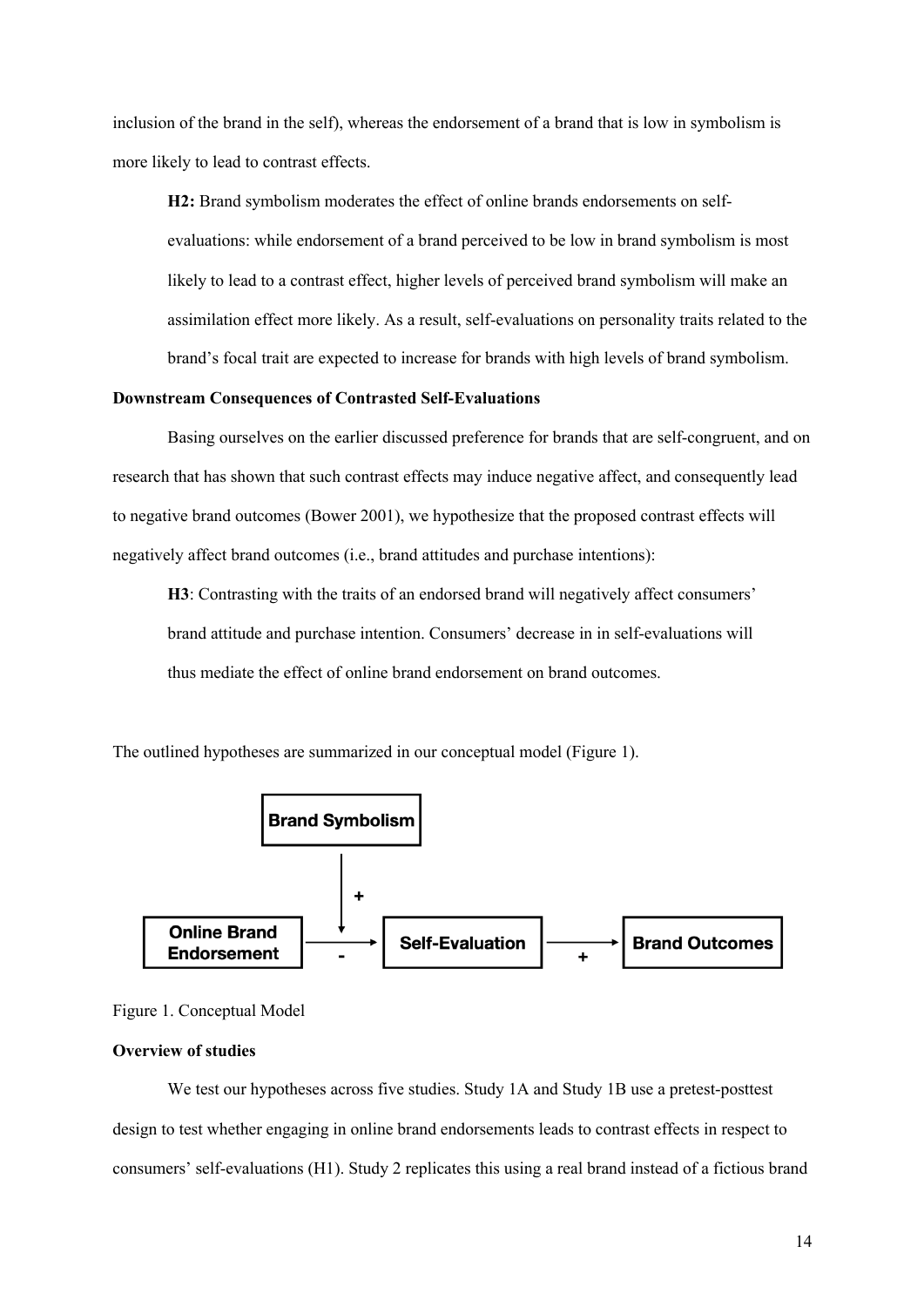and tests whether brand symbolism moderates this relationship (H2). Study 3A further extends this be assessing whether the contrast effect is ephemeral or more persistent by including a follow-up measure of consumers' self-evaluation two to seven days after the initial study with our online brand endorsement manipulation. Combined with Study 2, Study 3B tests whether consumers' decrease in self-evaluations will mediate the effect of endorsement (vs. exposure) on brand outcomes (H3).

#### **Study 1A**

#### **Method**

Participants and design. This first study employed a lab experiment with a within-subjects pre-test post-test design. Restriction on the availability of participants for this study (which was conducted as part of a class) led to a relatively small sample size, but the use of a one factor withinsubjects design provides ample statistical power (Meyvis and Van Osselaer 2018). Forty students at a large Western European University participated for course credit or financial compensation. Six participants dropped out because they indicated that they did not want to follow the experimental procedure that required them 'like' the Facebook page of the brand that was designed for this experiment. The final sample thus consisted of 34 participants (67% female;  $M_{\text{age}} = 21.5$ ;  $SD_{\text{age}} =$ 2.29).

**Procedure and measurements.** To obtain the pre-measurement of the focal personality trait, we asked participants to evaluate themselves on a list of ten personality traits that included the focal trait (non-conformism) as well as nine other traits from Aaker (1997)'s list of brand personality items that served as filler items to obscure the goal of the research. Evaluations were made on a 101-point scale  $(0 -$ doesn't fit me at all; to  $100 -$  fits me perfectly). All items were presented in random order.

After filling in the self-evaluation scales, participants were – under the cover story of a brand evaluation task – asked to log in to their Facebook account and 'like' the brand page of the fictitious brand MatchMobile (for a similar approach, see Beukeboom, Kerkhof & de Vries, 2015)<sup>3</sup>. We created

 $3$  Note. To avoid that participants felt obliged to like the brand on Facebook, we informed participants that they could stop the experiment at every moment in time without any consequences across all five experiments. In each of the studies, a limited number of participants chose not to complete the experiment. We report this number for each study.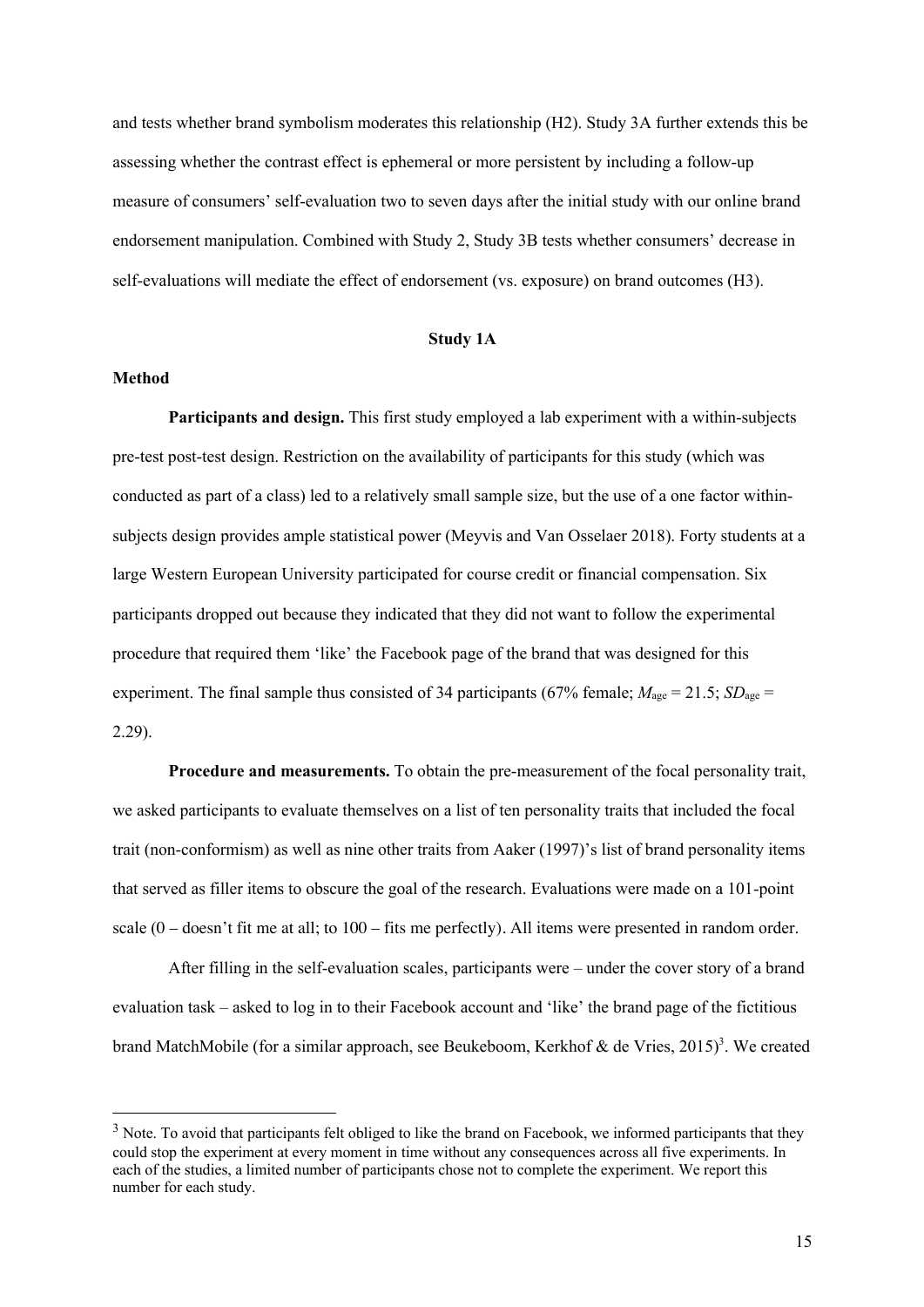this fictitious brand for this experiment and designed it to be perceived as a nonconformist/'rebellious' brand.

The post-measurement of the focal trait was measured in the same way as the premeasurement: participants were asked to evaluate themselves by answering questions about ten traits of Aaker's (1997) brand personality scale. This time, we mixed in the focal trait with nine new filler traits, to avoid participants' suspicion. Afterwards, participants answered some demographic questions, were debriefed and thanked.

**Pre-tests.** To avoid that the desirability of a brand's personality might bias the results, in the first study, we aimed to demonstrate the hypothesized shift in consumers' self-evaluation for a neutrally desirable trait. Results of a pre-test revealed that being a non-conformist was the most neutral trait among a selection of 38 traits based on Aaker's (1997) and Smit et al.'s (2003) work (*M* = 4.96;  $SD = 1.80$ ;  $1 = \text{very undesirable}$ ;  $10 = \text{very desirable}$ . In a second pre-test we tested the assumption that our focal fictitious brand Match Mobile was perceived to be non-conformist. Here, 31 student participants were asked to indicate on a 5-point Likert-scale to what extent they found the brand to be non-conformist. Results support that the fictitious brand was perceived to be extremely non-conformist  $(M = 4.97; SD = 1.35)$ .

#### **Results**

Supporting H1, a paired-samples *t*-test revealed that participants perceived themselves to be more non-conformist before endorsing the brand on social media ( $M = 56.68$ ;  $SE = 4.23$ ) than afterwards (*M* = 52.76; *SE* = 4.76). This difference, 3.91, BCa 95% CI [0.52, 7.51], was significant  $t(33) = 2.19, p = .036, r = 0.36.$ 

#### **Discussion**

This study provides initial support for the hypothesis that consumers' self-evaluations contrast to a brand's identity after endorsing the brand on social media. After endorsing a nonconformist brand on Facebook, participants evaluated themselves as less non-conformist that before they made this endorsement. In the next study, we replicate our findings with a different trait: sincerity.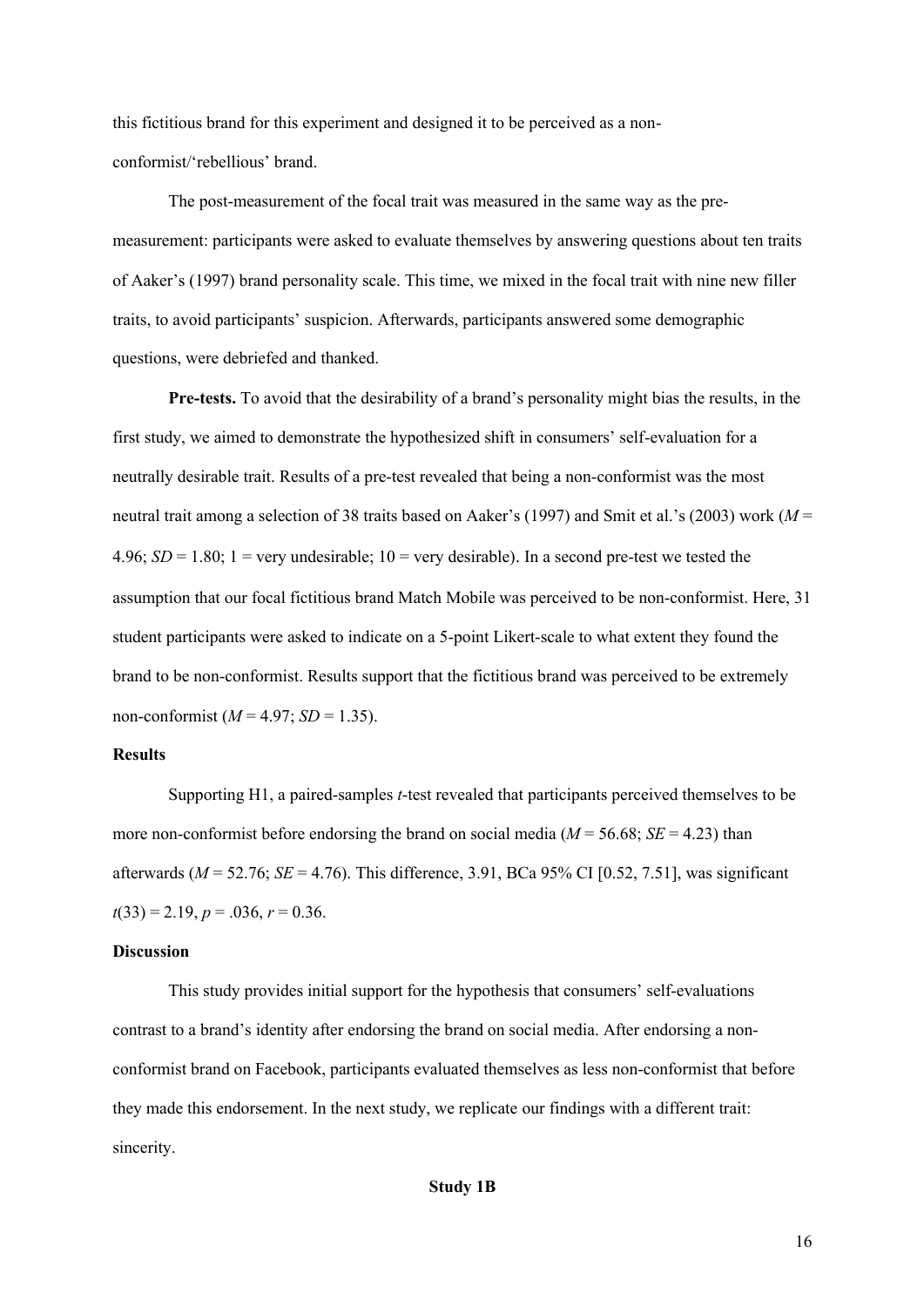#### **Method**

**Participants and design.** This study employed an online experiment with a within-subjects pre-test post-test design. One-hundred-and-twenty-nine students enrolled at a large Western European University participated for course credit or financial compensation. Thirty-two participants dropped out because they indicated that they did not want to 'like' the focal brand of this experiment on Facebook. The final sample consisted of 97 participants (64.9% female;  $M_{\text{age}} = 25.4$ ;  $SD_{\text{age}} = 6.96$ ).

**Procedure and measurements.** The procedure was identical to that of Study 1A. We created a different fictitious brand, Ultra Sound (a headphone brand), that we designed to be a sincere brand. We, again, exposed participants to ten different traits before and after endorsing the brand on Facebook. This time, however, we measured these traits on 7-point Likert-scales (I consider myself to be a [trait] person;  $1 = not$  at all;  $7 = very$  much) to make sure that our effects are not affected by participants not being able to remember their answers on the 101-scale used in Study 1A.

**Pre-test.** Similar to Study 1A, we conducted a pre-test to test the assumption that the fictitious brand UltraSound that we created for this study was perceived to be a 'sincere' brand. We asked fifteen student participants to indicate on a 5-point Likert-scale to what extent they found the brand to be sincere. Results support that the fictitious brand was perceived to be sincere (*M* = 4.47;  $SD = 1.25$ ).

#### **Results**

We conducted a paired-sampled *t*-test to test H1. Supporting H1, participants perceived themselves to be more sincere before endorsing the brand on social media ( $M = 5.82$ ;  $SD = 1.00$ ) than afterwards (*M* = 5.63; *SD =* 1.01). This difference, 0.19, 95% CI [0.06, 0.33], was significant *t*(96) = 2.94,  $p = .004$ , Cohen's  $d = 0.30$ .

#### **Discussion**

The results of this study replicate the findings of Study 1A. Taken together, so far, we demonstrated a contrast effect on consumers' self-evaluations after online brand endorsements for two different personality traits and two different types of products. This substantiates the generalizability of these effects. These two initial studies do not include a control condition in which participants are not actively endorsing a brand. Although our within-subjects pre-test post-test design allows us to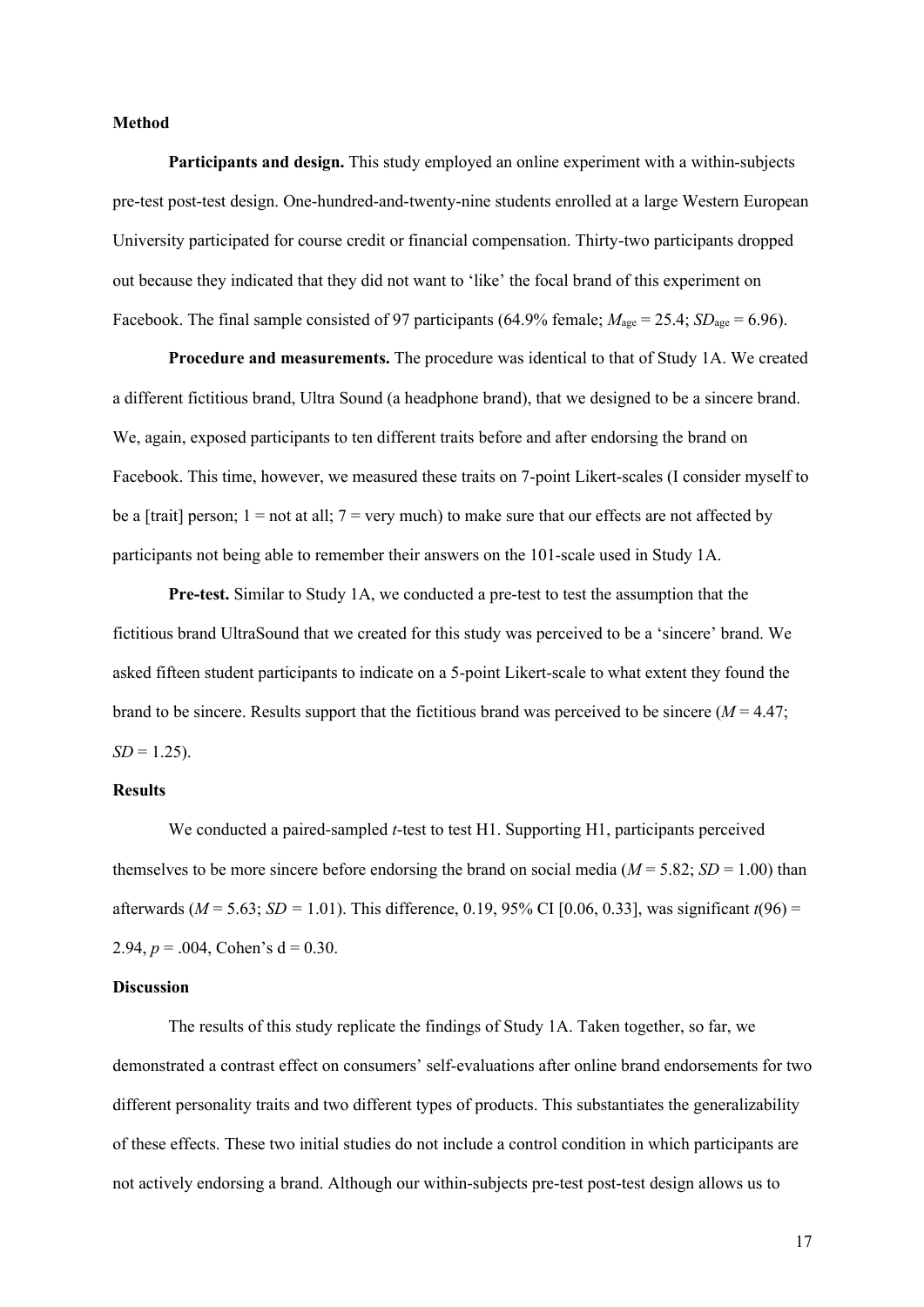establish causality of the shown contrast effect, including a control condition would allow us to further underscore the robustness of our findings. Furthermore, to increase generalizability to known brands in the real-world, it would be beneficial to test our framework using existing brands. Using existing brands will also allow us to test our hypothesized effects regarding brand symbolism (Escalas & Bettman, 2005) as boundary condition for the post-endorsement self-evaluation shift. The next study thus consists of an experiment that includes a control condition and relies on existing brands, using yet another focal personality trait. Finally, we focus on the managerial implications of this effect by examining to what extent it affects consumers' purchase intention for a brand.

#### **Study 2**

#### **Method**

**Participants and design.** One-hundred-and-eight students participated in a lab-experiment in exchange for partial course credit or financial compensation. Thirty-five participants dropped out: Nine participants dropped out because they indicated that they did not want to like the focal brand of this experiment on Facebook. Three others in the exposure condition indicated to have liked the focal brand earlier on Facebook and were consequently removed from the sample, thirteen failed to show up at the second measurement and ten did not finish the experiment. This leaves us with a sample of 73 (76.7% female; *M*age = 23.4), who were randomly assigned to one of the two conditions of a single factor (endorsement vs. visiting Facebook page) between-subjects design. Forty participants were in the visiting Facebook page condition and 33 in the endorsement condition.

**Procedure and measurements.** Participants filled in an online survey in which they evaluated their own personality on twelve items of Aaker (1997)'s brand personality scale (see Study 1A) one week prior to their visit to the lab. Next, they indicated attitudes and purchase intentions for the two focal brands (Nike, and RedBull), and three fillers. A pre-test among ten brands had indicated that Nike and Red Bull scored highest on self-confidence, which serves as focal trait in this study. The brands were presented in random order. Brand attitude was measured by a three-item 7-point differential scale (bad/good, negative/positive, not sympathetic/sympathetic) and purchase intention by means of a slider that asked consumers to indicate the chance that they would buy the brand  $(0 -$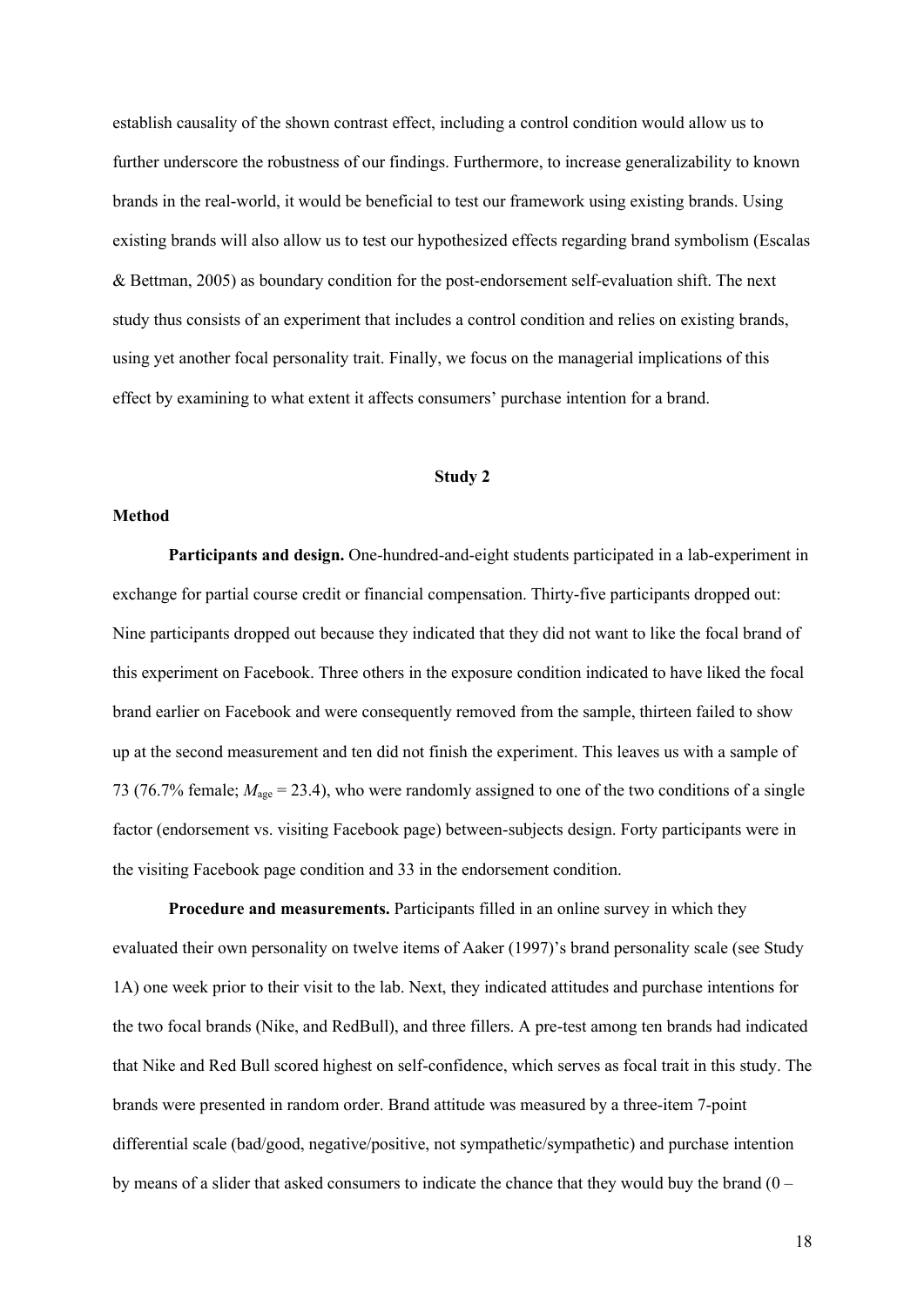100%).

The second part of the experiment took place one week later. Participants came to the lab and were randomly assigned to one of the focal brands (Nike or RedBull) and asked to either like the brand on Facebook (endorsement condition, similar to Study 1), or to just visit the Facebook page of the brand (control condition). Subsequently, participants completed the same measures on selfevaluation, brand attitude, and purchase intention as in the pre-measurement. We then measured the perceived identity-signaling potential of the brand using Escalas and Bettman (2005; see also Bernritter, Verlegh, and Smit, 2016 and White and Dahl, 2007)'s two-item Brand Symbolism scale. This Brand Symbolism scale (Cronbach's alpha > .80 for all brands) assesses consumers' perception of brand symbolism by 5-point Likert scales on the two items: 'How much does this brand symbolize what kind of person uses it?' (1: not at all symbolic; 5: highly symbolic); and 'To what extent does this brand communicate something specific about the person who uses it?' (1: does not communicate a lot; 5: communicates a lot). Finally, participants answered demographic questions, were debriefed and thanked.

We operationalized our dependent variable, the shift in self-evaluation, as the difference score of the two measurements of the focal trait  $(T2 - T1)$ . A negative score indicates that participants shifted away (contrast) from the identity of the brand whilst a positive score indicates that they shifted towards the brand's identity (assimilation). Similarly, we also measured a shift in purchase intention as the difference between the two scales mentioned above (PI T2 – PI T1).

#### **Results**

We first regressed consumers' shift in self-evaluation on the focal trait (i.e., self-confidence T2 – T1) on the experimental condition (endorsement vs. visiting Facebook page), perceived symbolic value of the brand, and their interaction  $(R^2 = .20)$ . Moreover, we controlled for brand, gender, and – to preclude that our results are biased by consumers' brand attitude – a shift in their brand attitude  $(T2 - T1)$ . We present results of this extra analysis without covariates in the Web Appendix. Supporting H1, results show a main effect of brand endorsements  $(b^* = -0.98, t(66) = -2.17,$  $p = 0.033$ ): the self-evaluation of consumers who endorsed (vs. visited the Facebook page of) the brand shifted away from the focal trait of the brand. Moreover, this analysis showed a significant interaction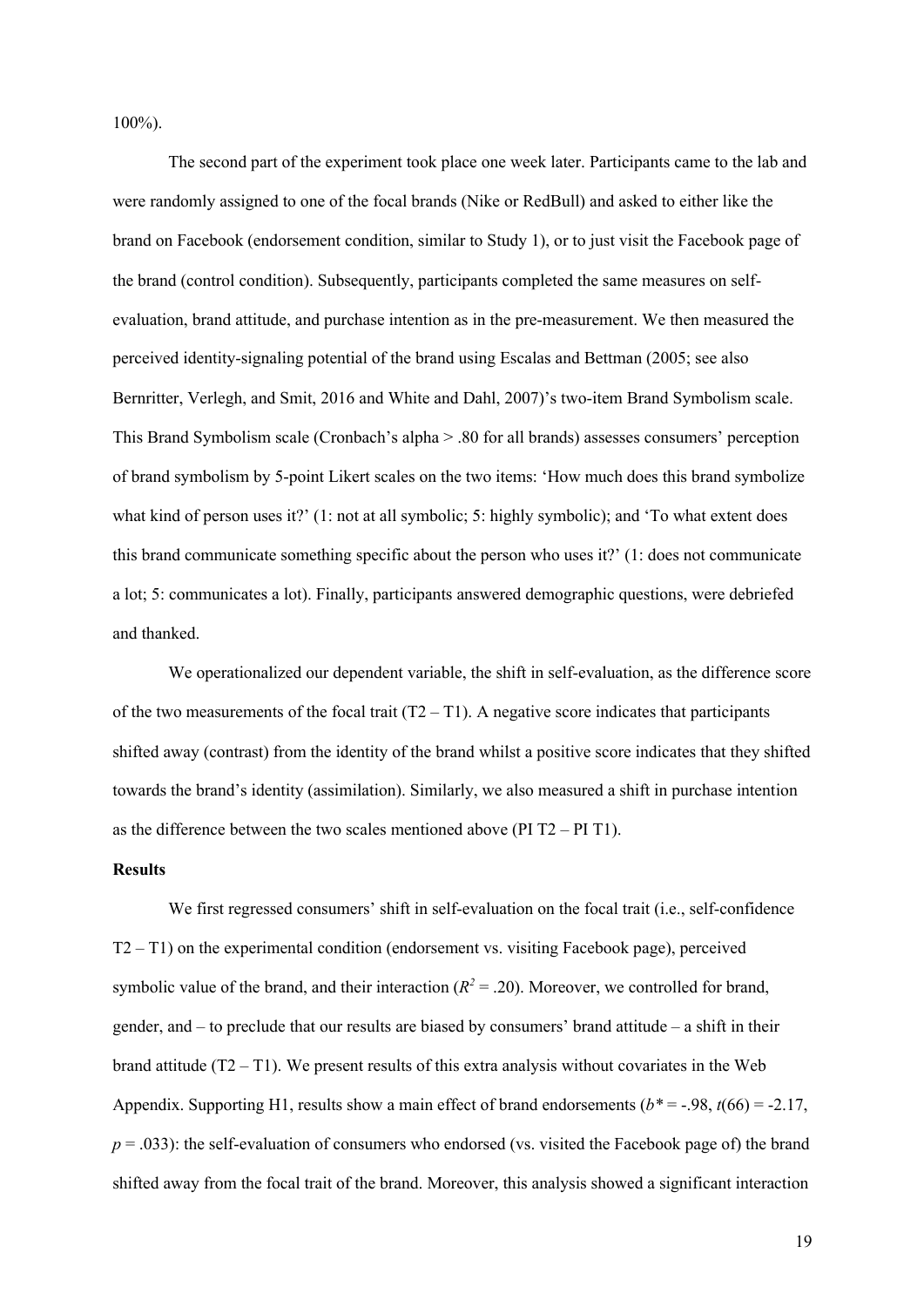between endorsements and consumers' perceived brand symbolism  $(b^* = -.94, t(66) = 2.05, p = .045)$ , and a main effect of gender  $(b^* = .27, t(66) = 2.46, p = .016)$ , which indicates that men, compared to women, felt more self-confident at T2 than at T1. The other predictors did not reach statistical significance.

To gain more insight in the interaction effect we conducted a floodlight analysis using the Johnson-Neyman technique. This analysis confirmed the shown interaction effect (*B* = 7.17, 95% BCBCI [0.18, 14.15]). Supporting H2, if consumers perceived a brand to be of low symbolic value (with a brand symbolism score of 2.43 or lower), endorsing (vs. visiting the Facebook page of) the brand makes consumers to contrast to the focal trait of the brand (i.e., they felt less self-confident than before). If consumers perceive the brand to be highly symbolic, there is no significant difference between both conditions (Figure 2). Simple slope analysis revealed that participants in the endorsement condition assimilated more to the brand's identity if they perceived the brand to be higher on brand symbolism ( $\beta = 0.429$ ,  $p = .013$ ), but brand symbolism had no effect in the visit Facebook page condition ( $\beta$  = 0.006, *p* = .969).



*Figure 2.* Consumers' shift in self-evaluation as a function of brand endorsements and brand symbolism. A negative value on the y-axis represents contrast.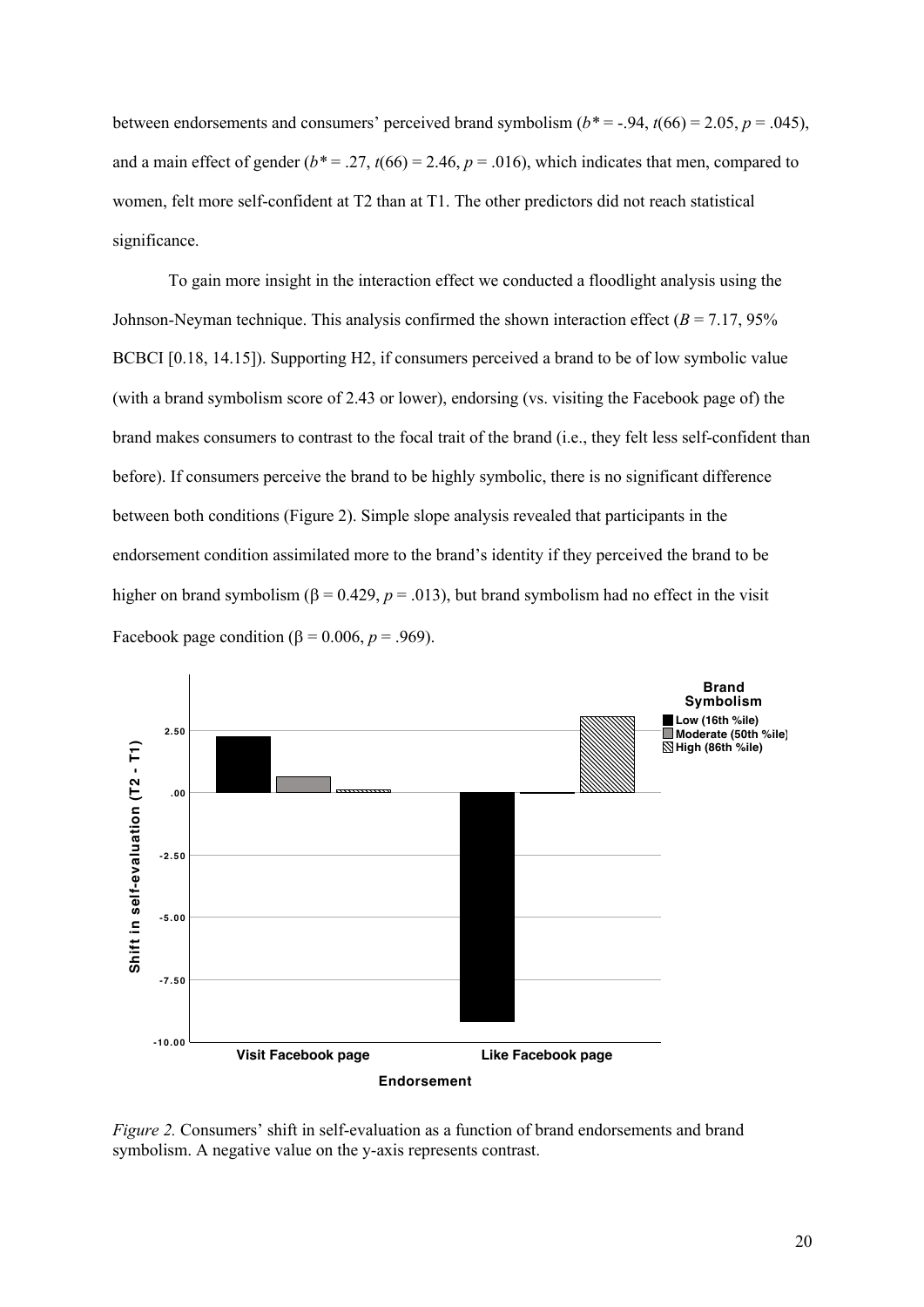**Moderated mediation analysis.** To further investigate the conditional indirect effects of endorsements on purchase intent via a self-evaluation shift, we conducted a moderated mediation analysis, using Hayes (2013)'s PROCESS macro (model 7). We present the results of this analysis in Table 1. Results confirmed the earlier findings and additionally showed that a positive shift in selfevaluation (i.e., assimilation) positively affects consumers' shift in purchase intention  $(B = 0.39, 95\%$ BCBCI [0.14, 0.63]). Importantly, this analysis also revealed a process of moderated mediation (index of moderated mediation =  $2.79$ ,  $SE = 1.65$ ,  $95\%$  BCBCI [0.32, 7.01]. That is, consumers' perceived symbolism moderated the indirect effect of endorsements (vs. visiting the Facebook page of the brand) on shift in purchase intention via a shift in self-evaluation.

|                                         | Shift in self-evaluation    | Shift in purchase intention |             |                  |                             |          |         |                  |
|-----------------------------------------|-----------------------------|-----------------------------|-------------|------------------|-----------------------------|----------|---------|------------------|
|                                         | Coef.                       | $\rm SE$                    | $\mathbf t$ | $\boldsymbol{p}$ | Coef.                       | $\rm SE$ | t       | $\boldsymbol{p}$ |
| Constant                                | $-19.07$                    | 7.27                        | $-2.62$     | .011             | 7.73                        | 5.25     | 1.47    | .145             |
| Endorsement (like)                      | $-25.76$                    | 11.86                       | $-2.17$     | .033             | 3.74                        | 3.07     | 1.22    | .226             |
| Brand symbolism                         | 2.52                        | 1.73                        | 1.45        | .152             |                             |          |         |                  |
| Endorsement<br>$\times$ brand symbolism | 7.17                        | 3.50                        | 2.05        | .045             |                             |          |         |                  |
| Shift in self-evaluation                |                             |                             |             |                  | 0.39                        | 0.12     | 3.18    | .002             |
| Control variables                       |                             |                             |             |                  |                             |          |         |                  |
| Gender                                  | 8.50                        | 3.45                        | 2.46        | .016             | $-3.87$                     | 3.76     | $-1.03$ | .306             |
| <b>Brand</b>                            | $-0.90$                     | 2.92                        | $-0.31$     | .759             | $-4.24$                     | 3.04     | $-1.40$ | .167             |
| Shift in brand attitude                 | 2.89                        | 1.45                        | 1.99        | .051             | 1.26                        | 1.51     | 0.83    | .408             |
|                                         | $R^2 = .199$                |                             |             |                  | $R^2 = .185$                |          |         |                  |
|                                         | $F(6, 66) = 2.72, p = .020$ |                             |             |                  | $F(5, 67) = 3.04, p = .016$ |          |         |                  |
|                                         | $N = 73$                    |                             |             |                  | $N = 73$                    |          |         |                  |

| Table 1 Study 2: Results moderated mediation analysis |  |  |  |  |  |  |  |  |
|-------------------------------------------------------|--|--|--|--|--|--|--|--|
|-------------------------------------------------------|--|--|--|--|--|--|--|--|

## **Discussion**

Study 2 demonstrates that the effects of endorsing brands online on consumers' shift in self-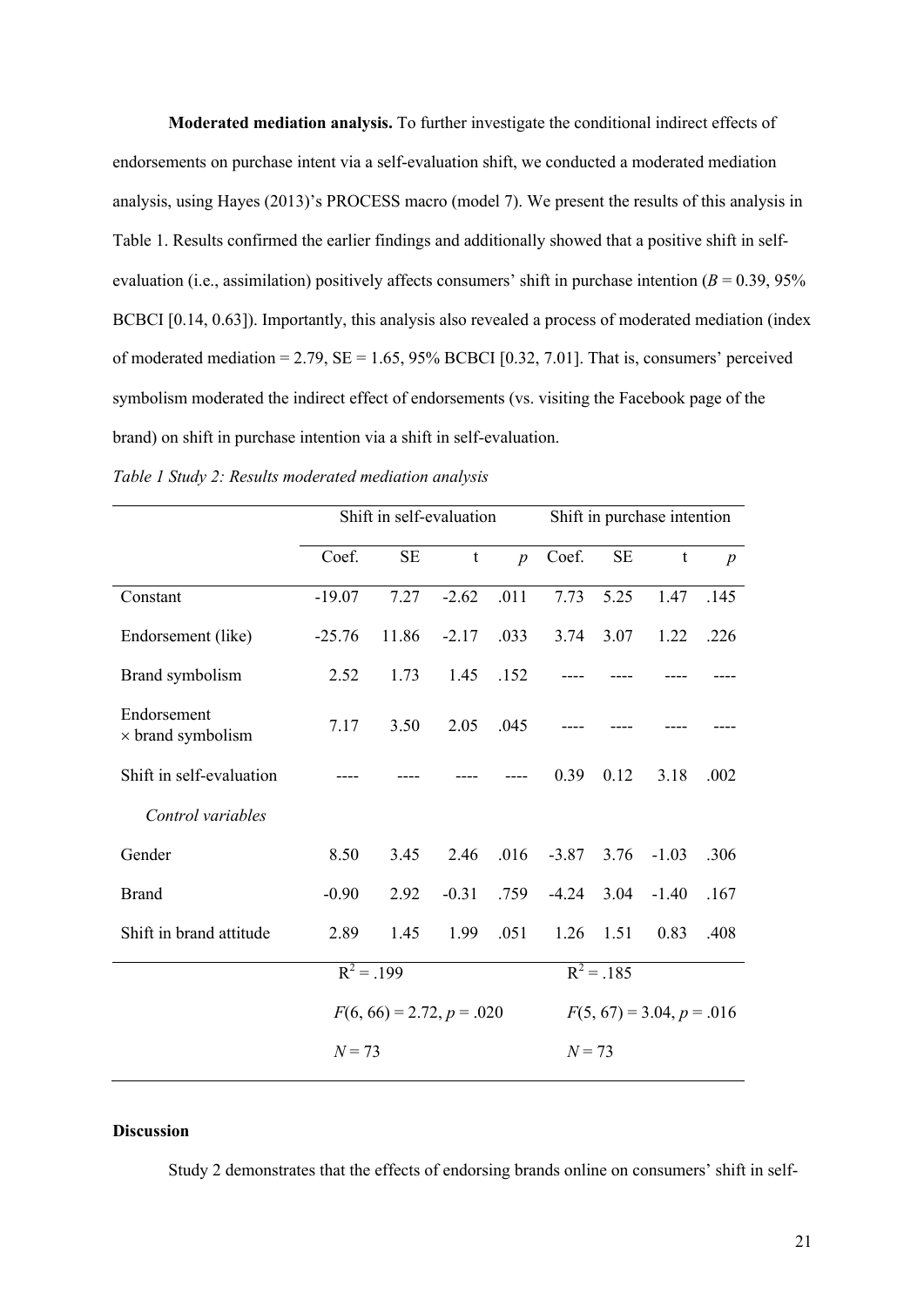evaluation depends on the perceived brand symbolism of the brand. It thereby supports research which has postulated that brands perceived to have a high identity-signaling potential (i.e., high brand symbolism), have a higher chance of being included within the self-concept (White and Dahl 2006; White and Dahl 2007; Escalas and Bettman 2005; Bernritter, Verlegh, and Smit 2016) Moreover, we show that a shift in self-evaluation negatively affects brand outcomes. This is in line with research by Bower (2001) who showed a similar negative effect for advertising effectiveness. Given the consistent and robust evidence that endorsing brands on social media leads to contrast effects and that these have negative downstream consequences for brands, it is important to examine how brands potentially can mitigate these negative effects.

One possibility might be presented in the form of incentives. Incentives are often offered by brands in exchange for online brand endorsements. For example, 'like and win' promotions are common on Facebook, as are sweepstakes among all consumers who liked (and/or shared) branded content. Offering incentives to (online) consumers has been shown to decrease intrinsic motivation (Garnefeld, Iseke, and Krebs 2012; Sun, Dong, and McIntyre 2017; Vilnai-Yavetz and Levina 2018; see also Kivetz 2005), in part because it provides people with an external justification for their behavior (Folkes 1988). The use of incentives to instigate consumers to like brands on Facebook and other social media may thus weaken the effects of online endorsements on self-evaluations. This reasoning is in line Cognitive Dissonance theory and research on counter attitudinal advocacy, which has shown that people will only shift their attitudes and beliefs to match their behavior, if they do not have ample external justification for engaging in that particular behavior (i.e., they were not offered enough money in exchange for engaging in that particular behavior by the experimenter to justify their behavior to themselves; Harmon-Jones et al. 1996; Festinger and Carlsmith 1959). Study 3A and 3B both explore the possible role incentives might play in moderating the effect of endorsements on self-evaluations.

Moreover, we wanted to test the persistency of our effect considering how, in the real world, certain brand outcomes, like product purchase, might occur a while after the online brand endorsement takes place. Study 3A does this by including a follow-up measure of consumers' selfevaluations several days after our manipulation.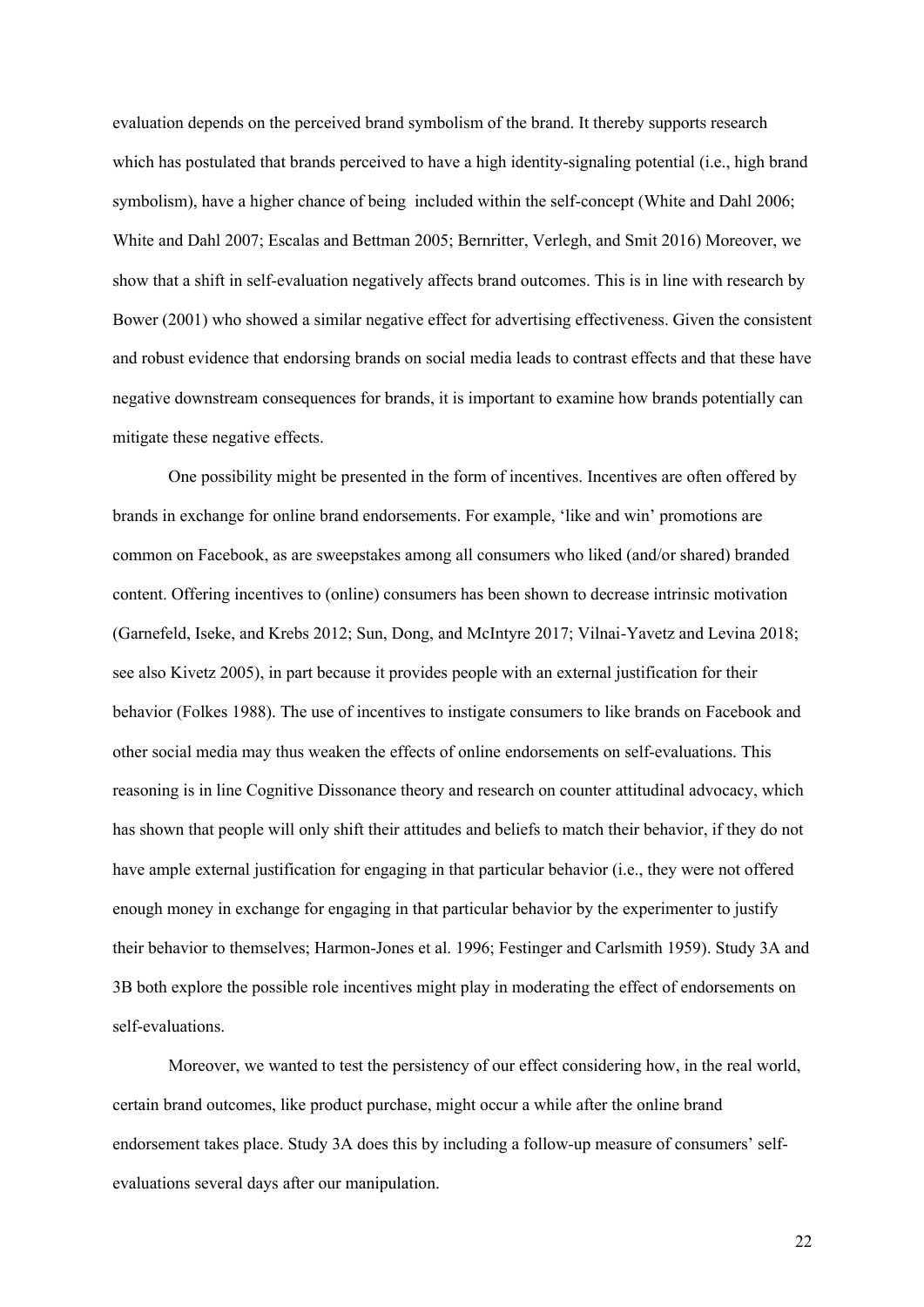#### **Study 3A**

#### **Method**

**Participants and design.** We recruited 396 UK citizens via Prolific. They were pre-screened to be Facebook users and were randomly assigned to one of the four conditions of a 2 (endorsement vs. visiting Facebook page) x 2 (incentive: no incentive vs. 50% off) between-subjects design. In total, 111 participants had to be removed from the sample: 48 dropped out because they did not want to like the focal brand on Facebook, 45 indicated to have already liked the brand on Facebook before, and 18 erroneously liked the brand while they were asked to only explore the brand's Facebook page. The final sample thus consists of 285 participants ( $M_{\text{age}} = 36.31$ ; 76.8% female, 22.1% male, 1.1% non-binary).

**Procedure and measurements.** Participants first evaluated their own personality on twelve traits, including self-confidence (focal trait) on the same type of 101-point scales as in the previous study. They were then asked to like (or visit, depending on the experimental condition) the Facebook page of RedBull. Dependent on their experimental condition, they were offered a coupon for a 50% discount on a can of RedBull (vs. no coupon) as incentive to like/visit the brand page. After liking (vs. visiting) the brand on Facebook, participants again evaluated their own personality on the same traits as in the beginning of the experiment. As the effects of an incentive might be biased by participants' purchasing power, we also measured participants annual gross income. We also measured consumers' product category involvement (how often do you drink carbonated energy drinks such as, for example, RedBull or Monster?;  $1 - never \mid 7 - all$  the time). Finally, participants answered demographic questions, were thanked and debriefed.

**Manipulation check**. At the end of the study, we asked those participants who were offered a coupon for 50% off a can of RedBull what the value of that coupon was. 96.9% of the participants correctly answered that the coupon's value was 50%, suggesting that our manipulation was successful.

## **Results**

We used a two-way analysis of covariance (ANCOVA) to test the interactive effects of online brand endorsements and offered incentives on consumers' shift in self-evaluation (measure of self-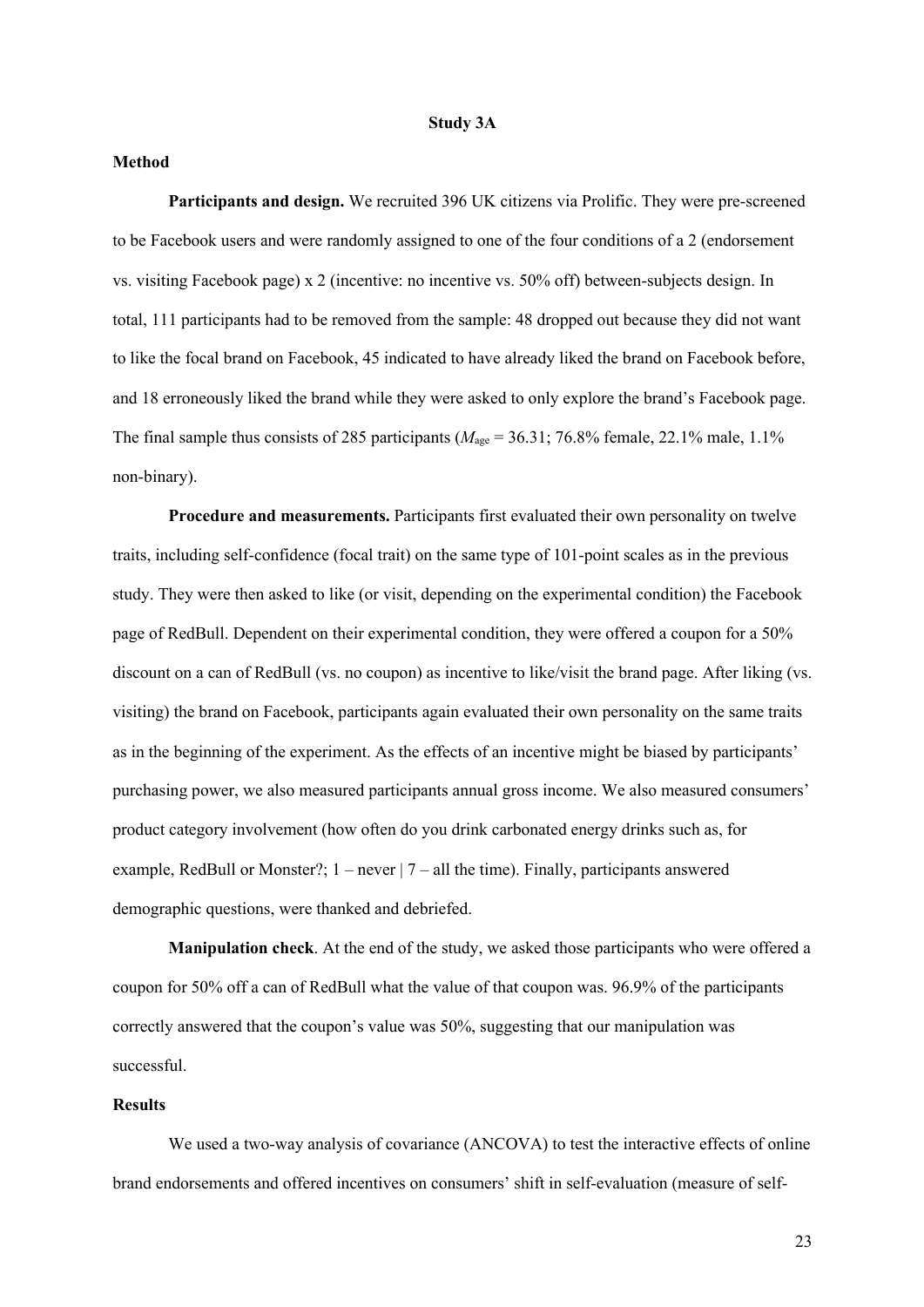confidence T2 – T1). We included gender, product category involvement, and annual gross income as control variables in the model, but the results are also robust without inclusion of these covariates (see Web Appendix). None of the control variables had a significant effect on the shift in self-evaluation (all  $p$ 's  $>$  .199). Importantly, this analysis revealed a statistically significant endorsement  $\times$  incentive interaction,  $F(1, 278) = 4.55$ ,  $p = .034$ ,  $\eta^2 = .016$  (Figure 3). Follow-up comparisons showed that, in further support of H1, if no incentive has been offered, after endorsing a brand on Facebook, consumers' self-evaluation shifts away from the identity of the brand ( $M = -3.89$ ,  $SD = 14.36$ ). That is, they felt less self-confident after the endorsement than they did before. This is not the case if consumers merely visited the Facebook page ( $M = 1.29$ ,  $SD = 9.27$ ),  $t(149) = 2.70$ ,  $p = .008$ ,  $d = 0.45$ . If consumers were offered an incentive to endorse or visit the Facebook page of the brand, there was no statistically significant difference between those who visited the Facebook page ( $M = -0.69$ ,  $SD =$ 12.71) and those who endorsed the brand on Facebook by means of a like  $(M = 0.35, SD = 10.89)$ ,  $t(132) = -0.48$ ,  $p = .634$ ,  $d = -0.09$ . This suggests that offering incentives can be an effective means to counter the negative effects of online brand endorsements on consumers' self-evaluation.



*Figure 3.* Consumers' shift in self-evaluation as a function of brand endorsement and incentive offered (Study 3A).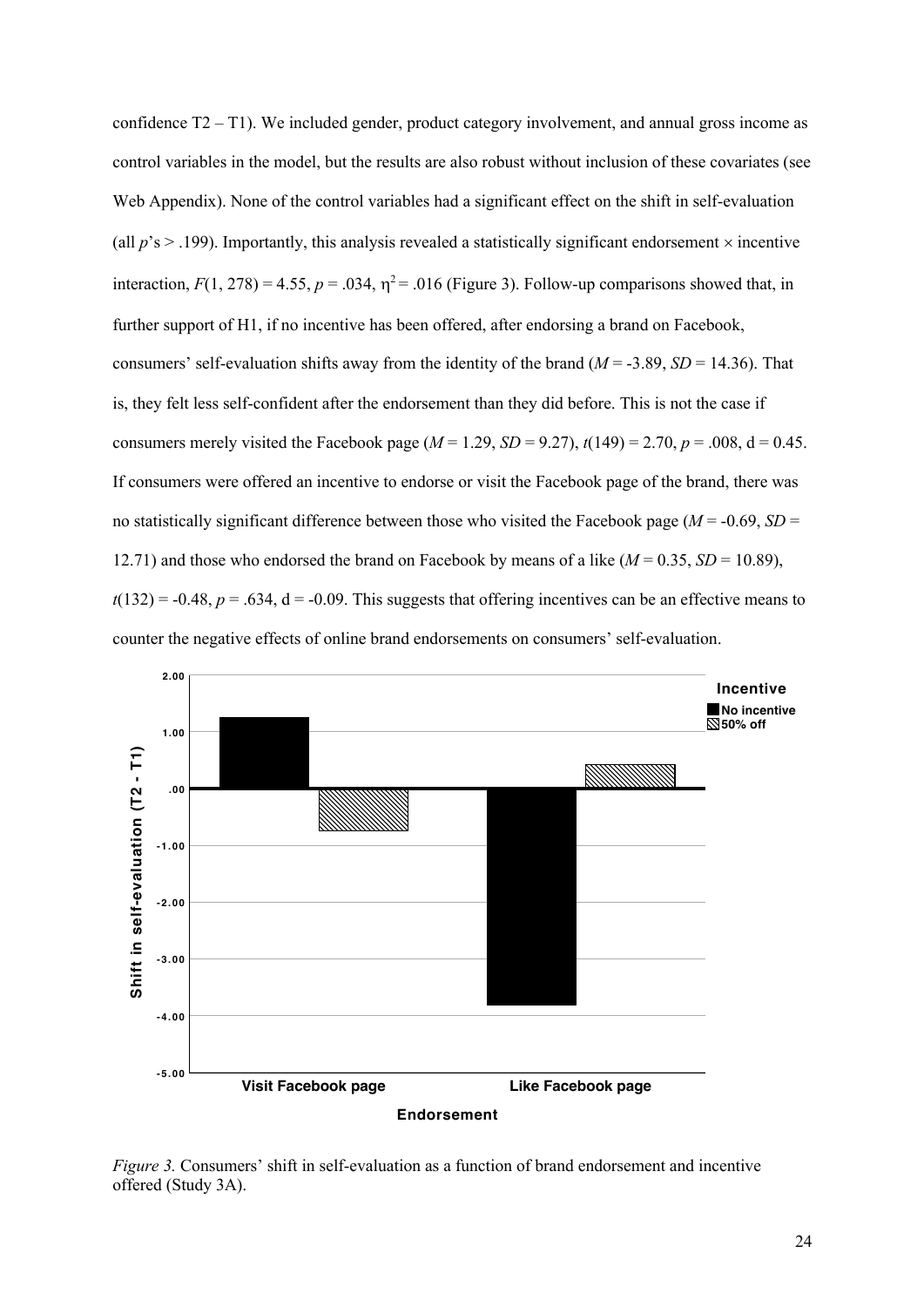**Examining long-term effects.** To examine the longevity of our effects, we invited participants of this study to complete a follow-up survey a couple of days later. The participants completed this survey 2-7 days after completion of the first part of the study. In this survey, we first reminded participants that the previous study was about the brand RedBull and RedBull's presence on Facebook and we showed them a picture of a can of RedBull to make the brand salient again. We then asked them to complete the same questions about their self-evaluation as in the first part of the study. Of the initial 285 participants that completed the first part of the study, 264 also completed the second part.

We computed a new self-evaluation shift variable (self-confidence  $T3 - T1$ ) to capture the change in perceived self-confidence from T1 (before the endorsement/visit) to T3 (a couple of days after the study). To test the effects of online brand endorsements and incentives on consumers' shift in self-evaluation days after the endorsements, we ran an ANCOVA with the same specifications as in the first part of the study and furthermore added the number of days that had passed since the first part as a covariate. We, again, found a statistically significant endorsement  $\times$  incentive interaction,  $F(1)$ ,  $256$ ) = 4.26,  $p = .040$ ,  $\eta^2$  = .016. None of the other coefficients were statistically significant. Followup comparisons showed that, similar to the measurements taken directly after the endorsements, a couple of days later there was still a difference in self-evaluation shift between consumers who endorsed the brand on Facebook ( $M = -1.78$ ,  $SD = 17.10$ ) and those who just visited the Facebook page ( $M = 2.97$ ,  $SD = 15.3$ ),  $t(139) = 1.71$ ,  $p = .089$ ,  $d = 0.30$ . Given the directionality of the hypothesis tested at this time, we can correct  $p$  to  $p = 0.044$  using one-tailed tests. For consumers who were offered an incentive, we again did not find a difference between those who endorsed the brand on Facebook ( $M = 2.47$ ,  $SD = 15.1$ ) and those who just visited the Facebook page ( $M = -1.62$ ,  $SD =$ 19.6),  $t(121) = -1.21$ ,  $p = .230$ ,  $d = -0.23$ .

#### **Discussion**

This study provides further support for our central hypothesis (H1) that consumers' selfevaluation shifts away from the identity of a brand they endorsed online. We furthermore provide initial evidence that offering incentives can effectively counter this negative effect. Moreover, we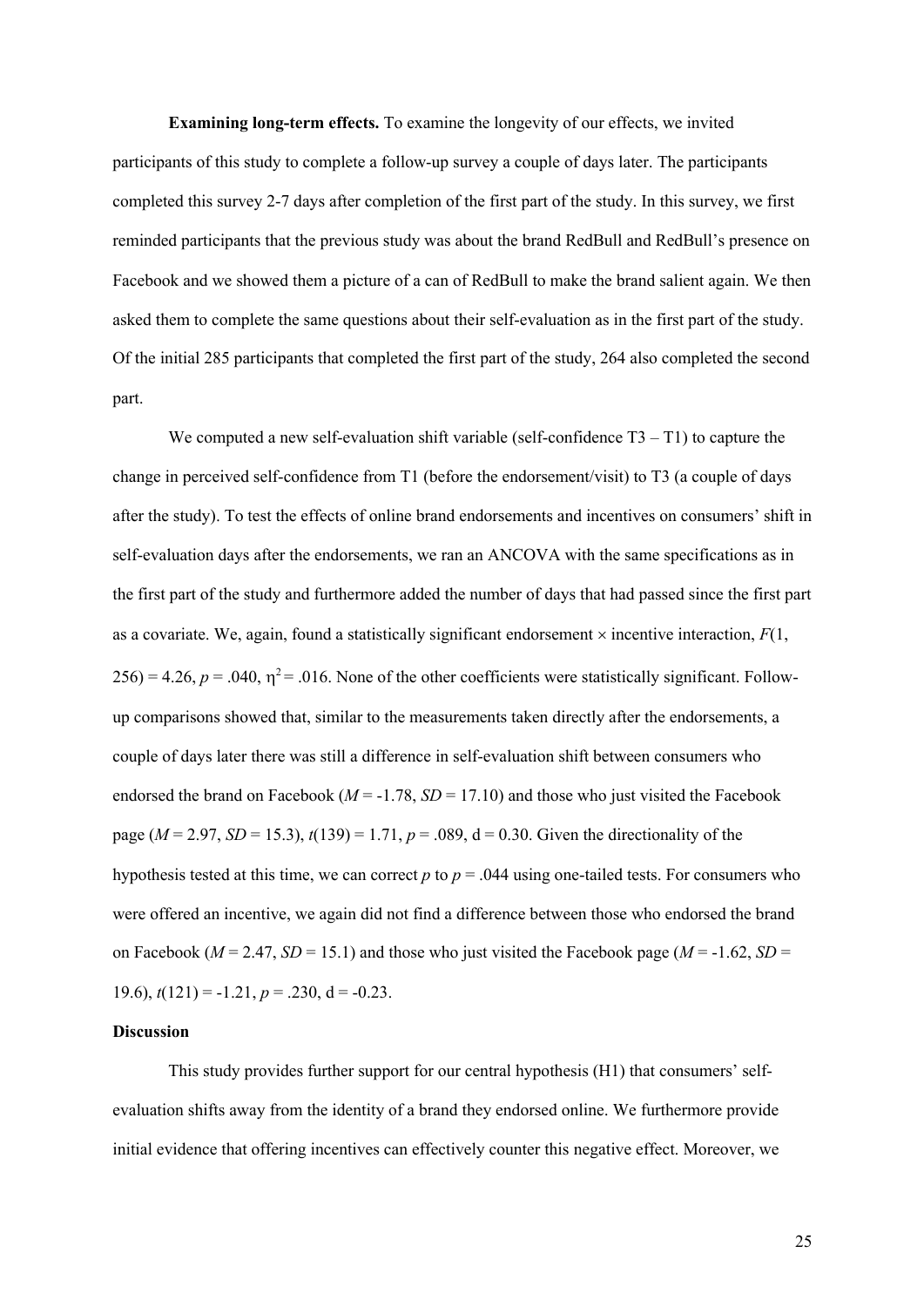show that shifts in self-evaluation after an online brand endorsement can be persistent for at least a couple of days. In the next study, we aim to extend our understanding of how incentives affect effects of online brand endorsements on self-evaluation shifts and further investigate the effects of shifts in self-evaluation on downstream consequences for brands.

#### **Study 3B**

#### **Method**

**Participants and design.** We recruited 700 UK citizens via Prolific (participants of the previous study were not allowed to take this study). They were pre-screened to be Facebook users and were randomly assigned to one of the four conditions of a 2 (endorsement vs. visit Facebook page) x 2 (incentive: no incentive vs. 50% off) between-subjects design. In total, 181 participants had to be removed from the sample: 81 dropped out because they did not want to like the focal brand on Facebook, 60 indicated to have already liked the brand on Facebook before, 33 erroneously liked the brand while they were asked to only explore the brand's Facebook page, and six did not pass an attention check. The final sample thus consists of 519 participants ( $M_{\text{age}} = 36.89$ ; 68.8% female, 30.6% male, 0.6% non-binary).

**Procedure and measurements.** The procedure of and measurements used in this study were mostly identical to those used in Study 3A. The only exceptions are: i) we introduced a filler task inbetween the first self-evaluation measurement (before interacting with the brand) and the second selfevaluation measurement (after interacting with the brand); ii) we did not assess long term effects a few days later in this study; and iii) we measured consumers' brand attitude after the second selfevaluation measurement using the same 7-point differential scale as in Study 2. The focal trait of this study was also self-confidence.

**Manipulation check**. At the end of the study, we asked those participants who were offered a coupon for 50% off a can of RedBull what the value of that coupon was. 86.8% of the participants correctly answered that the coupon's value was 50%, suggesting that our manipulation was successful.

#### **Results**

We used a two-way ANCOVA to test the interactive effects of online brand endorsements and offered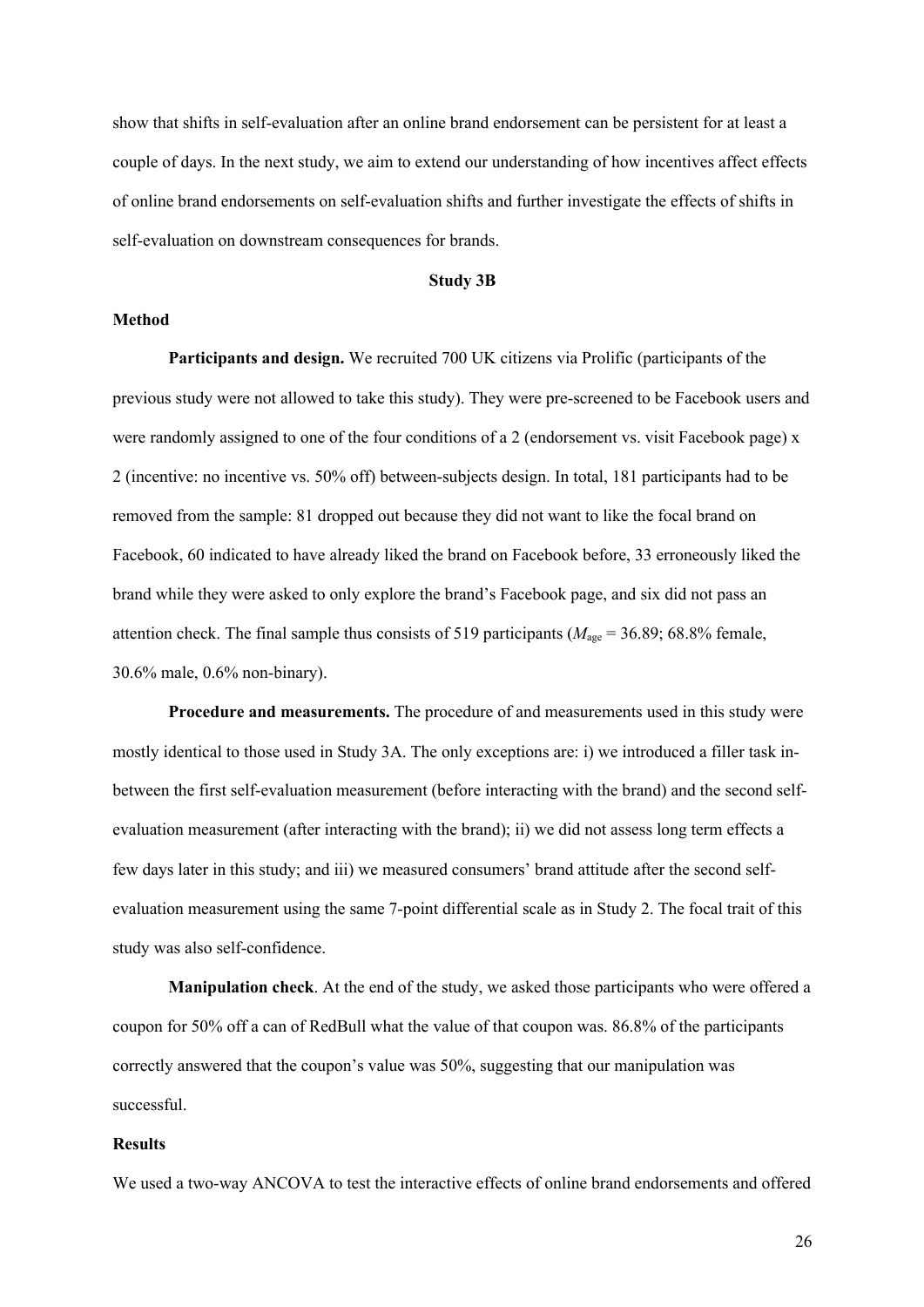incentives on consumers' shift in self-evaluation (measure of self-confidence  $T2 - T1$ ). We included gender, product category involvement, and annual gross income as control variables in the model, but the results are also robust without inclusion of these covariates (see Web Appendix). None of the control variables had a significant effect on the shift in self-evaluation (all *p*'s > .350). This analysis revealed a statistically significant main effect of online brand endorsement  $F(1, 512) = 6.62$ ,  $p = .010$ ,  $\eta^2$  = .013 (Figure 4), showing that the shift in self-evaluation for consumers who endorsed the brand online ( $M = -1.30$ ; *SE* = 0.69) differed from those who just visited the Facebook page of the brand (*M*  $= 1.02$ ; *SE* = 0.57), d = 0.23. This further supports H1. The endorsement  $\times$  incentive interaction was not statistically significant  $F(1, 512) = 0.61$ ,  $p = .436$ ,  $\eta^2 = .001$ .



*Figure 4.* Consumers' shift in self-evaluation as a function of brand endorsement and incentive offered (Study 3B).

**Mediation analysis.** To examine the downstream consequences of these effects for brands, we conducted a mediation analysis using Hayes (2013)'s PROCESS macro (model 4). The dependent variable of this analysis was consumers' brand attitude. This analysis estimated the indirect effects of endorsing (vs. visiting) the brand on Facebook on consumers' brand attitude, via a shift in self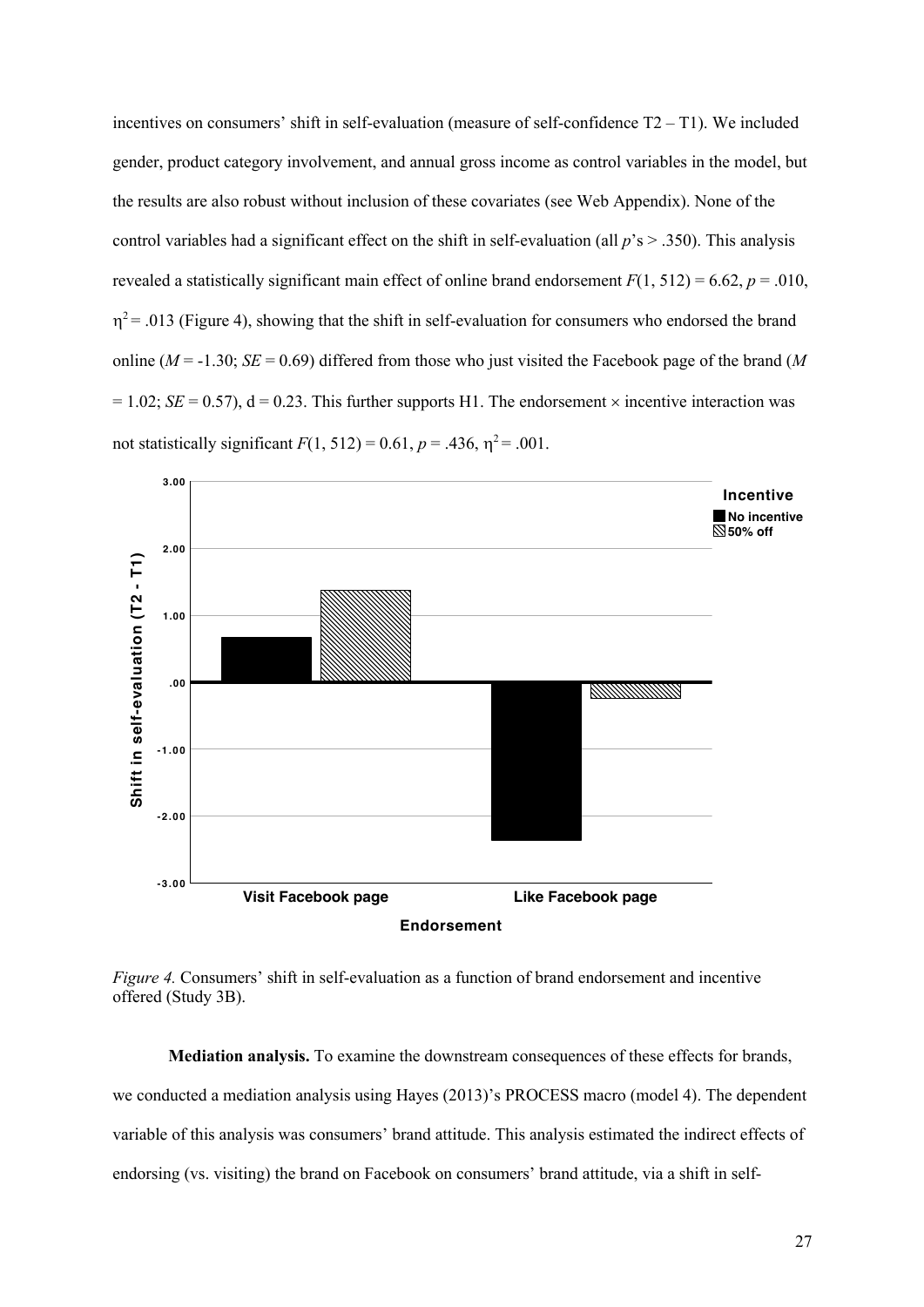evaluation. In absence of a significant endorsement  $\times$  incentive interaction, we used the incentive variable as covariate, to hold the received incentive constant. Further, the used control variables were identical to those used in the previous full-factorial ANCOVA.

We present the results of this mediation analysis in Table 2. Results confirm the earlier findings: endorsing a brand online (vs. visiting the Facebook page) leads to a negative shift in selfevaluation. That is, self-evaluation shifts away from the identity of the brand (*B* = -2.38, 95% BCBCI  $[-4.141, -0.619]$ ,  $p = .008$ ). Additionally, showed that a positive shift in self-evaluation positively affects consumers' brand attitude ( $B = 0.15$ , 95% BCBCI [0.003, 0.028],  $p = .017$ ). That is, if consumers' self-evaluation shifts away from the brand's identity, this negatively affects their attitude towards that brand. The indirect effect of endorsing a brand online (vs. visiting the Facebook page) on brand attitude via a shift in self-evaluation is negative and significant (indirect effect =  $-0.036$ ; SE = 0.02; 95% BCBCI [-0.094, -0.003]). Taken together, this means that if consumers endorse a brand online (vs. visit the Facebook page) this leads to a shift in self-evaluation away from that brand's identity, which in turn negatively affects consumers' attitude towards the brand.

|                          | Shift in self-evaluation |           |             |                  | Brand attitude |           |         |                  |
|--------------------------|--------------------------|-----------|-------------|------------------|----------------|-----------|---------|------------------|
|                          | Coef.                    | <b>SE</b> | $\mathbf t$ | $\boldsymbol{p}$ | Coef.          | <b>SE</b> | t       | $\boldsymbol{p}$ |
| Constant                 | 6.23                     | 7.80      | 0.80        | .425             | $-0.99$        | 1.11      | $-0.89$ | .373             |
| Endorsement (like)       | $-2.38$                  | 0.90      | $-2.66$     | .008             | 0.13           | 0.12      | 1.02    | .309             |
| Shift in self-evaluation |                          |           |             |                  | 0.02           | 0.01      | 2.40    | .017             |
| Control variables        |                          |           |             |                  |                |           |         |                  |
| Income                   | $-0.36$                  | 0.17      | $-0.21$     | .831             | 0.02           | 0.02      | 0.72    | .473             |
| Product cat.             |                          |           |             |                  |                |           |         |                  |
| involvement              | $-0.20$                  | 0.24      | $-0.84$     | .403             | 0.32           | 0.03      | 9.30    | < 0.001          |
| Gender                   | $-0.81$                  | 0.93      | $-0.87$     | .383             | $-0.24$        | 0.13      | $-1.80$ | .072             |
| Incentive offered        | 1.28                     | 0.88      | 1.45        | .147             | $-0.13$        | 0.13      | $-1.01$ | .311             |

*Table 2. Study 3B: Results mediation analysis*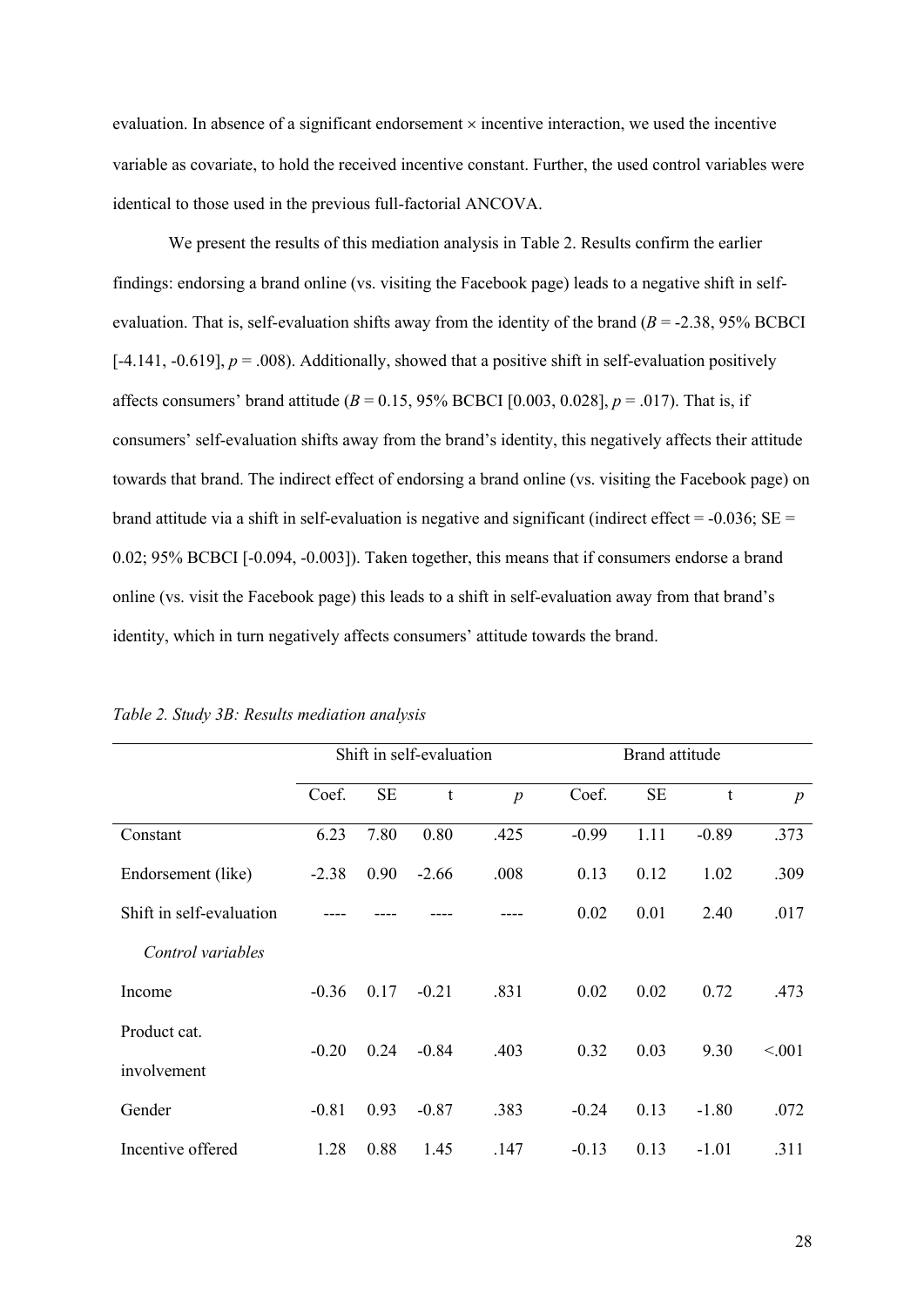| $R^2 = .022$                 | $R^2 = .165$                  |
|------------------------------|-------------------------------|
| $F(5, 513) = 2.36, p = .039$ | $F(6, 512) = 16.83, p < .001$ |
| $N = 519$                    | $N = 519$                     |

#### **General Discussion**

Brands increasingly focus on increasing consumers' engagement on social media. Reflecting this trend, brands often use low-threshold engagement metrics such as, for example, likes on Facebook as KPIs. Therefore, many marketing campaigns aim to increase these KPIs by prompting consumers to endorse them on social media. We investigate a darker side of consumers' online brand endorsements. Applying an identity-signaling perspective on both the endorsing consumer and the brand, we examine how the seemingly innocuous act of liking a brand on Facebook can have a negative impact on consumers' self-evaluations (by lowering their evaluations of themselves on the brand's focal trait), which in turn has unfavorable downstream consequences for brand outcomes. Five experiments demonstrate that endorsement of brands on social media causes a shift in self-evaluation, away from the focal brands' identity, especially when a brand is perceived as having low brand symbolism. This shift has negative downstream consequences for brand evaluations. If consumers are incentivized to endorse brands online, however, the negative effect of online brand endorsements on the shift in self-evaluations seems to vanish. Brands might thus be able to counteract the negative effects of online endorsements on self-evaluations by offering consumers incentives in exchange for their online endorsements.

#### **Theoretical Contributions and Practical Implications**

Online brand endorsements are often linked to a greater sense of commitment and loyalty to a brand. From a theoretical point of view, online brand endorsements seem to illustrate the notion that consumers integrate brands, like products, into their (extended) self (cf., Belk, 2013). Our results, however, provide evidence to the contrary, engaging in online endorsements does not seem to lead to inclusion of the brand into the consumers' self-concept, and consequently, rather than an assimilation effect, a contrast effect is observed, and consumers' self-evaluation shifts away from the brand's identity. This finding provides a possible mechanism for reported results in earlier studies that online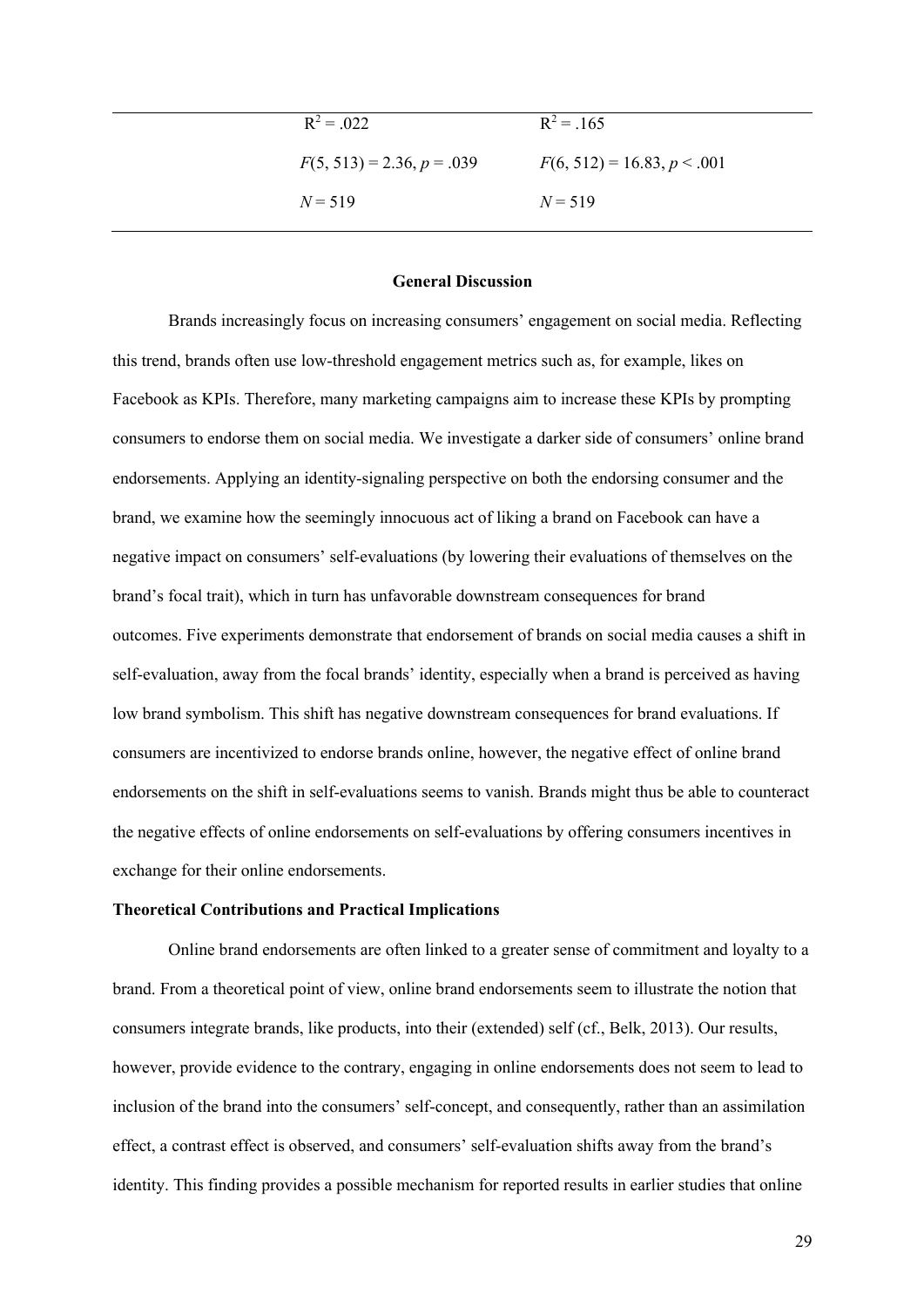brand engagement, such as likes on Facebook, is not always beneficial for brands (John et al. 2017; Mochon et al. 2017), and might thus even be harmful (Grewal, Stephen, and Coleman 2019).

By demonstrating that brands can serve as self-evaluation standards and that their identitysignaling value can affect consumers' self-evaluations, we extend literature on Social Comparison Theory, self-evaluations and the IEM (e.g., Mussweiler 2003; Mussweiler, Rüter, and Epstude 2004; Weiss and Johar 2016; Weiss and Johar 2013) to the domain of brands and online consumer behavior. Extending this stream of literature to the more abstract and intangible construct of brand endorsements further strengthens the view that brands are social constructs used for consumer identity construction (e.g., Reed et al. 2012) and supports the notion that consumers perceive brands very much like people (e.g, Kervyn, Fiske, and Malone 2012).

Furthermore, to the best of our knowledge, we are among the first to show how shifts in consumers' self-evaluation can have downstream consequences for brands. Previous marketing literature that has investigated self-evaluation shifts has mainly focused on the shift itself as a final outcome (e.g., Weiss and Johar 2013; 2016). We extend this work by showing that shifts in selfevaluation have significant implications for brands. Furthermore, by examining incentives offered in exchange for endorsement, we introduce a novel boundary condition for this phenomenon.

Our findings are of value to brand managers, as they suggest that actively acquiring endorsements for brands on social media comes with a price-tag, that marketers might want to consider when deciding when and how to incentivize social media engagement (cf., John et al. 2017). Considering the role of brand symbolism, this might be especially relevant for new brands that are (relatively) unknown, and that are likely to be perceived as low in terms of brand symbolism. Finally, and at a more general level, our study triggers the question of the value of social media endorsements for brands: can a brand's pursuit for followers on social media result in more negative brand evaluations by the brand's followers? We would suggest that the answer depends on brands' social media marketing strategy. If a brand provides relevant and attractive content on their social media channels, the mechanism shown in this study may be countered by the exposure to a stream of entertainment and information that helps a brand build valuable relationships with consumers (cf., Beukeboom, Kerkhof, and de Vries 2015). However, a strategy that is mainly driven by the goal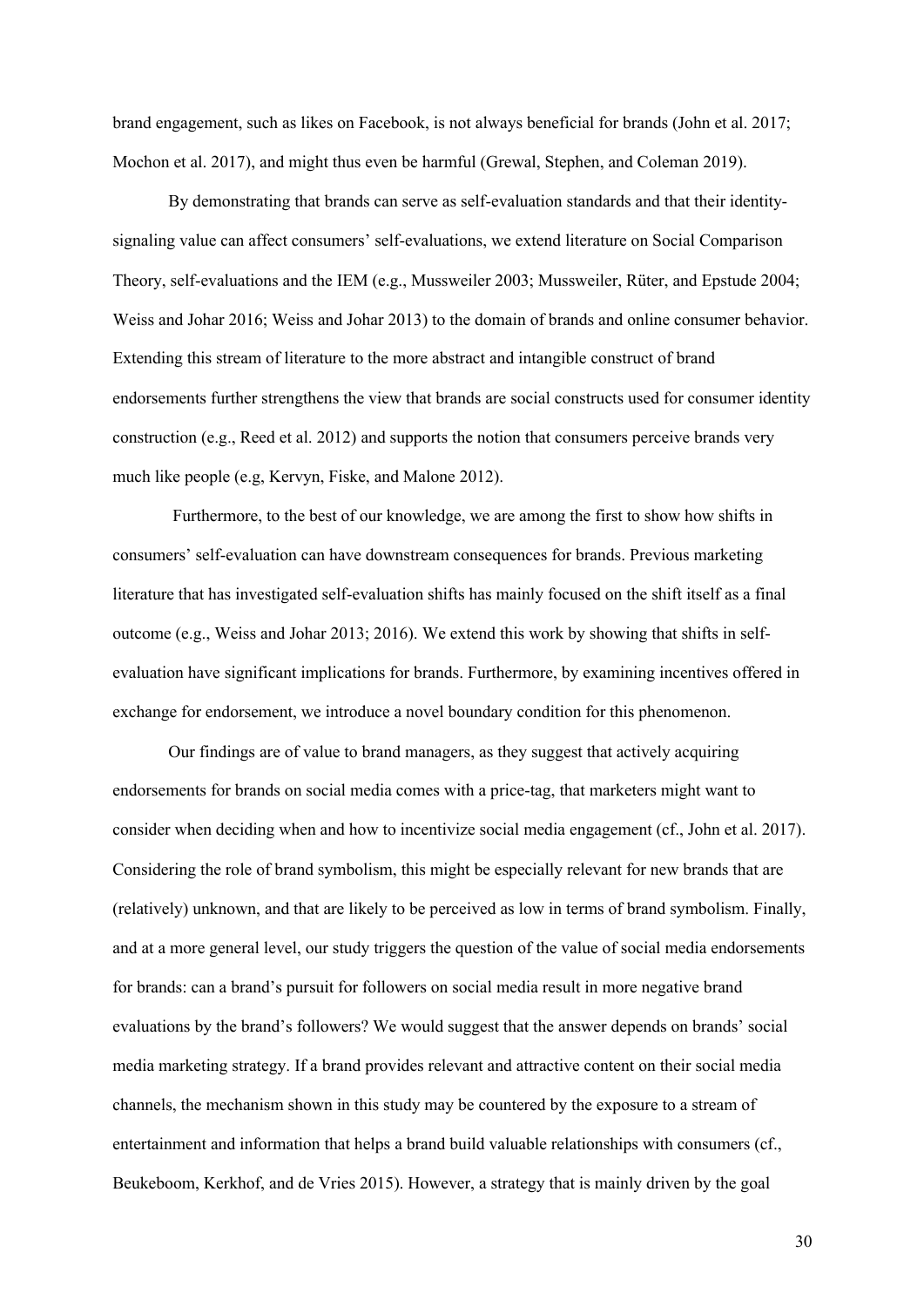of acquiring a large number of endorsements on social media may have detrimental consequences.

On a brighter note, for marketers that aim to use prompted endorsements as part of their social media marketing strategy, our studies can provide suggestions to minimize its negative consequences. As a first step, our results suggest that marketers should start by assessing the brand's brand symbolism, that is the average perceived identity signaling potential, before deciding on whether prompting consumers to follow the brand on social media. For brands scoring high on brand symbolism, our results indicate that there is no harm in asking consumers for endorsements. Our studies 3A and 3B provide another interesting result, suggesting that offering incentives for endorsement may reduce the negative effects on self-evaluation that could otherwise occur.

#### **Limitations and Directions for Future Research**

As with any research, this work has some limitations. Our studies provide suggestive evidence for why self-evaluations shift as a result of online brand endorsements may happen. We propose that the lack of psychological ownership presented via brand endorsements may act as an explanation for the shown effects, but future research should more firmly establish the mechanism(s) underlying our effect and possibly explore ways how feelings of psychological ownership can be increased by brands (see Morewedge et al. 2021 for a discussion on how this can be achieved for [online] non-tangible goods). More research is also needed to explore possible long-term effects of brand endorsements on shifts in self-evaluation. While our findings are supported by a growing body of literature on the negative effects of online brand engagement (e.g., Grewal, Stephen, and Coleman 2019; John et al. 2017; Mochon et al. 2017), it would be worthwhile to examine whether brands' communication via social media can counteract the negative effects shown in our study in the long run.

Future research could also focus on the extent to which consumers perceive certain personality traits of a brand as a vital element of their evaluations of the brand and of the self. It is conceivable that the shown contrast effects are more pronounced for traits that consumers perceive to be essential for themselves and the brand compared to traits they care less about. In a similar vein, it would be worthwhile exploring whether brands that appeal to ideal vs. actual selves (cf., Hollenbeck and Kaikati 2012) differ in their potential to evoke contrast effects after online endorsements.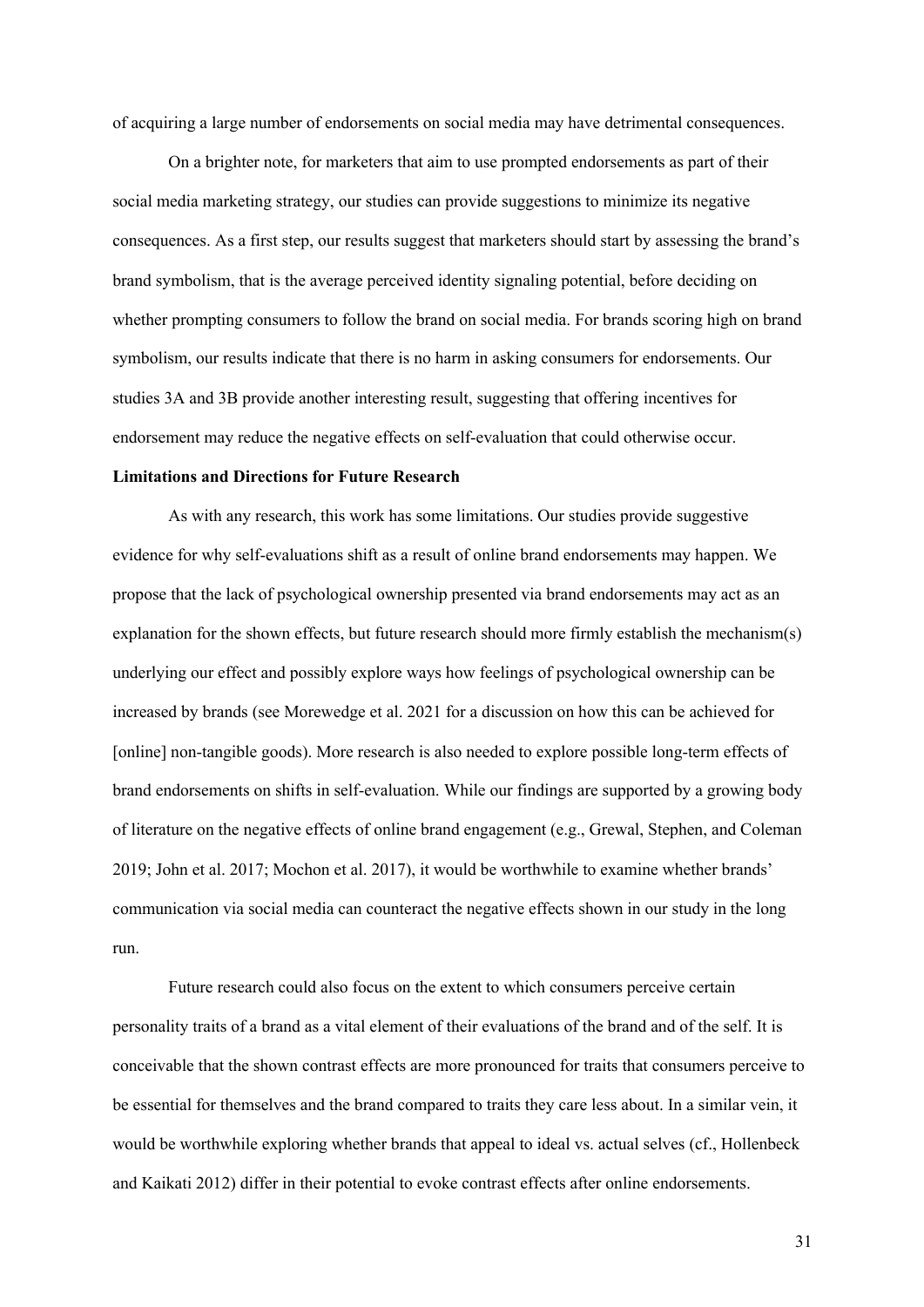The focus of this paper lies on how prompted online brand endorsements affect consumers' self-evaluation. We therefore cannot draw conclusions about the effects of non-prompted endorsements. Based on our theorizing we would suggest that the effects of organically acquired endorsements might be weaker than those of prompted endorsements because they might lead to higher likelihood of having the brand included in the representation of the self. However, even organically acquired endorsements are perhaps not likely to lead to feelings of psychological ownership and might thus equally result in an exclusion of the brand from the self, and consequently lead to contrast effects.

Another avenue for future research concerns how the type of endorsement affects shifts in self-evaluation. We focused on low-threshold endorsements (i.e., likes on Facebook) that do not require considerable effort from the consumers' side. One might argue that the effort consumers make to endorse a brand might affect to what extent consumers shift their self-evaluation after an endorsement. In line with our reasoning that consumers use of endorsed brands as self-evaluative standard is driving shifts in self-evaluation, more effortful endorsements might have stronger contrast effects, compared to less effortful endorsements such as likes. In that sense, our findings might be an underestimation rather than an overestimation.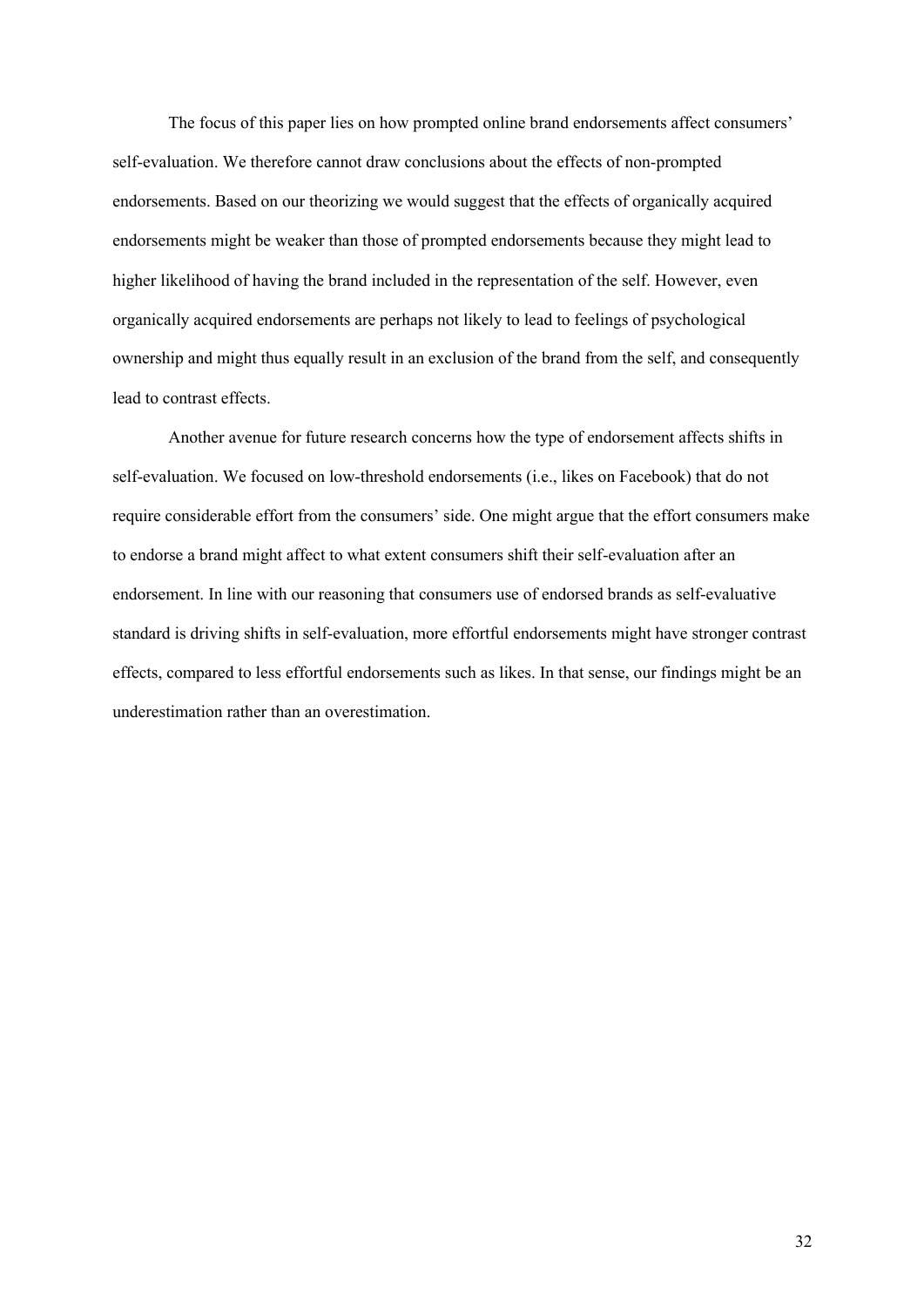#### **References**

- Aaker, Jennifer L. (1997), "Dimensions of Brand Personality," *Journal of Marketing Research*, 34, 3, 347–56.
- ——— (1999), "The Malleable Self : The Role of Self-Expression in Persuasion," *Journal of Marketing Research*, 36, 1, 45–57.
- ——— and Angela Y. Lee (2001), "'I' Seek Pleasures and 'We' Avoid Pains: The Role of Self-Regulatory Goals in Information Processing and Persuasion," *Journal of Consumer Research*, 28, 1, 33–49.
- ———, Kathleen D. Vohs, and Cassie Mogilner (2010), "Nonprofits Are Seen as Warm and For-Profits as Competent: Firm Stereotypes Matter," *Journal of Consumer Research*, 37, 2, 224–37, doi:10.1086/651566.
- Aggarwal, Pankaj and Ann L. McGill (2007), "Is That Car Smiling at Me? Schema Congruity as a Basis for Evaluating Anthropomorphized Products," *Journal of Consumer Research*, 34, 4, The University of Chicago Press, 468–79, doi:10.1086/518544.
- Atasoy, Ozgun and Carey K. Morewedge (2018), "Digital Goods Are Valued Less than Physical Goods," *Journal of Consumer Research*, 44, 6, 1343–57, doi:10.1093/jcr/ucx102.
- Belk, Russell W. (1988), "Possessions and the Extended Self," *Journal of Consumer Research*, 15, 2, 139–68.

- Berger, Jonah and Chip Heath (2007), "Where Consumers Diverge from Others: Identity Signaling and Product Domains," *Journal of Consumer Research*, 34, 2, 121–34, http://www.jstor.org/stable/10.1086/519142.
- Bernritter, Stefan F., Annemijn C. Loermans, Peeter W.J. Verlegh, and Edith G. Smit (2017), "'We' Are More Likely to Endorse than 'I': The Effects of Self-Construal and Brand Symbolism on Consumers' Online Brand Endorsements," *International Journal of Advertising*, 36, 1, 107–20, doi:10.1080/02650487.2016.1186950.
	- ———, Peeter W. J. Verlegh, and Edith G. Smit (2016), "Why Nonprofits Are Easier to Endorse on Social Media: The Roles of Warmth and Brand Symbolism," *Journal of Interactive Marketing*,

<sup>———</sup> (2013), "Extended Self in a Digital World," *Journal of Consumer Research*, 40, 3, 477–500.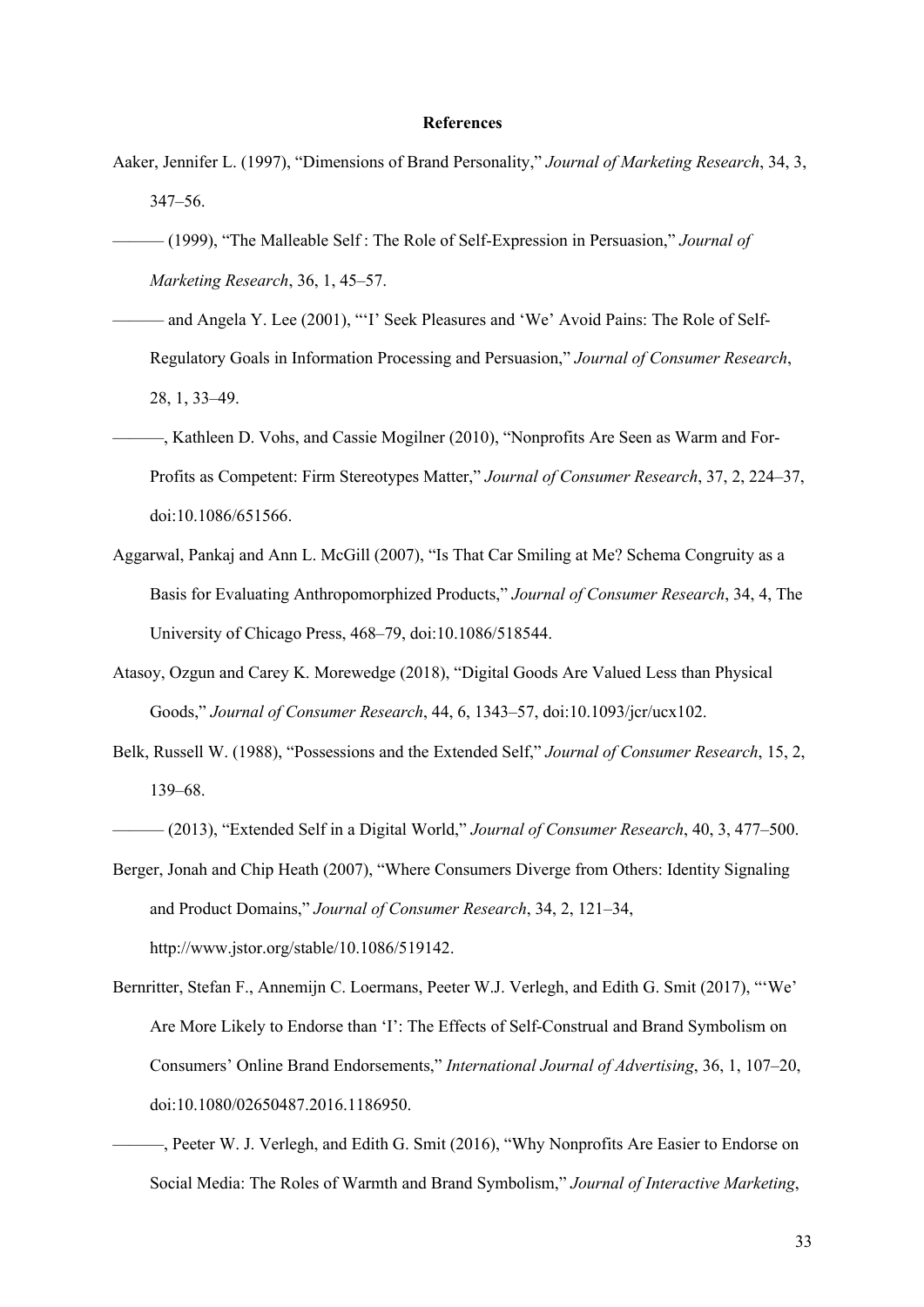33, 27–42, doi:10.1016/j.intmar.2015.10.002.

- Beukeboom, Camiel J., Peter Kerkhof, and Metten de Vries (2015), "Does a Virtual Like Cause Actual Liking? How Following a Brand's Facebook Updates Enhances Brand Evaluations and Purchase Intention," *Journal of Interactive Marketing*, 32, 26–36, doi:10.1016/j.intmar.2015.09.003.
- Birkeland, Robyn, J. Kevin Thompson, Sylvia Herbozo, Megan Roehrig, Guy Cafri, and Patricia van den Berg (2005), "Media Exposure, Mood, and Body Image Dissatisfaction: An Experimental Test of Person versus Product Priming," *Body Image*, 2, 1, 53–61, doi:10.1016/j.bodyim.2004.11.002.
- Blanton, Hart (2001), "Evaluating the Self in the Context of Another: The Three-Selves Model of Social Comparison Assimilation and Contrast," in *Cognitive Social Psychology: The Princeton Symposium on the Legacy and Future of Social Cognition*, G. B. Moskowitz, ed., Lawrence Erlbaum Associates Publishers, 75–87.
- Bless, Herbert and Norbert Schwarz (2010), "Mental Construal and the Emergence of Assimilation and Contrast Effects: The Inclusion/Exclusion Model," *Advances in Experimental Social Psychology*, 42, 10, 319–73, doi:10.1016/S0065-2601(10)42006-7.
- Bosch, Jannis and Jürgen Wilbert (2020), "Contrast and Assimilation Effects on Self-Evaluation of Performance and Task Interest in a Sample of Elementary School Children," *Frontiers in Education*, 4, February, 1–11, doi:10.3389/feduc.2019.00165.
- Bower, Amanda B. (2001), "Highly Attractive Models in Advertising and the Women Who Loathe Them: The Implications of Negative Affect for Spokesperson Effectiveness," *Journal of Advertising*, 30, 3, 51–63, doi:10.1080/00913367.2001.10673645.
- Epley, Nicholas, Adam Waytz, and John T Cacioppo (2007), "On Seeing Human: A Three-Factor Theory of Anthropomorphism.," *Psychological Review*, 114, 4, 864–86, doi:10.1037/0033- 295X.114.4.864.
- Escalas, Jennifer Edson and James R. Bettman (2003), "You Are What They Eat: The Influence of Reference Groups on Consumers' Connections to Brands," *Journal of Consumer Psychology*, 13, 3, 339–48, doi:10.1207/S15327663JCP1303\_14.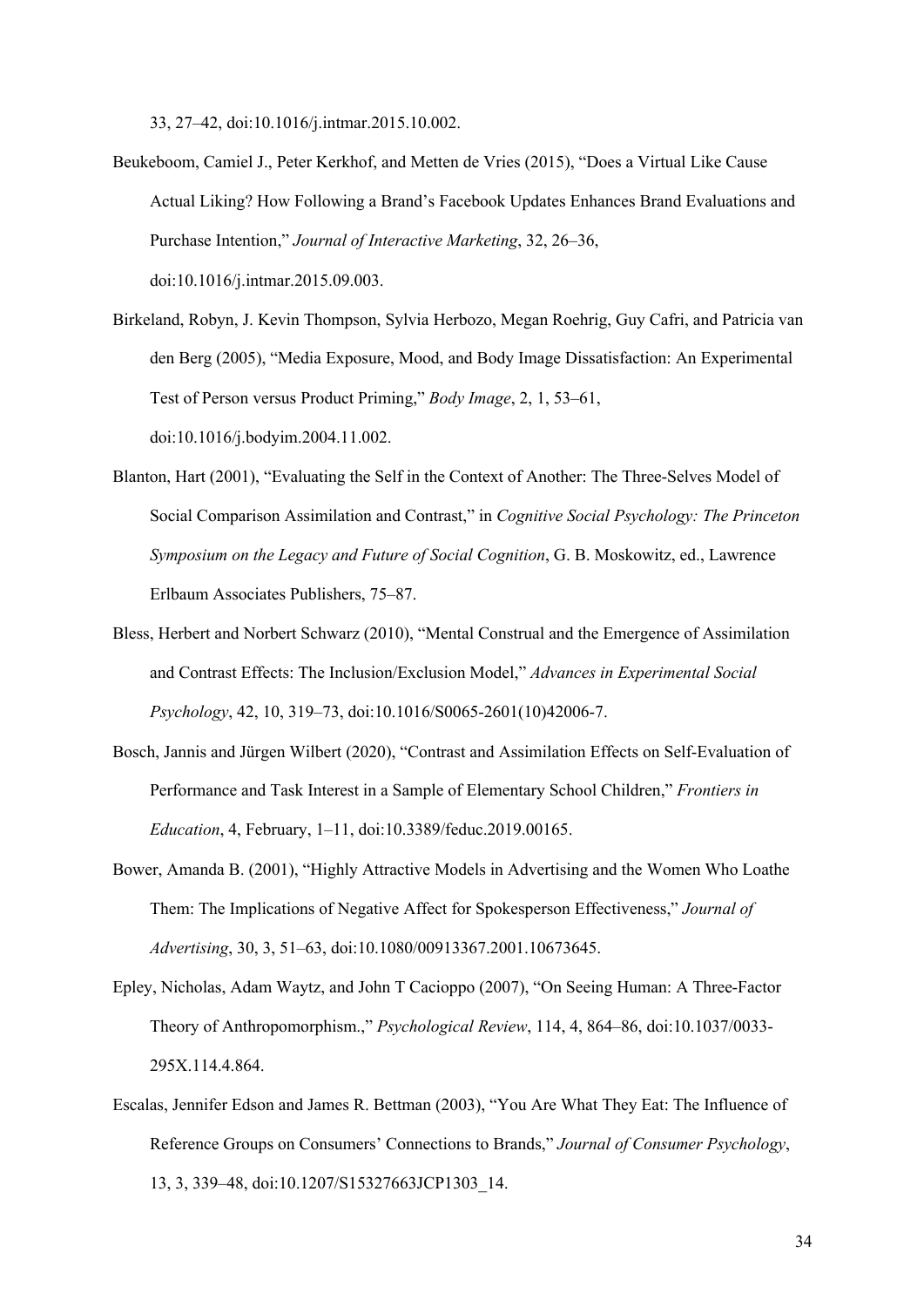——— and ——— (2005), "Self‐construal, Reference Groups, and Brand Meaning," *Journal of Consumer Research*, 32, 3, 378–89, http://www.jstor.org/stable/10.1086/497549.

- Festinger, Leon (1954), "A Theory of Social Comparison," *Human Relations*, 7, May, 117–40. ——— and James M. Carlsmith (1959), "Cognitive Consequences of Forced Compliance," *Journal of Abnormal and Social Psychology*, 58, 2, 203–10, doi:10.1037/h0041593.
- Fiske, Susan T, Amy J C Cuddy, and Peter Glick (2007), "Universal Dimensions of Social Cognition: Warmth and Competence.," *Trends in Cognitive Sciences*, 11, 2, 77–83, doi:10.1016/j.tics.2006.11.005.
- Florack, Arnd and Johanna Palcu (2017), "The Psychology of Branding.," *Routledge International Handbook of Consumer Psychology.*, New York, NY, US: Routledge/Taylor & Francis Group.
- Folkes, Valerie S. (1988), "Recent Attribution Research in Consumer Behavior: A Review and New Directions," *Journal of Consumer Research*, 14, 4, 548, doi:10.1086/209135.
- Fournier, Susan (1998), "Consumers and Their Brands: Developing Relationship Theory in Consumer Research," *Journal of Consumer Research*, 24, 4, 343–53, doi:10.1086/209515.
- ——— and Claudio Alvarez (2012), "Brands as Relationship Partners: Warmth, Competence, and in-Between," *Journal of Consumer Psychology*, 22, 2, 177–85, doi:10.1016/j.jcps.2011.10.003.
- Garnefeld, Ina, Anja Iseke, and Alexander Krebs (2012), "Explicit Incentives in Online Communities: Boon or Bane?," *International Journal of Electronic Commerce*, 17, 1, 11–38, doi:10.2753/JEC1086-4415170101.
- Grewal, Lauren, Andrew T. Stephen, and Nicole Verrochi Coleman (2019), "When Posting About Products on Social Media Backfires: The Negative Effects of Consumer Identity Signaling on Product Interest," *Journal of Marketing Research*, 56, 2, 197–210, doi:10.1177/0022243718821960.
- Harmon-Jones, Eddie, Jack W. Brehm, Jeff Greenberg, Linda Simon, and David E. Nelson (1996), "Evidence That the Production of Aversive Consequences Is Not Necessary to Create Cognitive Dissonance," *Journal of Personality and Social Psychology*, 70, 1, 5–16, doi:10.1037/0022- 3514.70.1.5.

Heinberg, Leslie J. and J. Kevin Thompson (1995), "Body Image and Televised Images of Thinness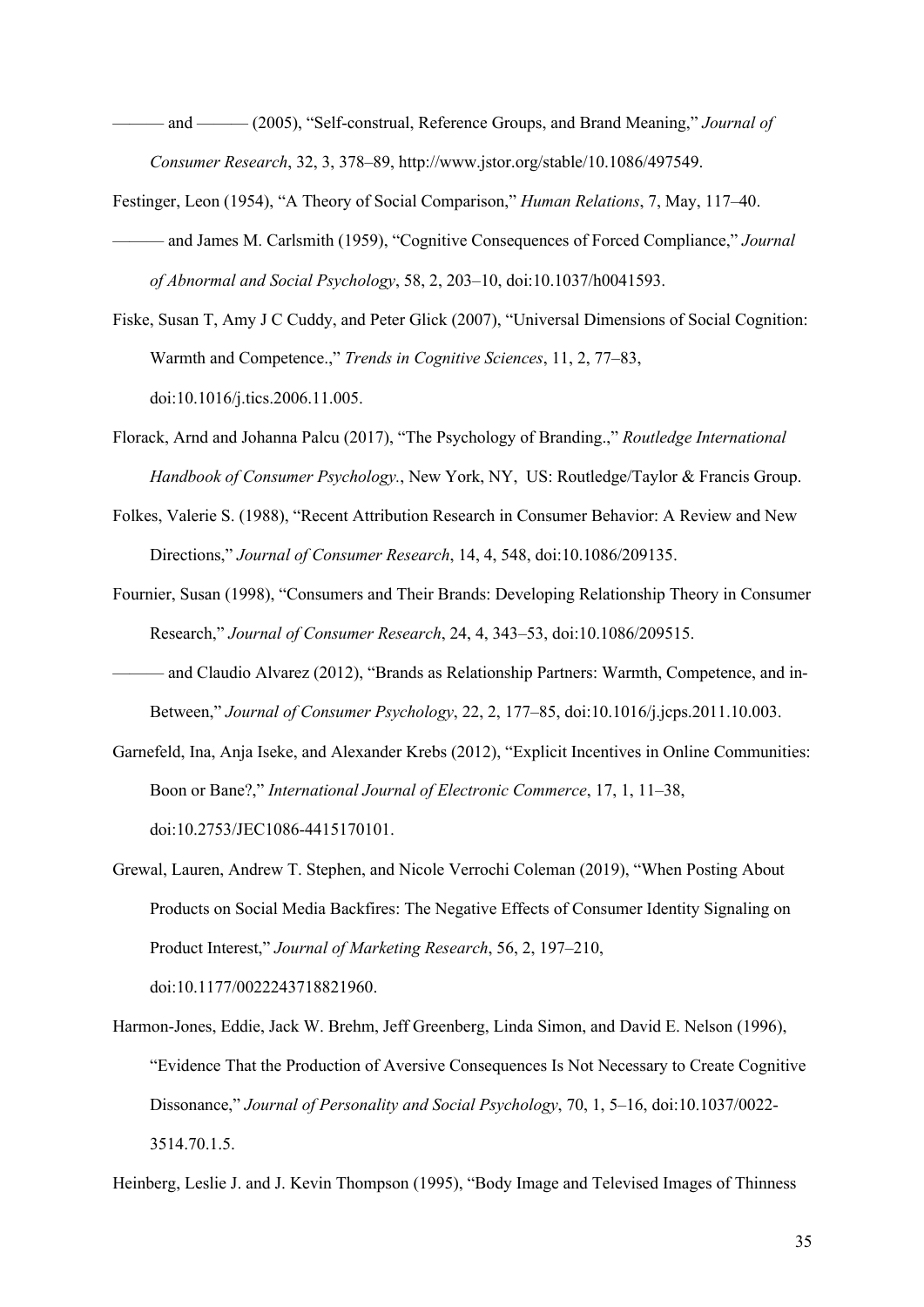and Attractiveness: A Controlled Laboratory Investigation," *Journal of Social and Clinical Psychology*, 14, 4, 325–38, doi:10.1521/jscp.1995.14.4.325.

- Herr, Paul M. (1986), "Consequences of Priming: Judgment and Behavior.," *Journal of Personality and Social Psychology*, 51, 6, 1106–15, doi:10.1037/0022-3514.51.6.1106.
- Herr, Paul M, Steven J Sherman, and Russell H Fazio (1983), "On the Consequences of Priming: Assimilation and Contrast Effects," *Journal of Experimental Social Psychology*, 19, 4, 323–40, doi:https://doi.org/10.1016/0022-1031(83)90026-4.
- Hogg, Margaret K. and Aikaterini Fragou (2003), "Social Comparison Goals and the Consumption of Advertising: Towards a More Contingent View of Young Women's Consumption of Advertising," *Journal of Marketing Management*, 19, 7–8, 749–80, doi:10.1080/0267257x.2003.9728236.
- Hollenbeck, Candice R. and Andrew M. Kaikati (2012), "Consumers' Use of Brands to Reflect Their Actual and Ideal Selves on Facebook," *International Journal of Research in Marketing*, 29, 4, 395–405, doi:10.1016/j.ijresmar.2012.06.002.
- Jensen Schau, Hope and Mary C. Gilly (2003), "We Are What We Post? Self-Presentation in Personal Web Space," *Journal of Consumer Research*, 30, 3, 385–404, doi:10.1086/378616.
- John, Leslie K., Oliver Emrich, Sunil Gupta, and Michael I. Norton (2017), "Does 'Liking' Lead to Loving? The Impact of Joining a Brand's Social Network on Marketing Outcomes," *Journal of Marketing Research*, 54, 1, 144–55, doi:10.1509/jmr.14.0237.
- John, O. P. (1990), "The 'Big Five' Factor Taxonomy: Dimensions of Personality in the Natural Language and in Questionaires," in *Handbook of Personality: Theory and Research*, L. A. Pervin, ed., New York: Guilford Press, 66–100.
- Kahneman, Daniel (2003), "Maps of Bounded Rationality: Psychology for Behavioral Economics," *American Economic Review*, 93, 5, 1449–75, doi:10.1257/000282803322655392.
- Kervyn, Nicolas, Susan T Fiske, and Chris Malone (2012), "Brands as Intentional Agents Framework: How Perceived Intentions and Ability Can Map Brand Perception," *Journal of Consumer Psychology*, 22, 2, 166–76, doi:10.1016/j.jcps.2011.09.006.

Kim, Chung K., Dongchul Han, and Seung Bae Park (2001), "The Effect of Brand Personality and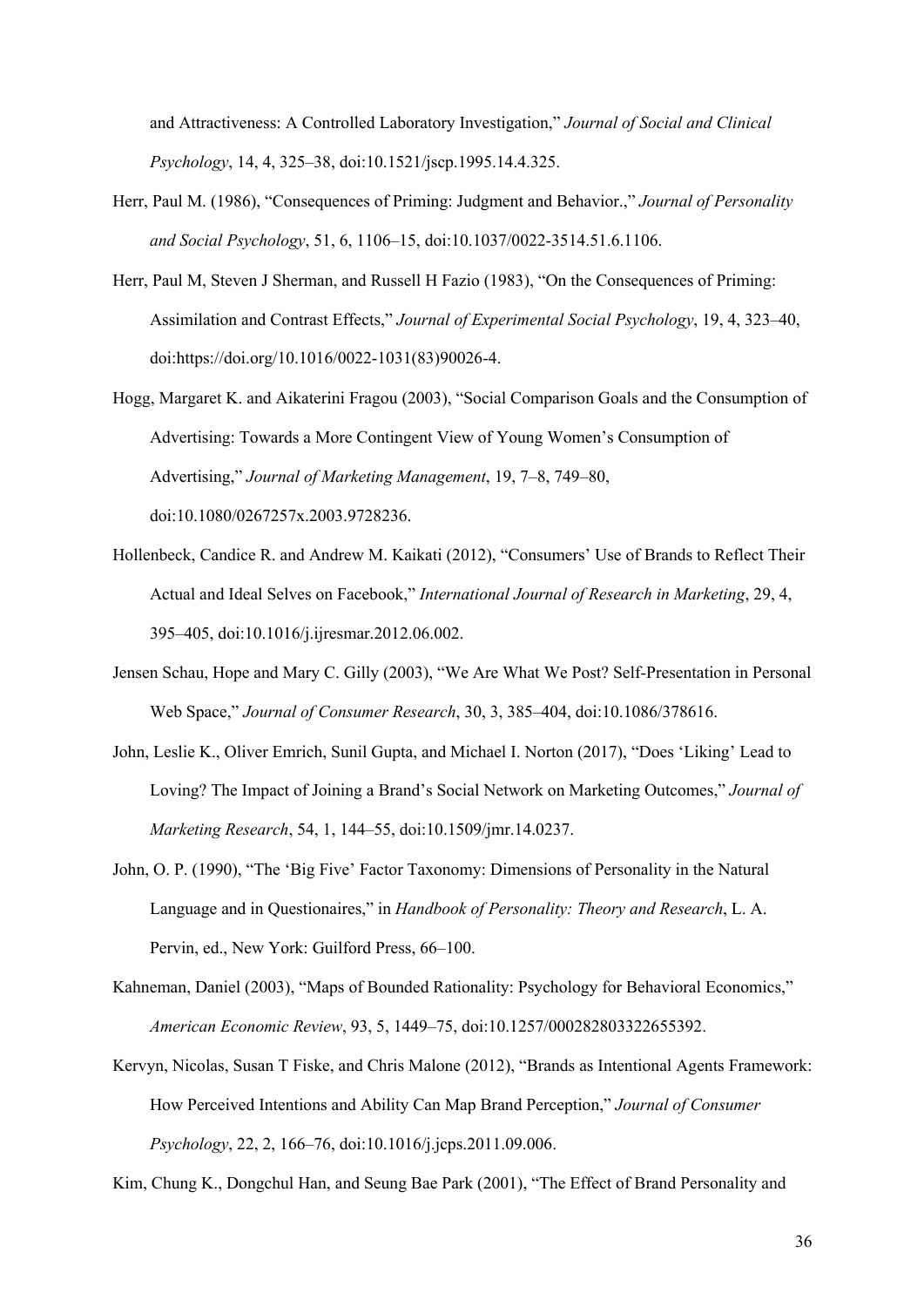Brand Identification on Brand Loyalty: Applying the Theory of Social Identification," *Japanese Psychological Research*, 43, 4, 195–206, doi:10.1111/1468-5884.00177.

- Kivetz, Ran (2005), "Promotion Reactance: The Role of Effort-Reward Congruity," *Journal of Consumer Research*, 31, 4, 725–36, doi:10.1086/426606.
- Landon, E Laird (1974), "Self Concept, Ideal Self Concept, and Consumer Purchase Intentions," *Journal of Consumer Research*, 1, 2, 44–51.
- Ledgerwood, Alison and Shelly Chaiken (2007), "Priming Us and Them: Automatic Assimilation and Contrast in Group Attitudes.," *Journal of Personality and Social Psychology*, 93, 6, 940–56, doi:10.1037/0022-3514.93.6.940.
- Lockwood, Penelope and Ziva Kunda (1997), "Superstars and Me: Predicting the Impact of Role Models on the Self," *Journal of Personality and Social Psychology*, 73, 1, 91–103, doi:10.1037/0022-3514.73.1.91.
- Loureiro, Sandra Maria Correia, Tatjana Gorgus, and Hans Ruediger Kaufmann (2017), "Antecedents and Outcomes of Online Brand Engagement: The Role of Brand Love on Enhancing Electronic-Word-of-Mouth," *Online Information Review*, 41, 7, 985–1005, doi:10.1108/OIR-08-2016- 0236.
- MacInnis, Deborah J. and Valerie S. Folkes (2017), "Humanizing Brands: When Brands Seem to Be like Me, Part of Me, and in a Relationship with Me," *Journal of Consumer Psychology*, 27, 3, 355–74, doi:10.1016/j.jcps.2016.12.003.
- Malär, Lucia, Bettina Nyffenegger, Harley Krohmer, and Wayne D. Hoyer (2012), "Implementing an Intended Brand Personality: A Dyadic Perspective," *Journal of the Academy of Marketing Science*, 40, 5, 728–44, doi:10.1007/s11747-011-0251-8.
- Markus, H and P Nurius (1986), "Possible Selves," *American Psychologist*, 41, 9, 954–69, doi:10.1037/0003-066X.41.9.954.
- Markus, Hazel Rose and Shinobu Kitayama (1991), "Culture and the Self: Implications for Cognition, Emotion, and Motivation," *Psychological Review*, 98, 2, 224–53.
- Martin, Mary C. and Patricia F. Kennedy (1993), "Advertising and Social Comparison: Consequences for Female Preadolescents and Adolescents," *Psychology & Marketing*, 10, 6, 513–30,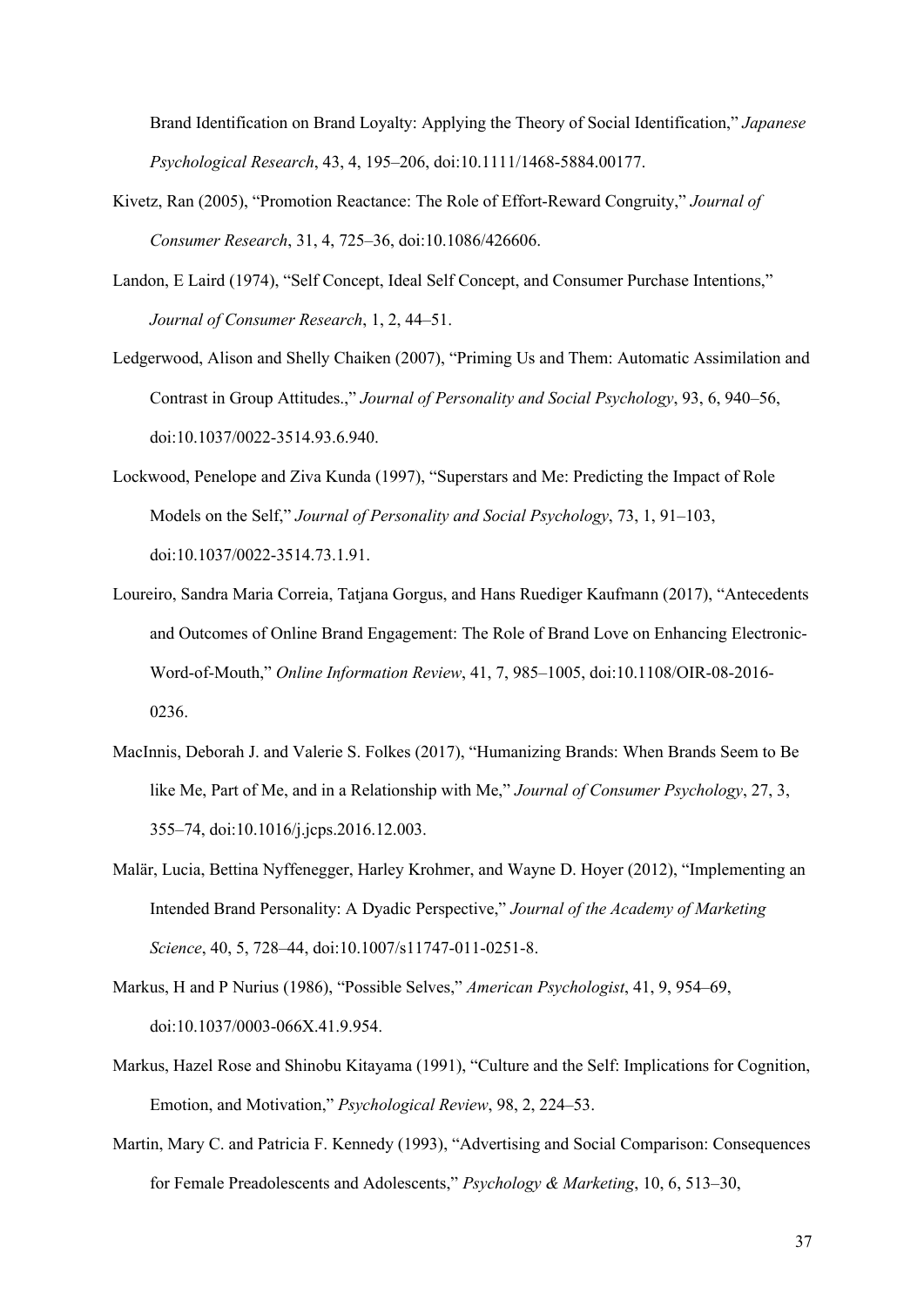doi:10.1002/mar.4220100605.

- McConnell, Allen R., Tonya M. Shoda, and Hayley M. Skulborstad (2012), "The Self as a Collection of Multiple Self-Aspects: Structure, Development, Operation, and Implications," *Social Cognition*, 30, 4, 380–95, doi:10.1521/soco.2012.30.4.380.
- McCracken, Grant (1989), "Who Is the Celebrity Endorser? Cultural Foundations of the Endorsement Process," *Journal of Consumer Research*, 16, 3, 310, doi:10.1086/209217.
- Meyvis, Tom and Stijn M.J. Van Osselaer (2018), "Increasing the Power of Your Study by Increasing the Effect Size," *Journal of Consumer Research*, 44, 5, 1157–73, doi:10.1093/jcr/ucx110.
- Mick, David Glen (1986), "Consumer Research and Semiotics: Exploring the Morphology of Signs, Symbols, and Significance," *Journal of Consumer Research*, 13, 2, 196, doi:10.1086/209060.
- Mishra, A S, S Roy, and A A Bailey (2015), "Exploring Brand Personality–Celebrity Endorser Personality Congruence in Celebrity Endorsements in the Indian Context," *Psychology & Marketing*, 33, 12, 1158–74, doi:10.1002/mar.
- Mochon, Daniel, Karen Johnson, Janet Schwartz, and Dan Ariely (2017), "What Are Likes Worth? A Facebook Page Field Experiment," *Journal of Marketing Research*, 54, 2, 306–17, doi:10.1509/jmr.15.0409.
- Morewedge, Carey K., Ashwani Monga, Robert W. Palmatier, Suzanne B. Shu, and Deborah A. Small (2021), "Evolution of Consumption: A Psychological Ownership Framework," *Journal of Marketing*, 85, 1, 196–218, doi:10.1177/0022242920957007.
- Morse, Stan and Kenneth J. Gergen (1970), "Social Comparison, Self-Consistency, and the Concept of Self.," *Journal of Personality and Social Psychology*, 16, 1, 148–56, doi:10.1037/h0029862.
- Mussweiler, Thomas (2003), "Comparison Processes in Social Judgment: Mechanisms and Consequences.," *Psychological Review*, 110, 3, 472–89.
- ——— and Galen V Bodenhausen (2002), "I Know You Are, but What Am I? Self-Evaluative Consequences of Judging in-Group and out-Group Members.," *Journal of Personality and Social Psychology*, 82, 1, 19–32, doi:10.1037/0022-3514.82.1.19.
- ———, Katja Rüter, and Kai Epstude (2004), "The Ups and Downs of Social Comparison: Mechanisms of Assimilation and Contrast.," *Journal of Personality and Social Psychology*, 87,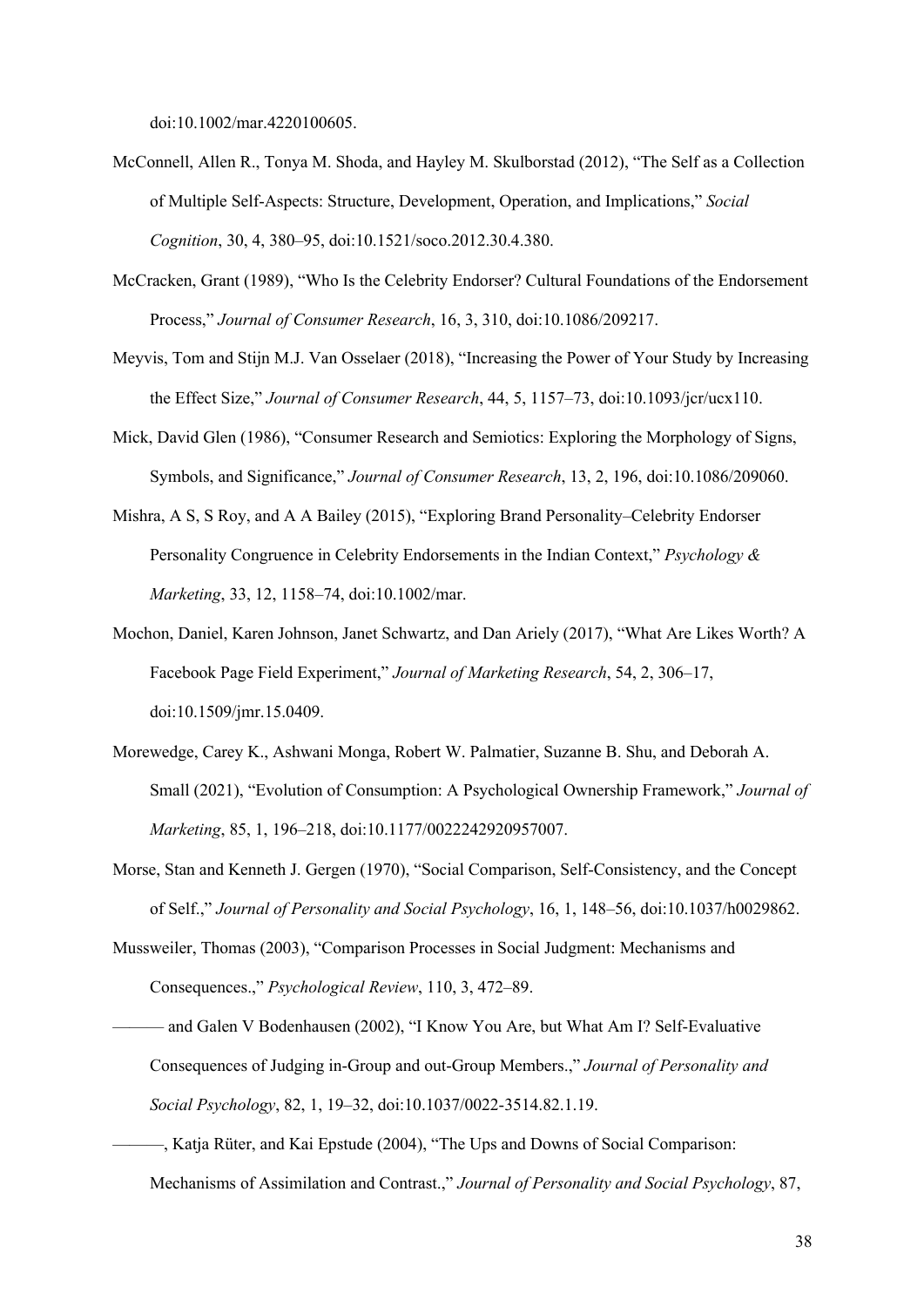6, 832–44, doi:10.1037/0022-3514.87.6.832.

- ——— and Fritz Strack (2000), "The 'Relative Self': Informational and Judgmental Consequences of Comparative Self-Evaluation," *Journal of Personality and Social Psychology*, 79, 1, 23–38, doi:10.1037/0022-3514.79.1.23.
- Nam, Jiyeon, Yun Lee, Nara Youn, and Kyoung-Min Kwon (2016), "Nostalgia's Fulfillment of Agentic and Communal Needs: How Different Types of Self-Concepts Shape Consumer Attitudes toward Nostalgia," *Journal of Consumer Behaviour*, 15, 303–13, doi:10.1002/cb.
- Park, Ji Kyung and Deborah Roedder John (2010), "Got to Get You into My Life: Do Brand Personalities Rub Off on Consumers?," *Journal of Consumer Research*, 37, 4, 655–69, doi:10.1086/655807.
- Pelham, Brett W. and Jeff Orson Wachsmuth (1995), "The Waxing and Waning of the Social Self: Assimilation and Contrast in Social Comparison.," *Journal of Personality and Social Psychology*, 69, 5, 825–38, doi:10.1037/0022-3514.69.5.825.
- Reed, Americus, Mark R. Forehand, Stefano Puntoni, and Luk Warlop (2012), "Identity-Based Consumer Behavior," *International Journal of Research in Marketing*, 29, 4, 310–21, doi:10.1016/j.ijresmar.2012.08.002.
- Richins, Marsha L. (1991), "Social Comparison and the Idealized Images of Advertising," *Journal of Consumer Research*, 18, 1, 71, doi:10.1086/209242.
- Sayre, Shay (1994), "Possessions and Identity in Crisis: Meaning and Change for Victims of the Oakland Firestorm," in *NA - Advances in Consumer Research*, C T Allen and Deborah Roedder John, eds., Provo, UT: Association for Consumer Research, 21:109–14.
- Schleicher, Deidra J. and Allen R. McConnell (2005), "The Complexity of Self–Complexity: An Associated Systems Theory Approach," *Social Cognition*, 23, 5, 387–416, doi:10.1521/soco.2005.23.5.387.
- Schmitt, Michael T., Nyla R. Branscombe, Paul J. Silvia, Donna M. Garcia, and Russell Spears (2006), "Categorizing at the Group-Level in Response to Intragroup Social Comparisons: A Self-Categorization Theory Integration of Self-Evaluation and Social Identity Motives," *European Journal of Social Psychology*, 36, 3, 297–314, doi:10.1002/ejsp.306.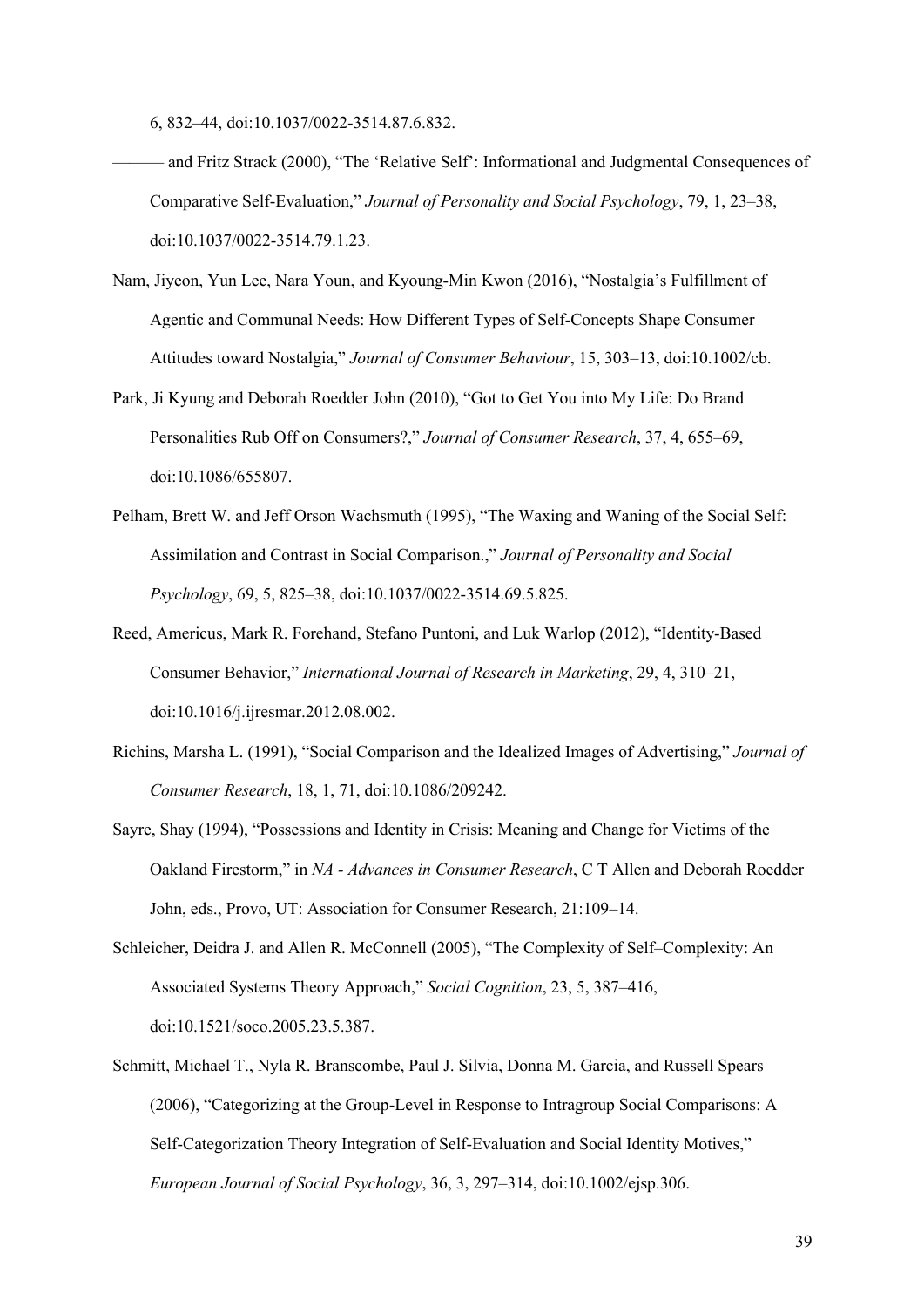- Schwarz, Norbert and Herbert Bless (1992), "Scandals and the Public's Trust in Politicians: Assimilation and Contrast Effects," *Personality and Social Psychology Bulletin*, 18, 5, 574–79. ——— and ——— (2007), "Mental Construal Processes: The Inclusion/Exclusion Model.," in *Assimilation and Contrast in Social Sychology.*, D. A. Stapel and J Suls, eds., New York, NY, US: Psychology Press, 119–41.
- Sirgy, M. Joseph (1982), "Self-Concept in Consumer Behavior: A Critical Review," *Journal of Consumer Research*, 9, 3, 287, doi:10.1086/208924.
- Smit, E.G., E. van den Berge, and G. Franzen (2003), "Brands Are Just like Real People!," in *Branding and Advertising*, F. Hansen and L. Bech Christensen, eds., Copenhagen: CBS Press, 22–43.
- Smith, Eliot R. and Gün R. Semin (2004), "Socially Situated Cognition: Cognition in Its Social Context," *Advances in Experimental Social Psychology*, 36, 53–117, doi:10.1016/S0065- 2601(04)36002-8.
- and ——— (2007), "Situated Social Cognition," *Current Directions in Psychological Science*, 16, 3, 132–35, doi:10.1111/j.1467-8721.2007.00490.x.
- Stephen, Andrew T. (2016), "The Role of Digital and Social Media Marketing in Consumer Behavior," *Current Opinion in Psychology*, 10, Elsevier Ltd, 17–21, doi:10.1016/j.copsyc.2015.10.016.
- Strahan, Erin J., Anne E. Wilson, Kate E. Cressman, and Vanessa M. Buote (2006), "Comparing to Perfection: How Cultural Norms for Appearance Affect Social Comparisons and Self-Image," *Body Image*, 3, 3, 211–27, doi:10.1016/j.bodyim.2006.07.004.
- Stuppy, Anika, Nicole L. Mead, and Stijn M.J. van Osselaer (2020), "I Am, Therefore I Buy: Low Self-Esteem and the Pursuit of Self-Verifying Consumption," *Journal of Consumer Research*, 46, 5, 956–73, doi:10.1093/jcr/ucz029.
- Summers, Christopher A., Robert W. Smith, and Rebecca Walker Reczek (2016), "An Audience of One: Behaviorally Targeted Ads as Implied Social Labels," *Journal of Consumer Research*, 43, 1, 156–78, doi:10.1093/jcr/ucw012.

Sun, Yacheng, Xiaojing Dong, and Shelby McIntyre (2017), "Motivation of User-Generated Content: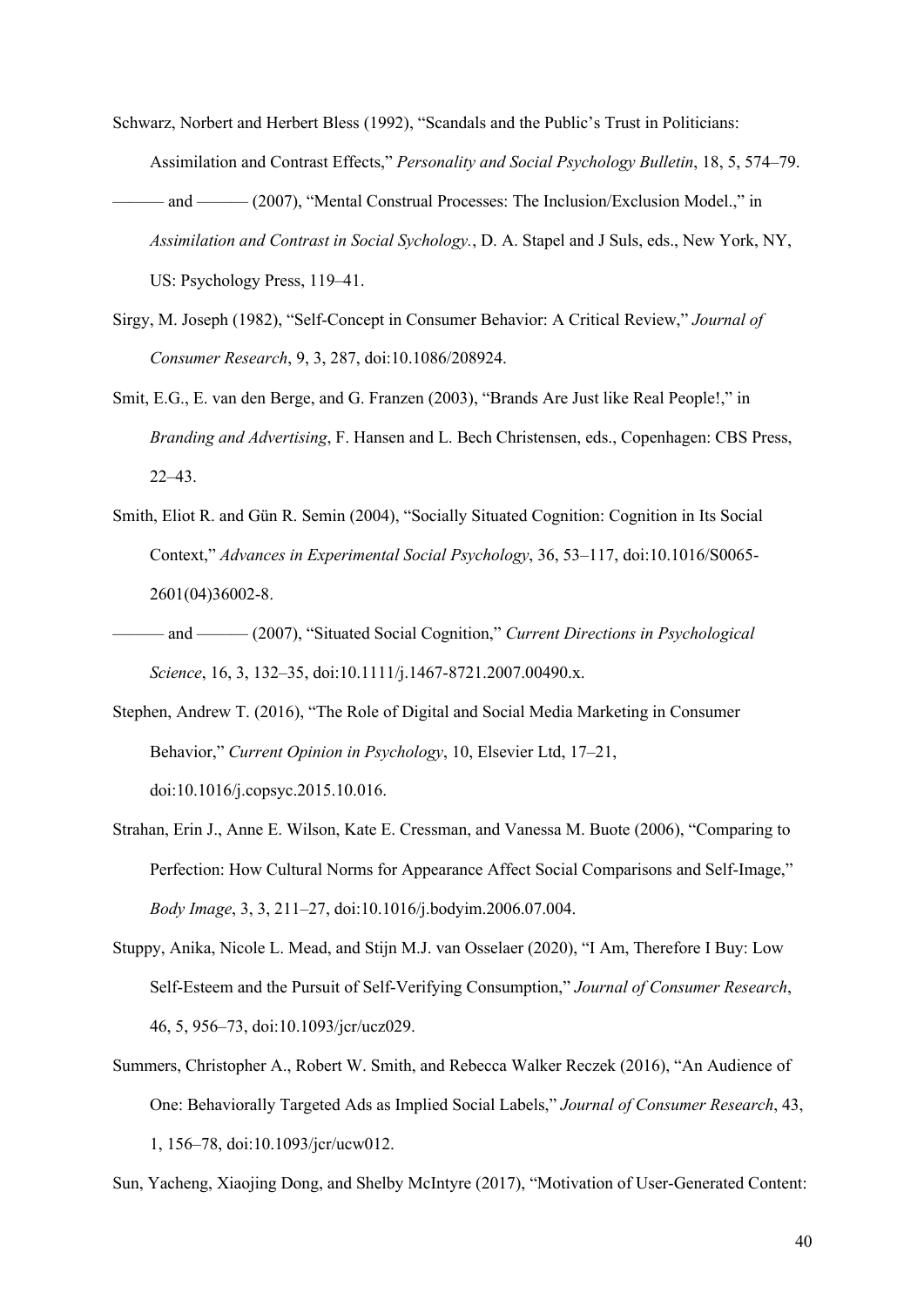Social Connectedness Moderates the Effects of Monetary Rewards," *Marketing Science*, 36, 3, 329–37, doi:10.1287/mksc.2016.1022.

- Swaminathan, Vanitha, Karen L. Page, and Zeynep Gürhan-Canli (2007), "'My' Brand or 'Our' Brand: The Effects of Brand Relationship Dimensions and Self-Construal on Brand Evaluations," *Journal of Consumer Research*, 34, 2, 248–59, doi:10.1086/518539.
- Tajfel, Henri, Michael G Billig, Robert P Bundy, and Claude Flament (1971), "Social Categorization and Intergroup Behaviour," *European Journal of Social Psychology*, 1, 2, 149–78.
- Urde, Mats (2013), "The Corporate Brand Identity Matrix," *Journal of Brand Management*, 20, 9, Nature Publishing Group, 742–61, doi:10.1057/bm.2013.12.
- Vilnai-Yavetz, Iris and Olga Levina (2018), "Motivating Social Sharing of E-Business Content: Intrinsic Motivation, Extrinsic Motivation, or Crowding-out Effect?," *Computers in Human Behavior*, 79, Elsevier Ltd, 181–91, doi:10.1016/j.chb.2017.10.034.
- Wallace, Elaine, Isabel Buil, and Leslie de Chernatony (2020), "'Consuming Good' on Social Media: What Can Conspicuous Virtue Signalling on Facebook Tell Us About Prosocial and Unethical Intentions?," *Journal of Business Ethics*, 162, 3, 577–92, doi:10.1007/s10551-018-3999-7.

-, ——, and Leslie De Chernatony (2012), "Facebook 'Friendship' and Brand Advocacy," *Journal of Brand Management*, 20, 2, 128–46.

- —, ———, Leslie de Chernatony, and Michael Hogan (2014), "Who 'Likes' You...and Why? A Typology of Facebook Fans: From 'Fan'-Atics and Self- Expressives to Utilitarians and Authentics," *Journal of Advertising Research*, 54, 1, 92–109, doi:10.2501/JAR-54-1-092-109.
- Wänke, Michaela, Herbert Bless, and Eric R. Igou (2001), "Next to a Star: Paling, Shining, or Both? Turning Interexemplar Contrast into Interexemplar Assimilation," *Personality and Social Psychology Bulletin*, 27, 1, 14–29, doi:10.1177/0146167201271002.
- Weiss, Liad and Gita Venkataramani Johar (2016), "Products as Self-Evaluation Standards: When Owned and Unowned Products Have Opposite Effects on Self-Judgment," *Journal of Consumer Research*, 42, 6, 915–30, doi:10.1093/jcr/ucv097.
	- ——— and Gita V. Johar (2013), "Egocentric Categorization and Product Judgment: Seeing Your Traits in What You Own (and Their Opposite in What You Don't)," *Journal of Consumer*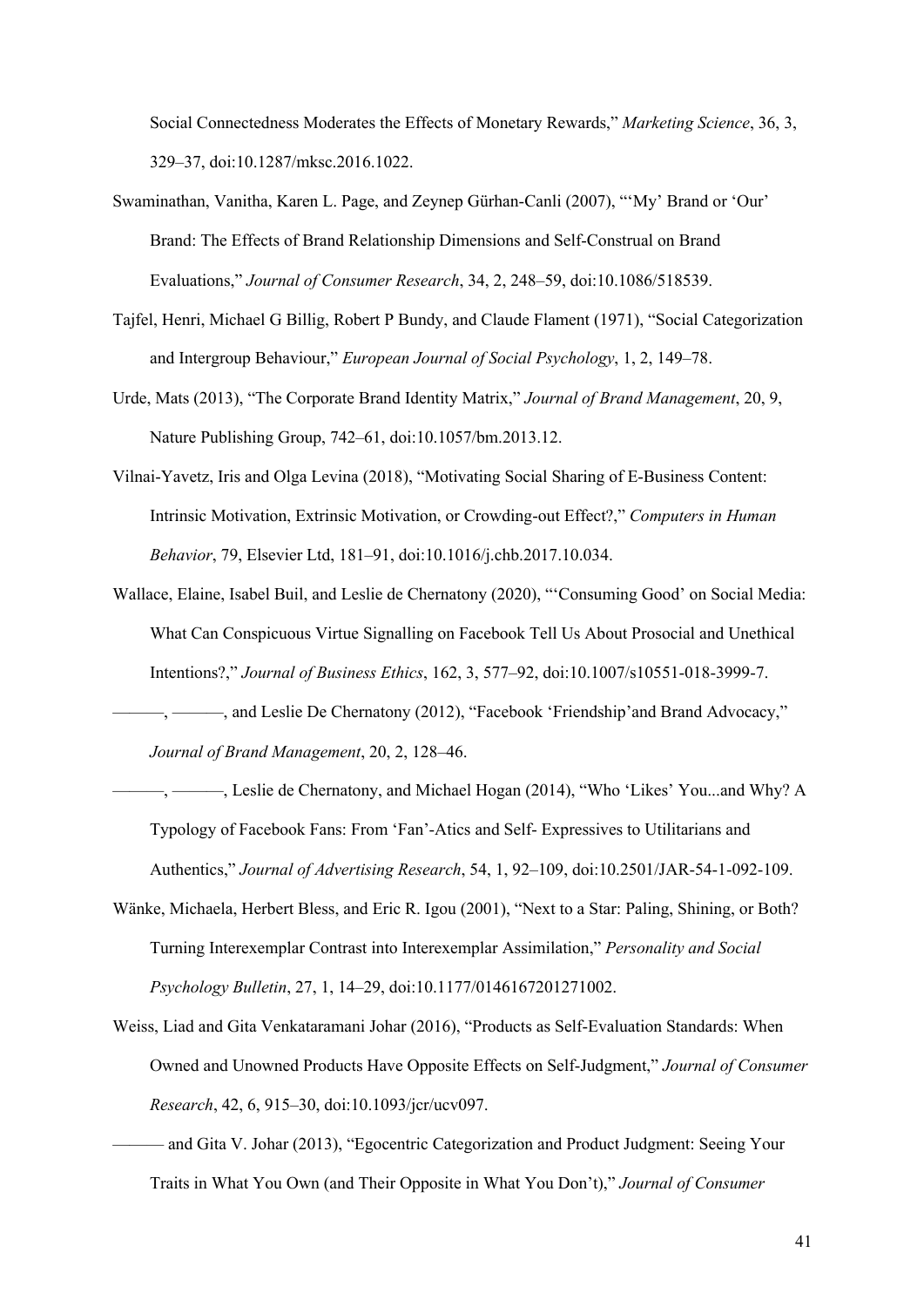*Research*, 40, 1, 185–201, doi:10.1086/669330.

- White, Katherine and Darren W. Dahl (2006), "To Be or Not Be? The Influence of Dissociative Reference Groups on Consumer Preferences," *Journal of Consumer Psychology*, 16, 4, 404–14, doi:10.1207/s15327663jcp1604\_11.
- ——— and ——— (2007), "Are All Out-Groups Created Equal? Consumer Identity and Dissociative Influence," *Journal of Consumer Research*, 34, 4, 525–36, doi:10.1086/520077.
- Wood, Joanne (1989), "Theory and Research Concerning Social Comparisons of Personal Attributes," *Psychological Bulletin*, 106, 2, 231–48.
- Zell, Ethan and Mark D. Alicke (2009), "Contextual Neglect, Self-Evaluation, and the Frog-Pond Effect," *Journal of Personality and Social Psychology*, 97, 3, 467–82, doi:10.1037/a0015453.